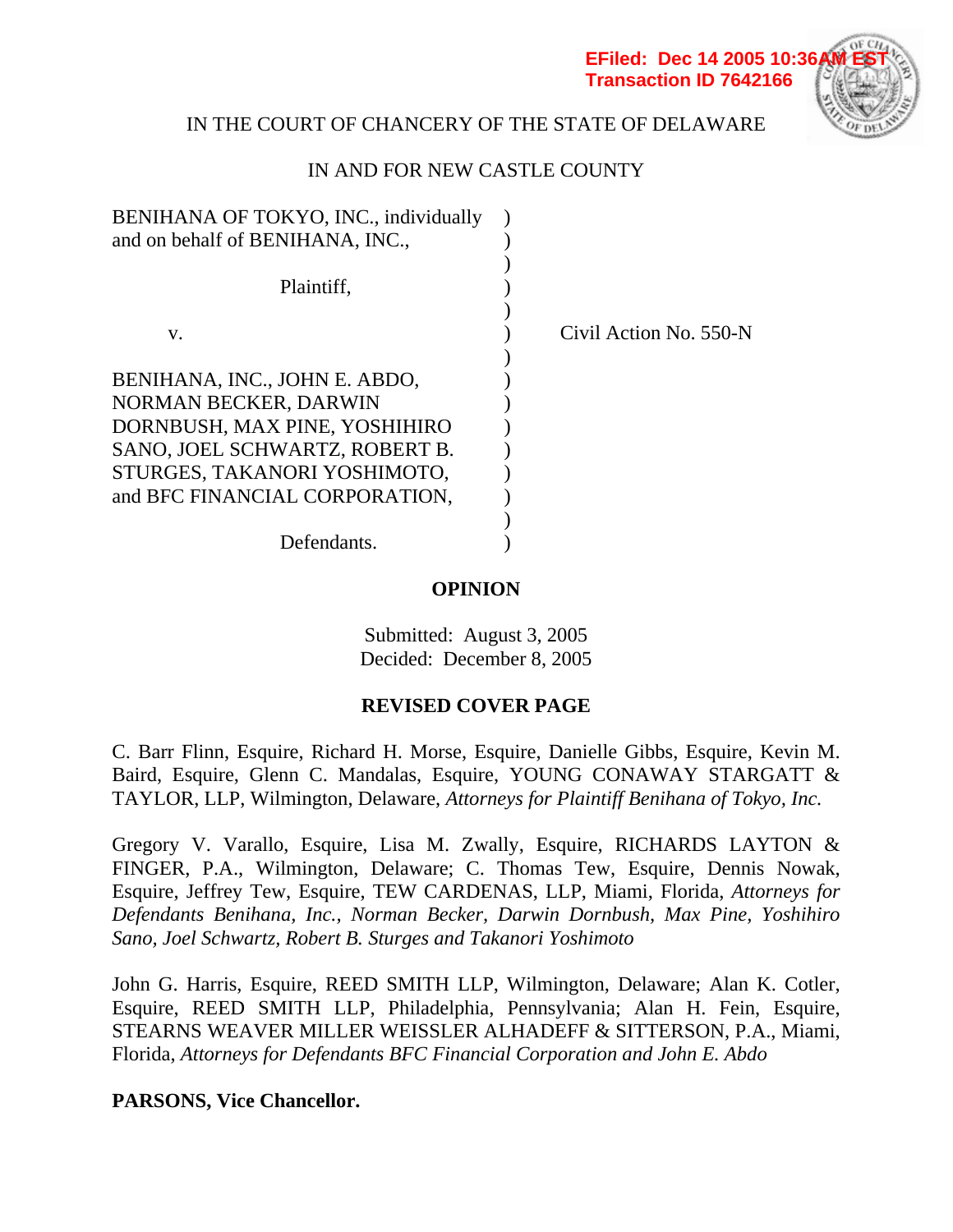Plaintiff, Benihana of Tokyo, Inc. ("BOT"), seeks rescission of an agreement between Defendants Benihana Inc. ("Benihana" or the "Company") and BFC Financial Corporation ("BFC") to issue \$20 million of Benihana preferred stock to BFC (the "BFC Transaction" or "Transaction"). BOT's complaint asserts that: (1) the BFC Transaction violated 8 *Del. C.* § 151 and Benihana's Certificate of Incorporation by granting BFC shares with preemptive rights and is therefore void as *ultra vires*; (2) eight of Benihana's nine directors, namely, John E. Abdo, Norman Becker, Darwin Dornbush, Max Pine, Yoshihiro Sano, Joel Schwartz, Robert B. Sturges and Takanori Yoshimoto (collectively, "Director Defendants") breached their fiduciary duties of loyalty and care in approving the BFC Transaction; (3) the BFC Transaction had an improper primary purpose to dilute BOT's interest in Benihana and entrench certain Director Defendants; (4) the BFC Transaction should receive entire fairness review and fails such review; and (5) BFC aided and abetted the Director Defendants in their actions. Additionally, BOT seeks damages for costs it incurred in a proxy contest that allegedly would have been unnecessary if the BFC Transaction had not occurred. If the Court does not rescind the BFC Transaction, BOT seeks compensatory damages.

BOT filed its Complaint on July 2, 2004, along with motions for expedited proceedings and a preliminary injunction. The Court granted in part the request for expedited proceedings. Trial was held from November 9 through  $15$ ,  $2004$ .<sup>1</sup> This Opinion reflects the Court's post-trial findings of fact and conclusions of law.

1 After post-trial briefing and argument, the parties became engaged in settlement negotiations and requested that the Court defer rendering an opinion pending the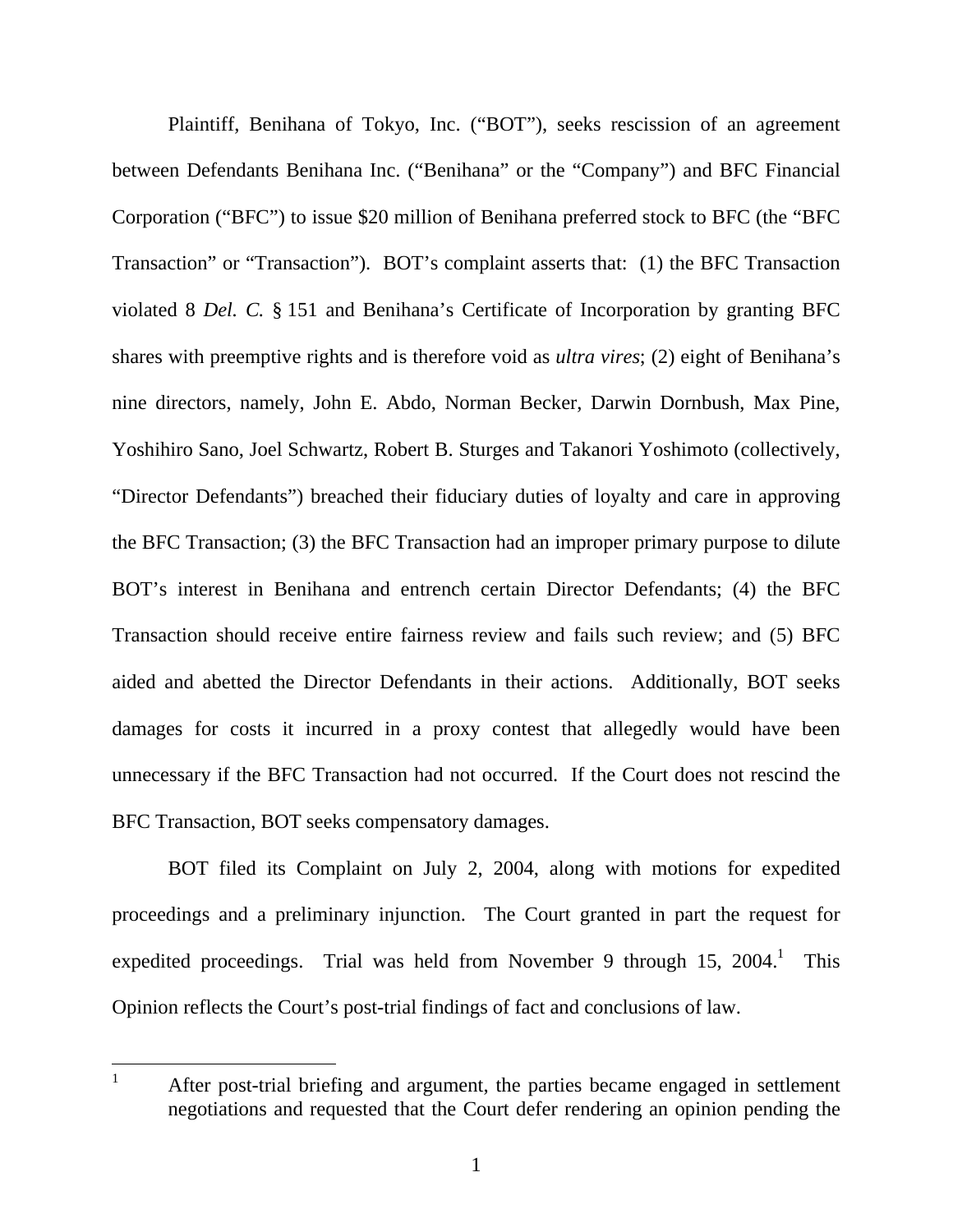For the reasons stated below the Court finds as follows: (1) the Board had authority under Benihana's Certificate of Incorporation and the applicable provisions of the DGCL to issue the preferred stock with preemptive rights that is the subject of the BFC Transaction; (2) a majority of the informed, disinterested and independent directors approved the transaction; (3) the directors did not have an improper purpose of entrenchment; (4) the directors did not breach their fiduciary duties of loyalty and care; and (5) the BFC Transaction was a valid exercise of the Board members business judgment. Accordingly, the Court will deny BOT's claims for relief and enter judgment in favor of Defendants.

# $I.$  **FACTS**<sup>2</sup>

#### **A. The Parties**

Rocky Aoki founded BOT in 1963 as a New York corporation. BOT owns and operates Benihana restaurants outside the continental United States and owns intellectual property interests in the Benihana name and trademarks. Rocky Aoki also founded nominal Defendant Benihana. Benihana was incorporated on December 6, 1994 as a Delaware corporation with its principal place of business in Florida; it operates and

outcome of those negotiations. In August 2005, the parties withdrew that request after their efforts to settle failed.

 $\overline{a}$ 

<sup>2</sup> The following summary includes the facts pertinent to the issues presented at trial. For additional background facts see *Benihana of Tokyo, Inc. v. Benihana, Inc*., 2005 WL 583828 (Del. Ch. Feb. 28, 2005).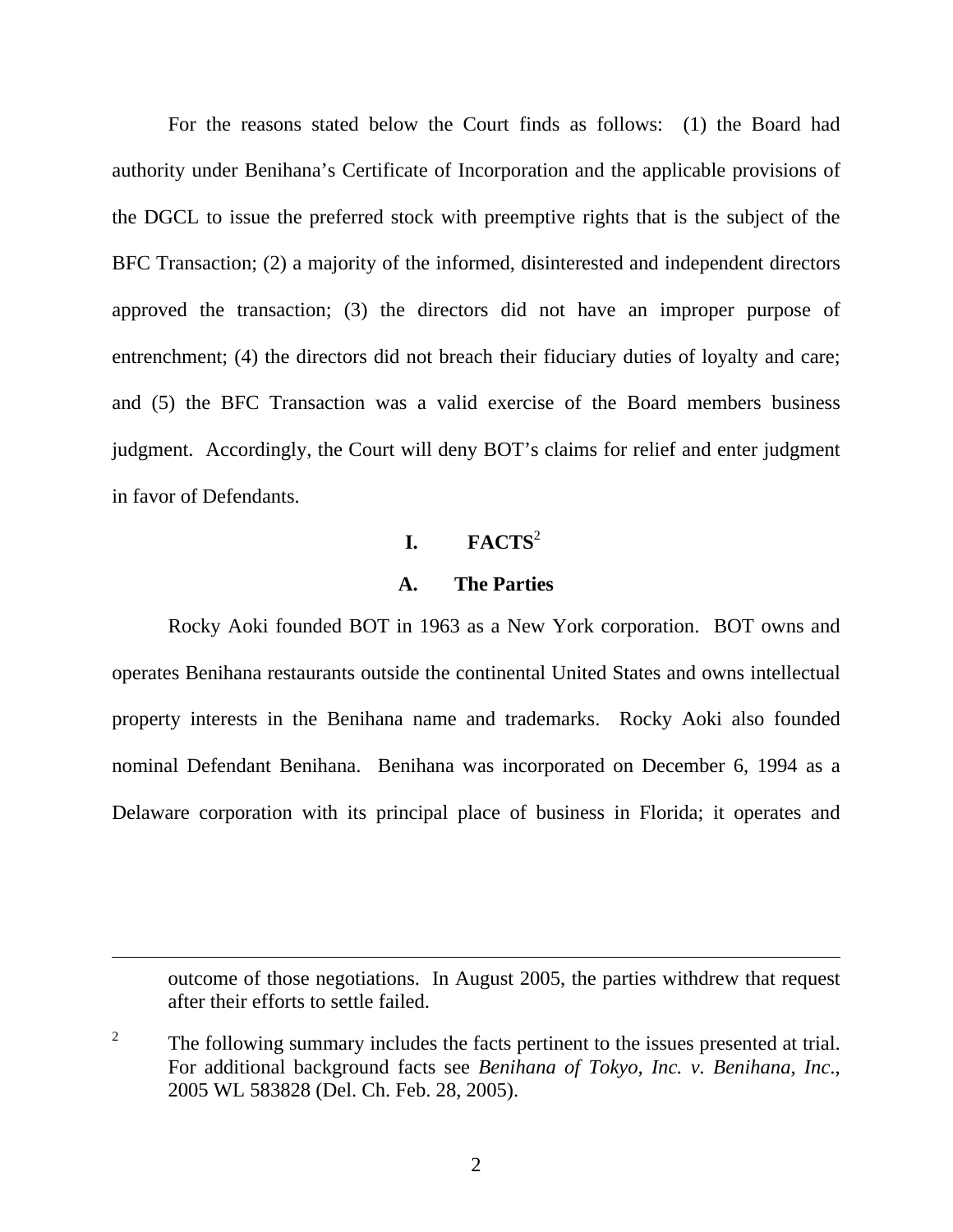franchises Benihana restaurants within the continental United States. BOT has been a controlling stockholder of Benihana since its incorporation.<sup>3</sup>

Initially, Rocky Aoki owned 100% of BOT and thereby indirectly controlled Benihana. In 1998, after he pled guilty to insider trading charges unrelated to Benihana, Rocky Aoki put his 100% ownership interest of BOT into the Benihana Protective Trust (the "Trust") to avoid regulatory problems regarding Benihana's liquor licenses stemming from his status as a convicted felon. Defendant Dornbush, a trusted friend and the family attorney, advised Rocky Aoki in that matter. The trustees of the Trust are

 3 In the Amended Verified Complaint ("Complaint") BOT states that it "brings this action both individually and derivatively on behalf of Benihana, Inc. and its stockholders." Compl. at 1. Certain Defendants moved to dismiss any derivative claims in the original complaint on the ground that they were not derivative in nature. In response, BOT confirmed that Counts  $I - III$  are direct claims, but asserted that Counts IV, for breach of the duty of loyalty, and V, for breach of the duty of care, are both direct and derivative in nature. Defendants based their motion in part on technical defects in Counts IV and V that BOT corrected in its Amended Verified Complaint, filed October 8, 2004.

In assessing whether a claim is direct or derivative the Court must determine "(1) who suffered the alleged harm (the corporation or the suing stockholders, individually); and (2) who would receive the benefit of any recovery or other remedy (the corporation or the stockholders, individually)." *Tooley v. Donaldson, Lufkin, & Jenrette, Inc.*, 845 A.2d 1031, 1033 (Del. 2004). Certain aspects of Counts IV and V are derivative. In particular, Count IV alleges that the Director Defendants engaged in acts of unfair dealing and consummated the BFC Transaction for an unfair price. That is a derivative claim. *Noerr v. Greenwood*, 1997 WL 419633, at \*2 (Del. Ch. July 16, 1997) (characterizing as derivative a claim for unfair dealing in connection with a self-interested option issuance). Count V alleges, among other things, that the Director Defendants breached their fiduciary duties to Benihana by engaging in a self-dealing transaction without exercising the appropriate quantum of care. That, too, is a derivative claim. *Levine v. Smith*, 1989 WL 150784, at \*1 (Del. Ch. Nov. 27, 1989). Defendants' arguments to the contrary are unpersuasive. Therefore, Defendants' motion to dismiss the derivative claims is denied.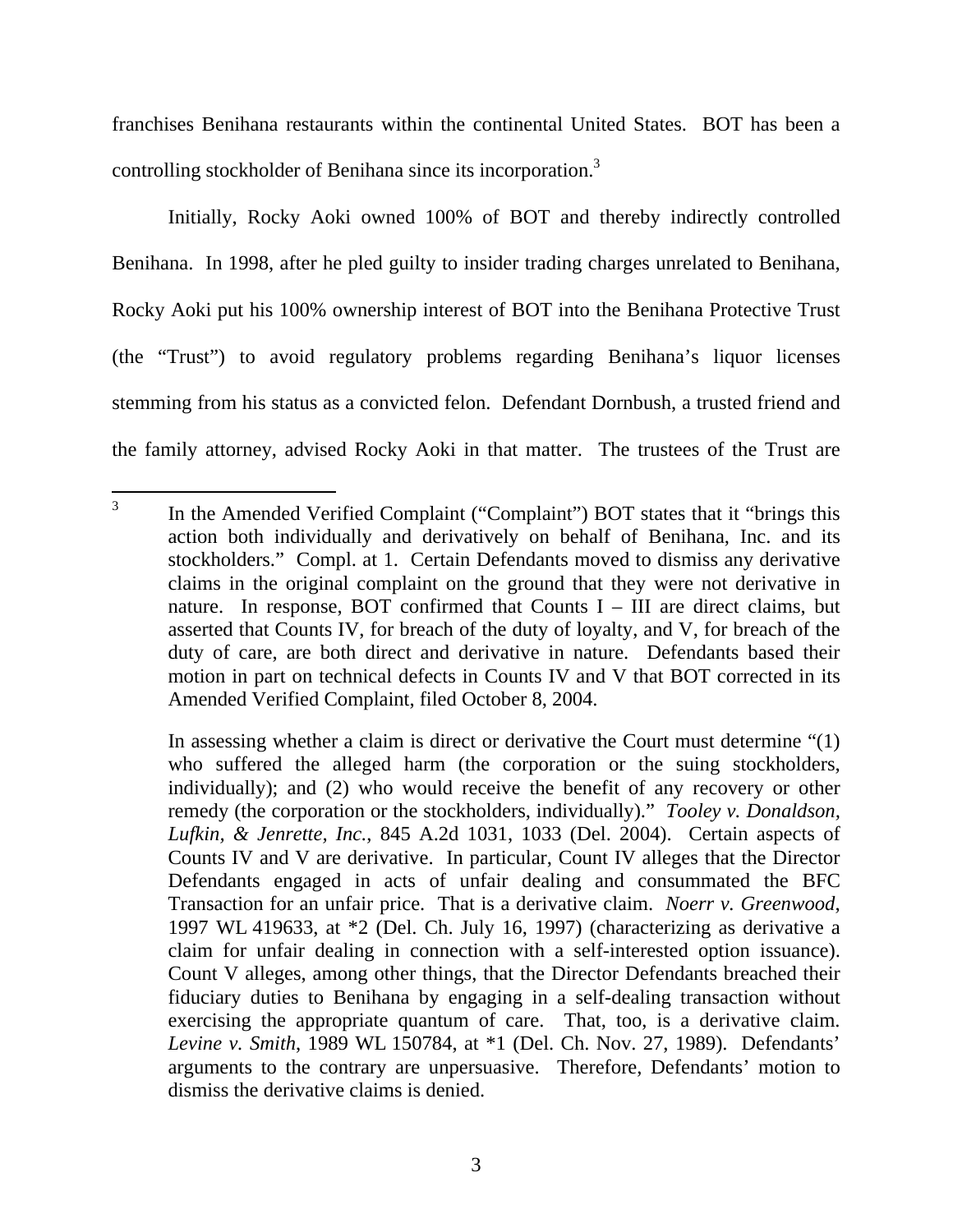Rocky Aoki's three children, Kana Aoki Nootenboom ("Kana Aoki"), Kyle Aoki and Kevin Aoki, and, until recently, Defendant Dornbush. The directors of BOT are Kana Aoki, Defendant Dornbush, and until recently, Kevin Aoki and Defendant Yoshimoto. Kevin Aoki also serves as a vice president of marketing and a director of Benihana.<sup>4</sup>

Benihana has two classes of common stock outstanding, common stock ("Common Stock") and Class A common stock. Benihana has 3,018,979 shares of Common Stock issued and outstanding. Each share of Common Stock entitles its holder to one vote. Additionally, Benihana has 6,134,225 shares of Class A common stock issued and outstanding, with each share having 1/10 vote. The holders of Class A common stock have the right to elect 25% of the Benihana Board of Directors, rounded up to the nearest whole director.<sup>5</sup> The holders of the Common Stock elect the remaining directors.<sup>6</sup>

BOT owns 50.9%, or 1,535,668 shares, of Benihana's Common Stock and 2%, or 116,754 shares, of Benihana's Class A common stock. Before the BFC Transaction, BOT also had 50.9% of the Common Stock voting power. The Transaction caused a decrease in BOT's voting power in two steps: first to 42.5% and then to 36.5%.

Since June 2003, Benihana has had a nine member board of directors (the "Benihana Board" or "Board"). Defendants Abdo, Becker, Dornbush, Pine, Sano,

<sup>4</sup> Kyle Aoki also is employed at Benihana.

<sup>5</sup> PTO at 3.

 $\frac{6}{10}$  *Id.*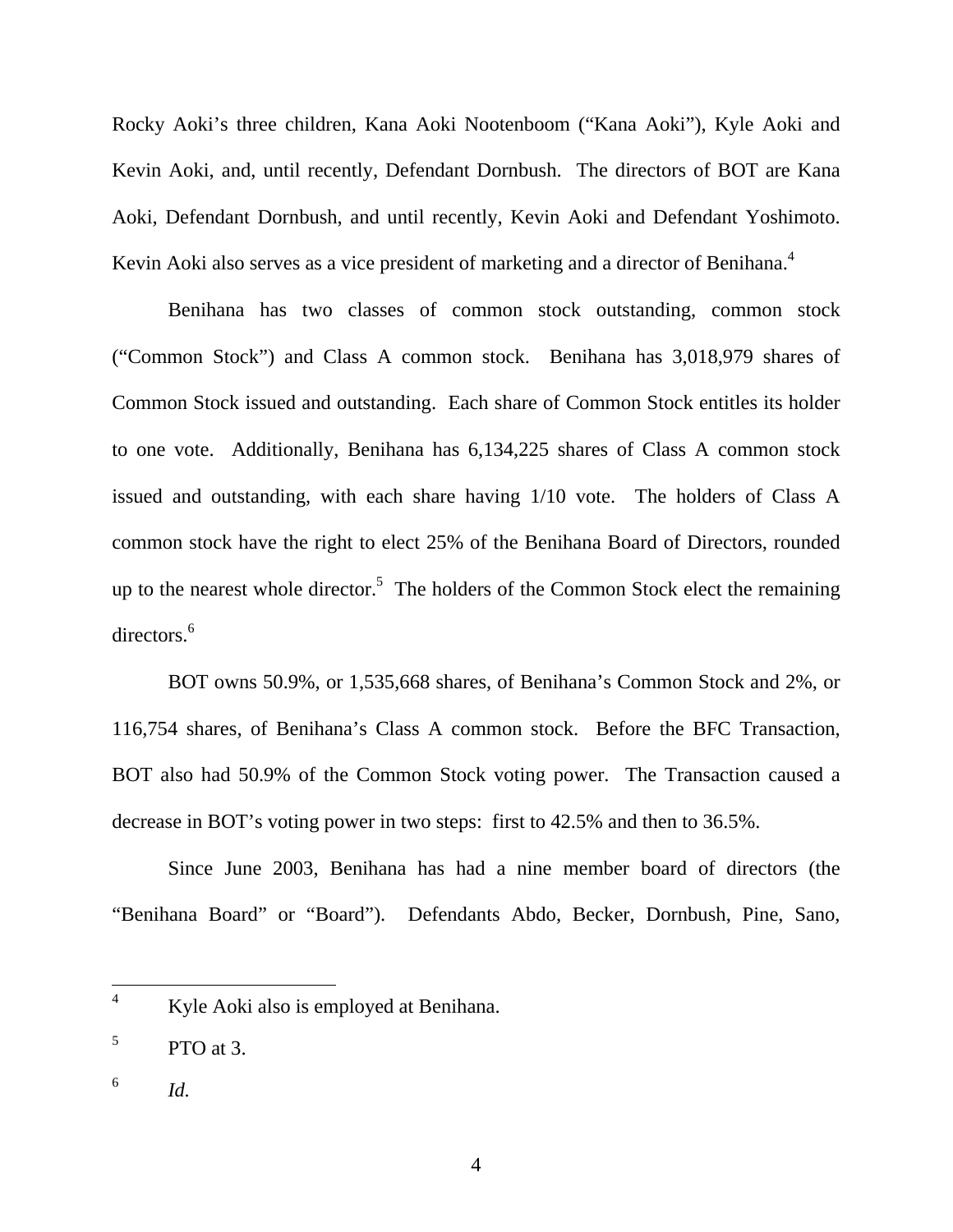Schwartz, Sturges and Yoshimoto are all directors of Benihana. The Benihana Board is classified; the holders of Class A common stock elect three directors, and the holders of Common Stock elect six directors. Each year the stockholders elect one third of the directors for three year terms, including one director elected by Class A common stockholders.

Defendant BFC is a publicly traded Florida corporation with its principal place of business in Florida. BFC is a holding company for various investments, including a 55% controlling ownership interest in Levitt Corporation, which in turn has a 37% ownership interest in Bluegreen Corporation. BFC invests in companies they like and can understand and that have managements that BFC admires as having a high degree of integrity and character.<sup>7</sup> BFC does not get involved in the management of the companies they invest in or frequently change boards of directors or management.<sup>8</sup> Abdo's job at BFC is to identify opportunities for investments in companies that are run by people BFC would admire.<sup>9</sup>

At all times material to this case, Abdo was a director and the vice chairman of BFC and owned approximately 30% of its stock. He and BFC Chairman, Alan Levan,

 $\overline{a}$ 

<sup>7</sup> Tr. at 826 (Abdo). Citations in this form refer to the trial transcript and, where it is unclear from the text, the witness testifying.

<sup>8</sup> *Id.* 

<sup>9</sup> Tr. at 758 (Abdo). Abdo identified Benihana as one of those companies.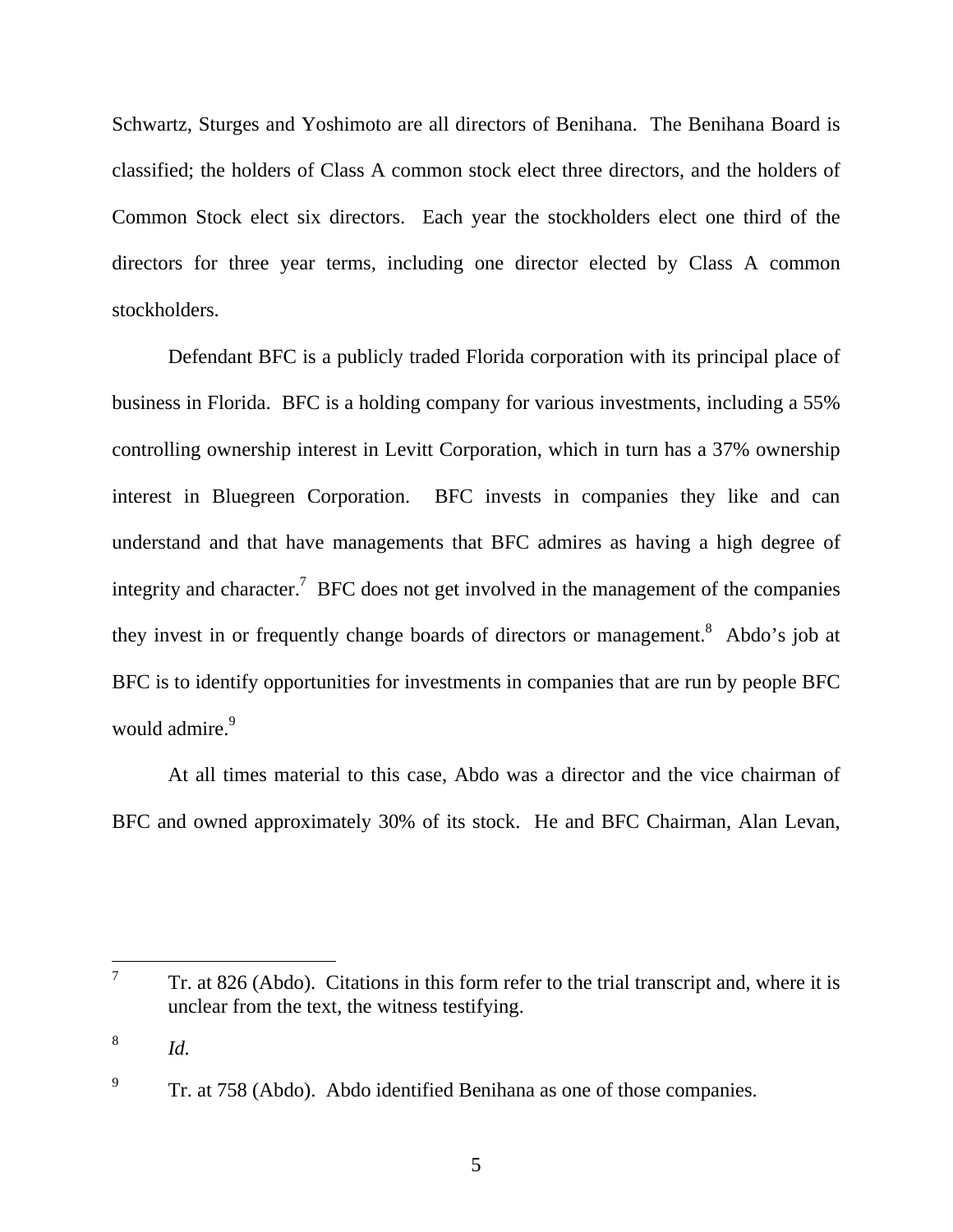together control BFC.10 Abdo also serves as president of Levitt Corporation and vice chairman of the boards of directors of both Levitt and Bluegreen.

Abdo has long had an interest in Benihana.<sup>11</sup> He was appointed to the Board in 1991 as an independent director.<sup>12</sup> On the day he was nominated to the Board he purchased 10,000 shares of Benihana stock.<sup>13</sup> He subsequently purchased more Benihana stock.<sup>14</sup> After it was announced that Rocky Aoki would resign from the board due to an insider trading conviction Abdo told Dornbush that if Rocky sold any of his stock he would have an interest in purchasing it.<sup>15</sup> That is the only situation Abdo recalled where he initiated a conversation in which he expressed an interest in purchasing stock from Rocky Aoki or BOT.16

Defendant Dornbush is a director and corporate secretary of Benihana and, in effect, acts as its general counsel. He served as counsel to Benihana in the BFC Transaction. Together with Abdo, Dornbush also serves as a director on Levitt's board.

Defendant Schwartz is a director of Benihana as well as its president and chief executive officer. Thus, Schwartz receives a significant portion of his income from his

 $12$  Tr. at 759–60 (Abdo).

13 Tr. at 840.

 $14$  *Id.* 

<sup>15</sup> Tr. at 768, 840–42 (Abdo).

<sup>10</sup> PTO, Admitted Fact 9.

 $11$  Tr. at 840 (Abdo).

<sup>16</sup> Tr. at 768.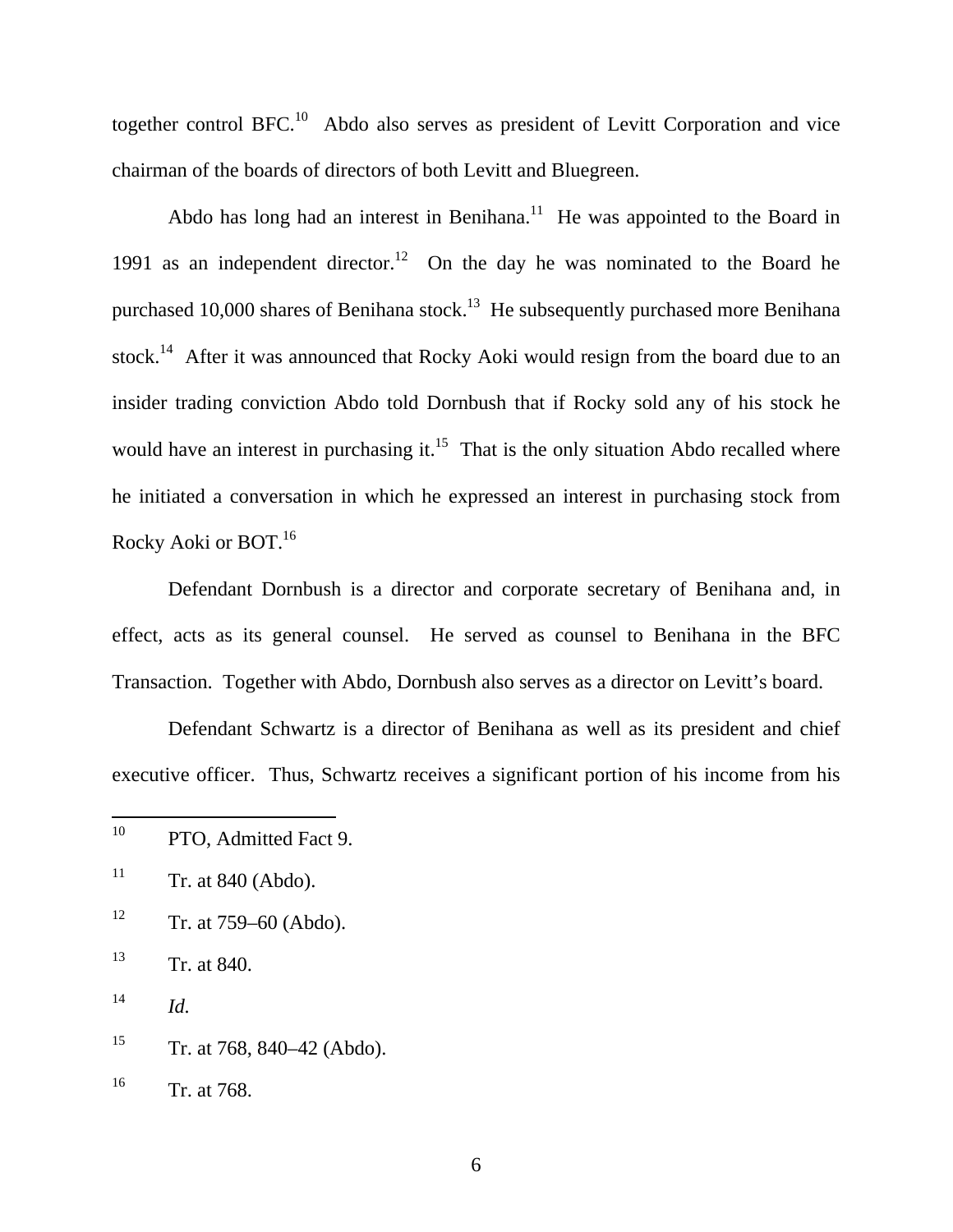salary, bonuses and options in Benihana. In addition, Schwartz is a partner in the Dorsan Group, a financial consulting firm whose other partners include Defendants Dornbush and Sano.

Defendant Yoshimoto works for Benihana as Executive Vice President of Restaurant Operations. His position is subordinate to Dornbush and Schwartz.

Both Yoshimoto and Schwartz have multi-year employment contracts that guarantee their annual salaries and require the Company to pay all salary remaining under the contract within 20 days of any termination without cause.<sup>17</sup> Yoshimoto's contract expires in 2006, Schwartz's in 2009.<sup>18</sup>

In addition to being a director of Benihana, Defendant Becker is a director of Bluegreen Corporation along with Abdo.

## **B. Concern Regarding Future Control of BOT**

In early 2003, Rocky Aoki became displeased with the actions of his trusted advisors and members of his family to whom he had ceded control of BOT (and indirect control of Benihana).<sup>19</sup> Around this time period, Rocky Aoki first retained counsel other

<sup>17</sup> See Benihana, Inc. Form 10-K/A, filed Sept. 4, 2001 for fiscal year ending Apr. 1, 2001, at Ex. 10.07, § 8 (Schwartz) and Ex. 10.12, § 8 (Yoshimoto), http://www.sec.gov/Archives/edgar/data/935226/000093522601500010/form10 k2001.txt; *see also* Benihana, Inc. Form 10-K, filed July 2, 2004 for fiscal year ending March 28, 2004, at Ex. 10.18 (renewal of Schwartz's employment contract through 2009), http://www.sec.gov/Archives/edgar/data/935226/00009352260400 0019/form10-k2004.txt.

 $18$  *Id.* 

<sup>19</sup> *See, e.g.,* JX 6, 10; Tr. at 771 (Abdo).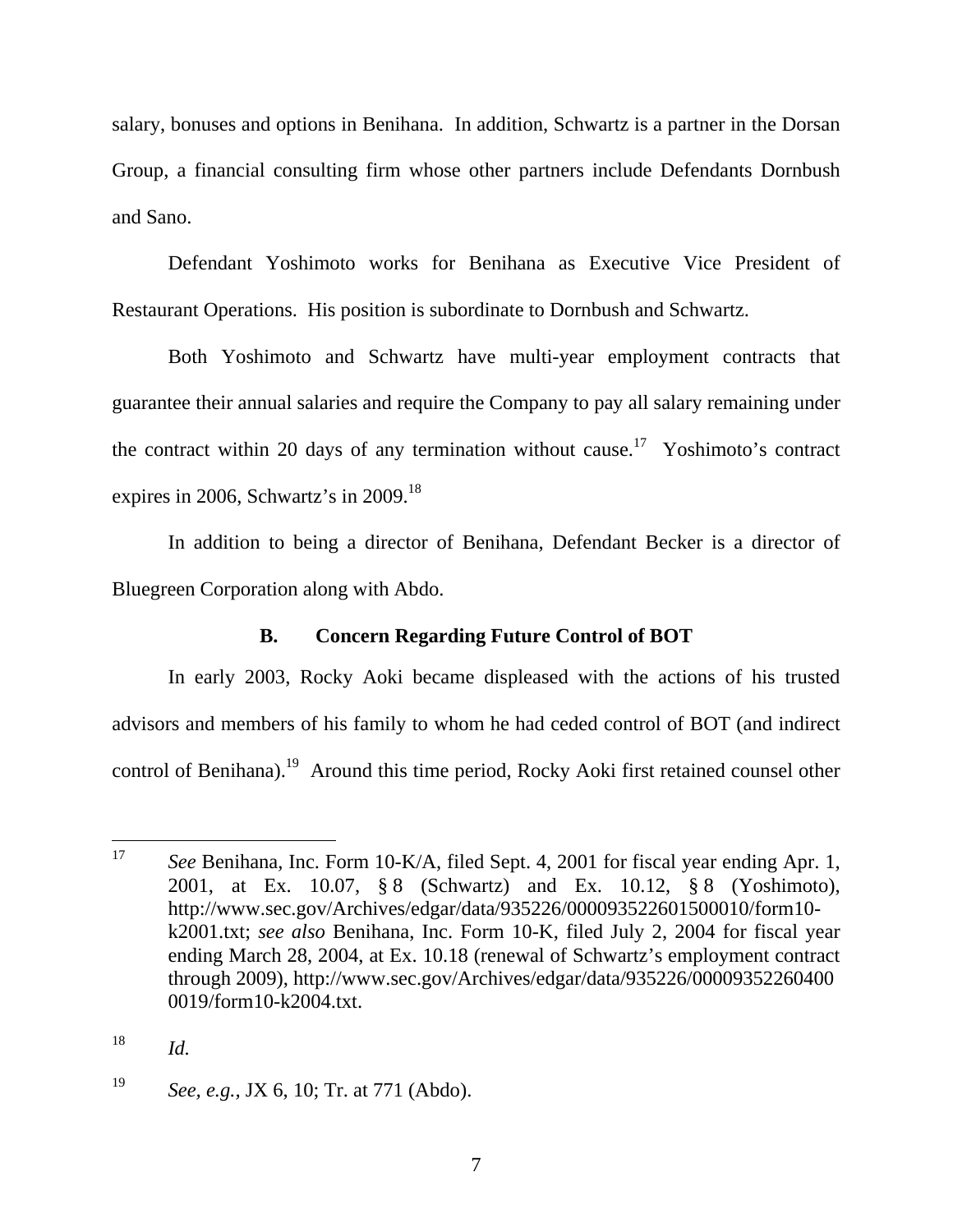than Dornbush to advise him with regard to the Trust. Rocky even suggested that Dornbush and Yoshimoto resign as directors of Benihana. In or around August 2003, Rocky Aoki also prepared a codicil to his will that provided for distribution of all of BOT's stock to his new wife, Keiko Aoki, 25% passing to her in fee simple and 75% passing to her in the form of a life estate with the remainder to his children. Thus, upon Rocky Aoki's death, complete control of BOT and indirect control of Benihana would pass to Keiko Aoki and not to his children. This development created varying degrees of concern among not only Kevin and Kana Aoki, two of Rocky Aoki's children who served as trustees of the Trust, but also some members of the Benihana Board.20

According to Schwartz, Benihana frequently received comments from investors and Wall Street about changing from two classes of common stock to one, because it would improve the liquidity of Benihana.<sup>21</sup> Due to the two tiered structure of Benihana's stock Schwartz always asked Dornbush "whether [he] thought the trust would be

<sup>20</sup> <sup>20</sup> *See* Tr. at 149–50, 153–54 (Kana Aoki), 235, 254 (Kevin Aoki). Dornbush testified that he told Schwartz that if Keiko were hostile to management, "you [referring to Schwartz] and the other executives have employment agreements in place, and you'll have to weather the storm or do what you want to do at that point in time." Dornbush Dep. at 164. Schwartz, the CEO of Benihana, is 63 years old and has an employment agreement with Benihana that prevents his termination except for cause until 2009.

<sup>&</sup>lt;sup>21</sup> Tr. at 29 (Schwartz).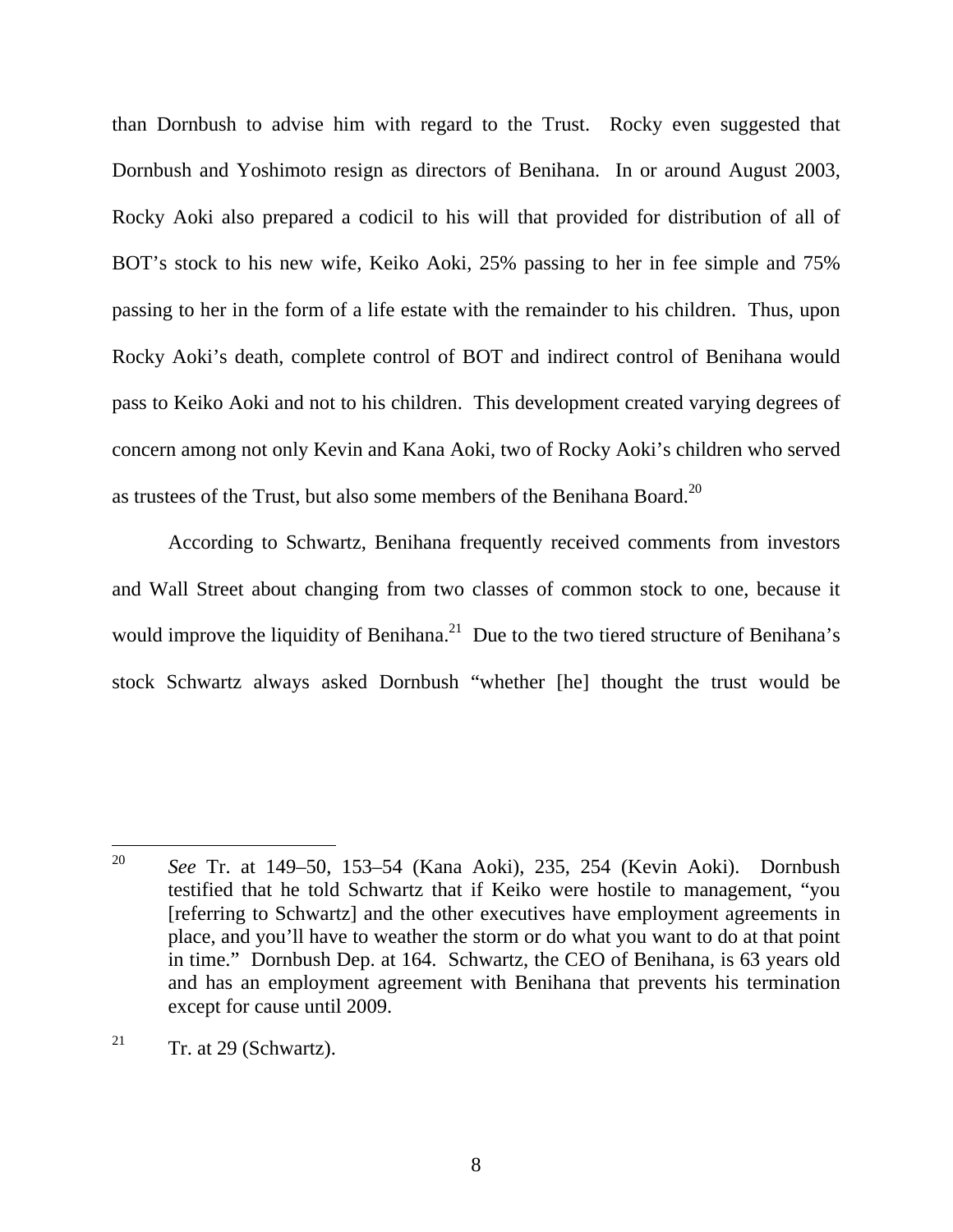interested in selling any of their BOT shares. $122$  Dornbush always responded to these inquiries by saying that BOT would not sell their shares during Rocky's lifetime.<sup>23</sup>

The Certificate of Incorporation provides that if the number of shares of Common Stock falls below a specified threshold (12 1/2%) of the total number of shares of Class A and Common Stock, then the Class A stock not only votes separately for 25% of the directors, but also votes with the Common Stock for the remaining 75% of the directors. In all cases, however, the Class A stock would have only a 1/10 vote.

In late August 2003, Dornbush and Schwartz examined different means by which they could trigger the provision of the certificate which would cause the Common Stock and Class A stock to vote together for the directors previously elected by the Common Stock alone.<sup>24</sup> In one scenario, Schwartz determined that Benihana would have to issue 16.5 million Class A shares to meet the threshold in the Certificate. Such a stock issuance would have reduced BOT's percentage of the vote to approximately 29%. Schwartz asked Dornbush whether that scenario was feasible. Dornbush responded that it would not be and suggested that there would not be a legitimate business purpose for issuing that number of shares. $^{25}$ 

<sup>25</sup> Tr. at 1053–55 (Dornbush).

<sup>22</sup> Schwartz Dep. at 69.

<sup>23</sup> *Id*.

<sup>&</sup>lt;sup>24</sup> JX 21, 22, 23; Tr. at  $28-30$  (Schwartz).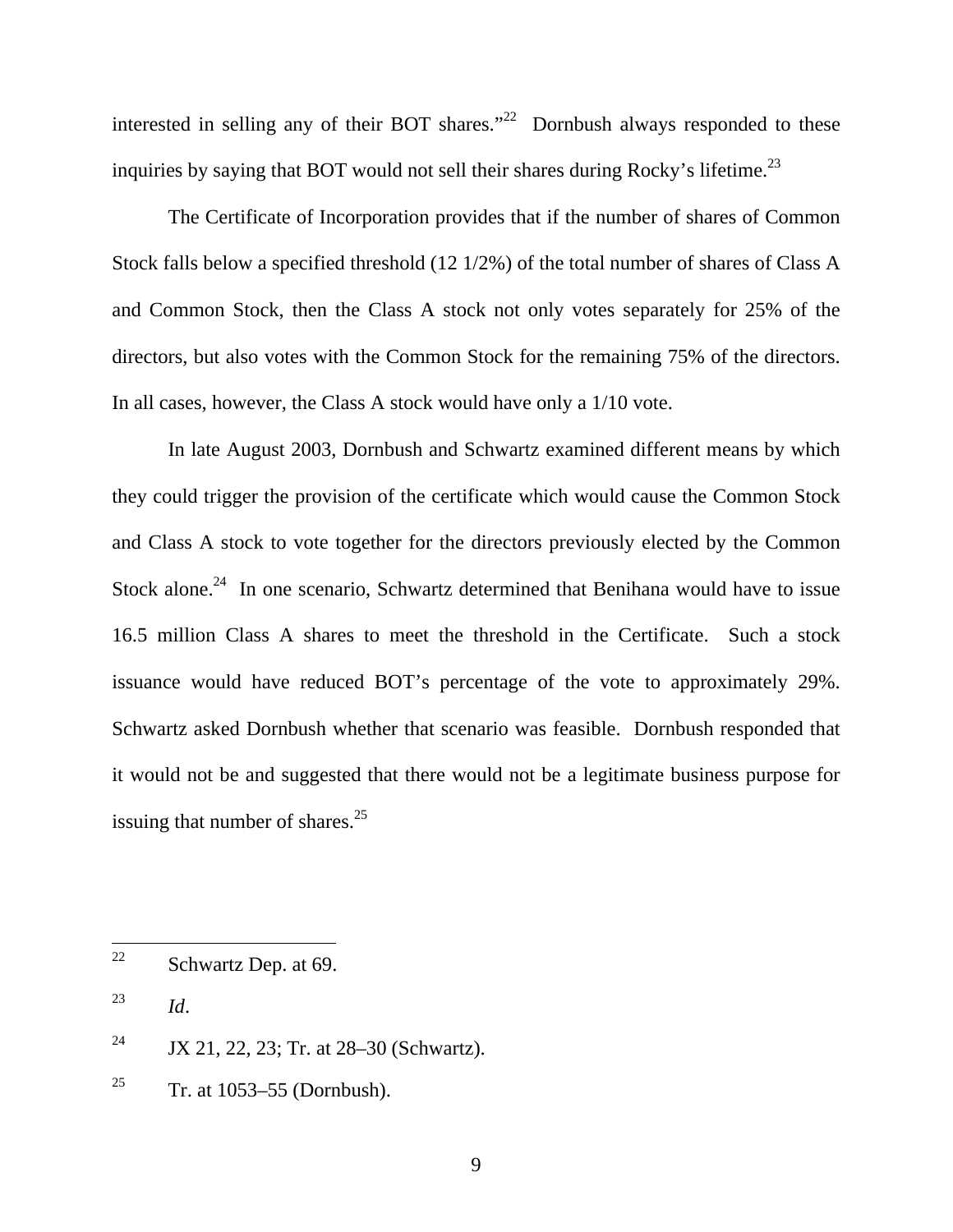### **1. The proposal of an option to purchase BOT's interest in Benihana**

On September 10, 2003, shortly after learning of the change to his father's will, Kevin Aoki had dinner with Abdo and discussed the growing tension among the Aoki family. Kevin told Abdo that the amount of control their father's new wife exerted over their father disturbed the Aoki children.<sup>26</sup> The parties dispute whether Abdo, on the prompting of Dornbush, approached Kevin Aoki at the September 2003 dinner about purchasing BOT's stock in Benihana.

In the second half of 2003 and into 2004, the Aoki children who served as trustees experienced many pressures and concerns as a result of their father's changed behavior after his remarriage. For example, after Rocky Aoki married Keiko, he decided that he no longer wanted to pay the premiums on his life insurance policies that benefited his children.27 Further, against their father's wishes, Kevin and Kana Aoki, who served as trustees of an insurance trust that owned Rocky Aoki's life insurance policies, refused to cancel the policies. Since that time Kevin and Kana Aoki have used the cash surrender value of the policies to pay the premiums that Rocky Aoki refuses to pay.<sup>28</sup> Though the Aoki children tried to discuss this matter with their father, their relationship had deteriorated to the point where Rocky Aoki, through counsel, informed them that he would not meet with them outside of Keiko's presence.<sup>29</sup>

 $26\,$ 26 Tr. at 245–46 (Kevin Aoki).

<sup>27</sup> *See* DX 122.

<sup>&</sup>lt;sup>28</sup> Tr. at 150 (Kana Aoki).

<sup>&</sup>lt;sup>29</sup> Tr. at 249 (Kevin Aoki).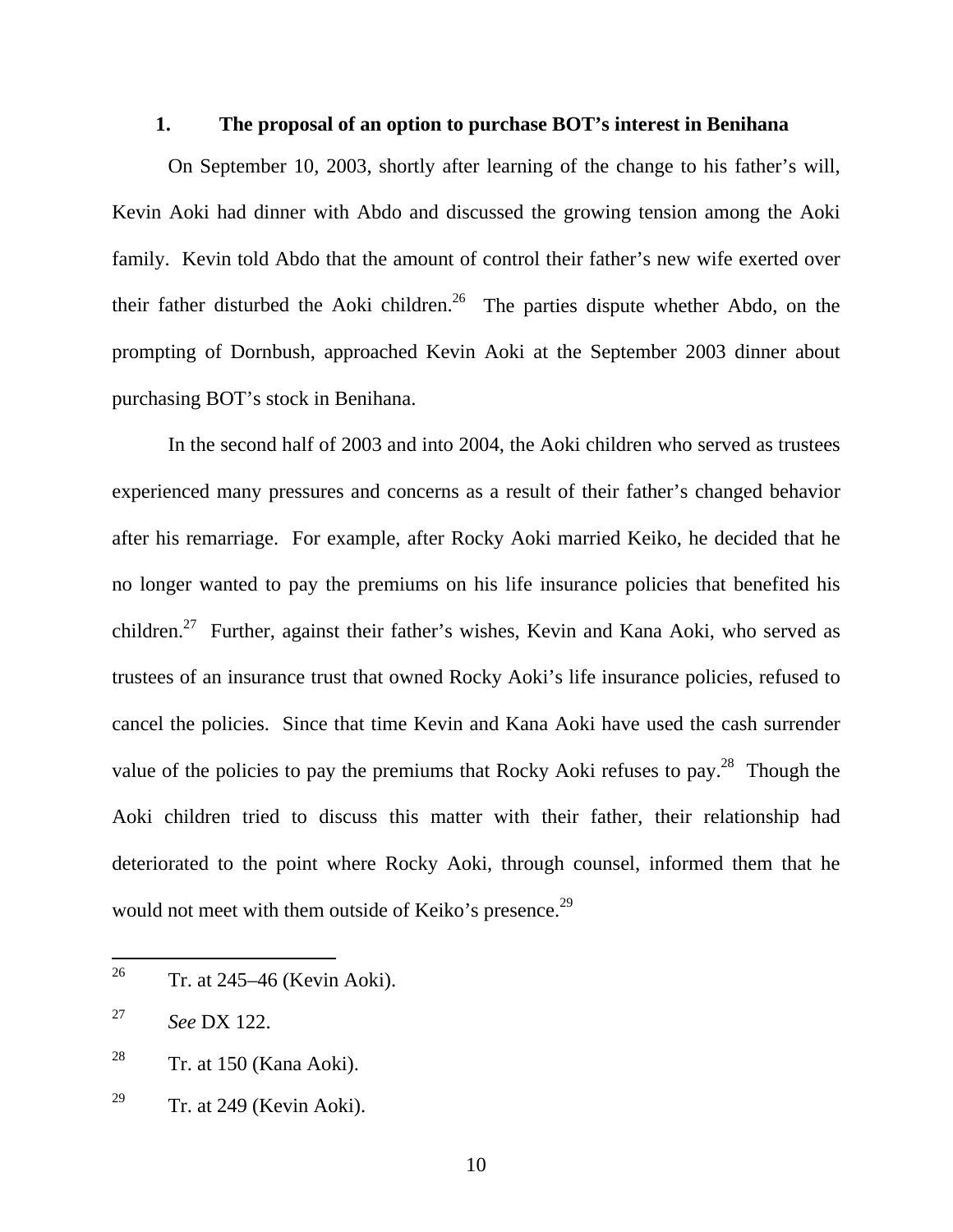By early 2004, the Aoki children, upon the recommendation of Dornbush, had retained separate counsel to represent them. In that context, the Aoki children met with Dornbush in late January and mid March 2004 (the "Option Meetings"). The Aoki children sought a solution to protect themselves against their father's threats and pressures.30 Additionally, they wanted to protect Benihana, as well as Kevin and Kyle's jobs at Benihana, from Keiko's control and find a way to pay the insurance premiums.<sup>31</sup> At the March 2004 meeting, Dornbush suggested issuing an option to purchase BOT's interest in Benihana. This effectively would have shielded Benihana, and Kyle and Kevin's jobs, from Keiko's control and provided cash to BOT so the children could pay Rocky's life insurance premiums. The Aoki children, however, felt uncomfortable selling BOT's interest in Benihana during their father's lifetime, so they suggested that the option would be exercisable only upon Rocky's deathbed. The Aoki children also wanted to "[k]eep [the] door open for dad," i.e., provide a mechanism through which they could cancel the option if they reconciled with their father.<sup>32</sup> Dornbush expressed skepticism about finding a buyer willing to accept a transaction with such a cancellation feature. In fact, Dornbush "identified [Abdo] as the only person [he knew] who would

<sup>30</sup> <sup>30</sup> *See* DX 123; Tr. at 160–61, 192 (Kana discussing Rocky Aoki's threat to cut her and Kevin out of his will entirely if they did not do as he requested with regard to the Trust).

 $31$  Tr. at 250–51 (Kevin Aoki), 1027–28 (Dornbush).

 $32$  DX 123. The record is unclear as to how the exercisability of the proposed option would relate to Rocky Aoki's health or even his death. The parties never reached the stage of exchanging a written proposal for such an option.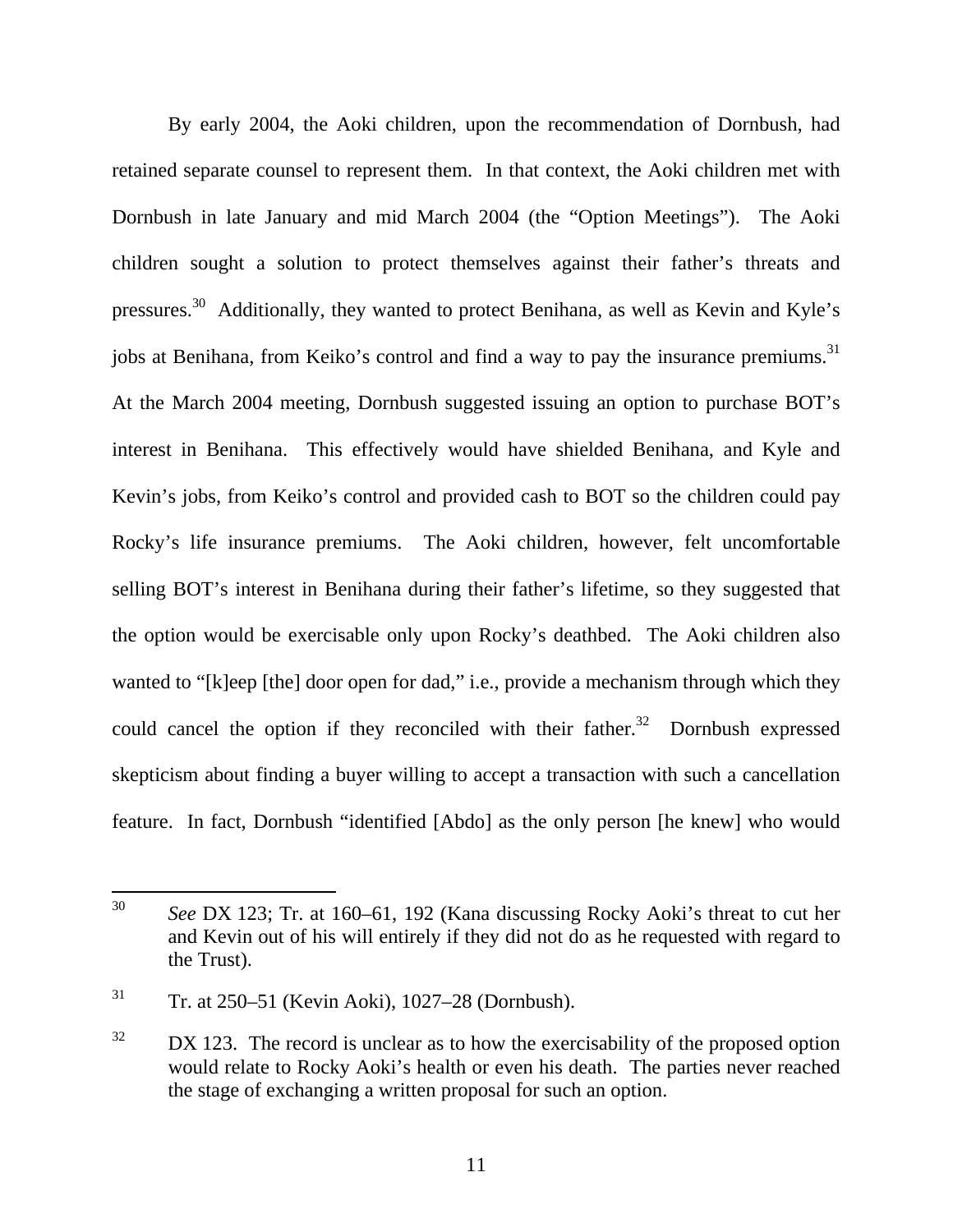entertain buying" such an option. $33$  Abdo knew of the pressure Rocky Aoki had placed on Kevin Aoki, and Dornbush felt that Abdo "was truly supportive" of Kevin.<sup>34</sup>

After the meeting Dornbush had with Kyle, Kevin and Kana Aoki, Dornbush and Kevin met with Abdo for lunch in March 2004. Kevin Aoki denies that he "asked [Abdo] if he would be interested in buying cancelable options for the purchase of BOT shares in Benihana,"<sup>35</sup> at the March 2004 lunch meeting.

I do not find this testimony credible because both Kevin's sister, Kana Aoki, and Dornbush testified that approaching Abdo with regard to purchasing a cancelable option was exactly the course of action the Aoki children agreed upon at the Option Meetings.<sup>36</sup> Therefore, I find that Kevin Aoki approached Abdo at the March 2004 lunch meeting about purchasing an option for the BOT shares.

In addition, I find that there is no credible evidence that Abdo approached Kevin Aoki at the September 2003 dinner meeting about purchasing BOT's interest in Benihana. The only evidence in support of that allegation is the testimony of Kevin Aoki. Having concluded that Kevin's recollection of who approached whom about purchasing the option at the March 2004 lunch meeting is faulty, I likewise consider unreliable his testimony regarding what transpired at the September 2003 dinner meeting. Further, I find Abdo's testimony with regard to these two meetings credible and

12

<sup>33</sup> Tr. at 1028.

<sup>34</sup> Tr. at 1029.

 $35$  Tr. at 256.

<sup>36</sup> *See* Tr. at 182–84 (Kana Aoki), 1028 (Dornbush).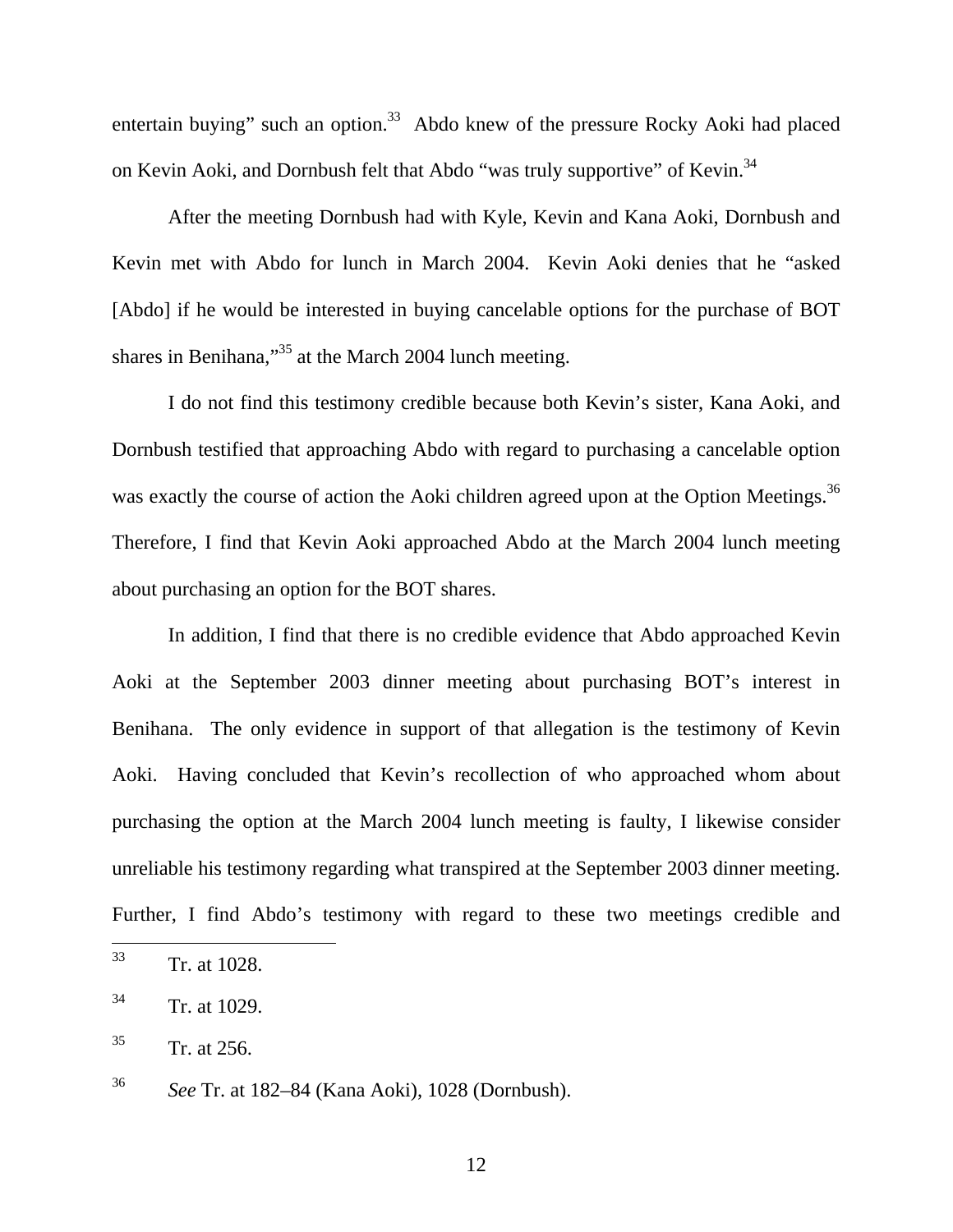convincing. Abdo is vice chairman of BFC's board of directors, president of Levitt Corporation and vice chairman of the boards of directors of both Levitt and Bluegreen. As discussed below, he had no need, financial or otherwise, to keep his director position at Benihana. Though he may have found an opportunity to acquire BOT's Benihana Common Stock attractive, the cancellation feature of the option offered by the Aoki children made the proposed investment much less enticing. Thus, I accept Abdo's testimony regarding what transpired at the September 2003 dinner meeting and the March 2004 lunch meeting.

#### **C. The State of Benihana's Businesses**

In 2003, Benihana realized that it needed to renovate many of its restaurant facilities because they were aging and quickly becoming outmoded in the face of new competition in the marketplace.<sup>37</sup> Benihana hired WD Partners to evaluate, plan and design the necessary renovations to help the Company maintain its competitive position within the market. WD Partners determined that Benihana needed to construct new teppan and sushi restaurants<sup>38</sup> as well as renovate its older restaurants. They projected that these construction and renovation efforts (the "Construction and Renovation Plan") would last at least five years.

<sup>37</sup> 37 Tr. at 553–54, 561 (Burris). Mark Burris is Benihana's CFO.

<sup>&</sup>lt;sup>38</sup> Benihana restaurants typically use teppan style cooking, which involves cooking on a large griddle usually built into the diner's table. In recent years Benihana acquired the Ra and Haru restaurant chains, which focus more on sushi style food preparation.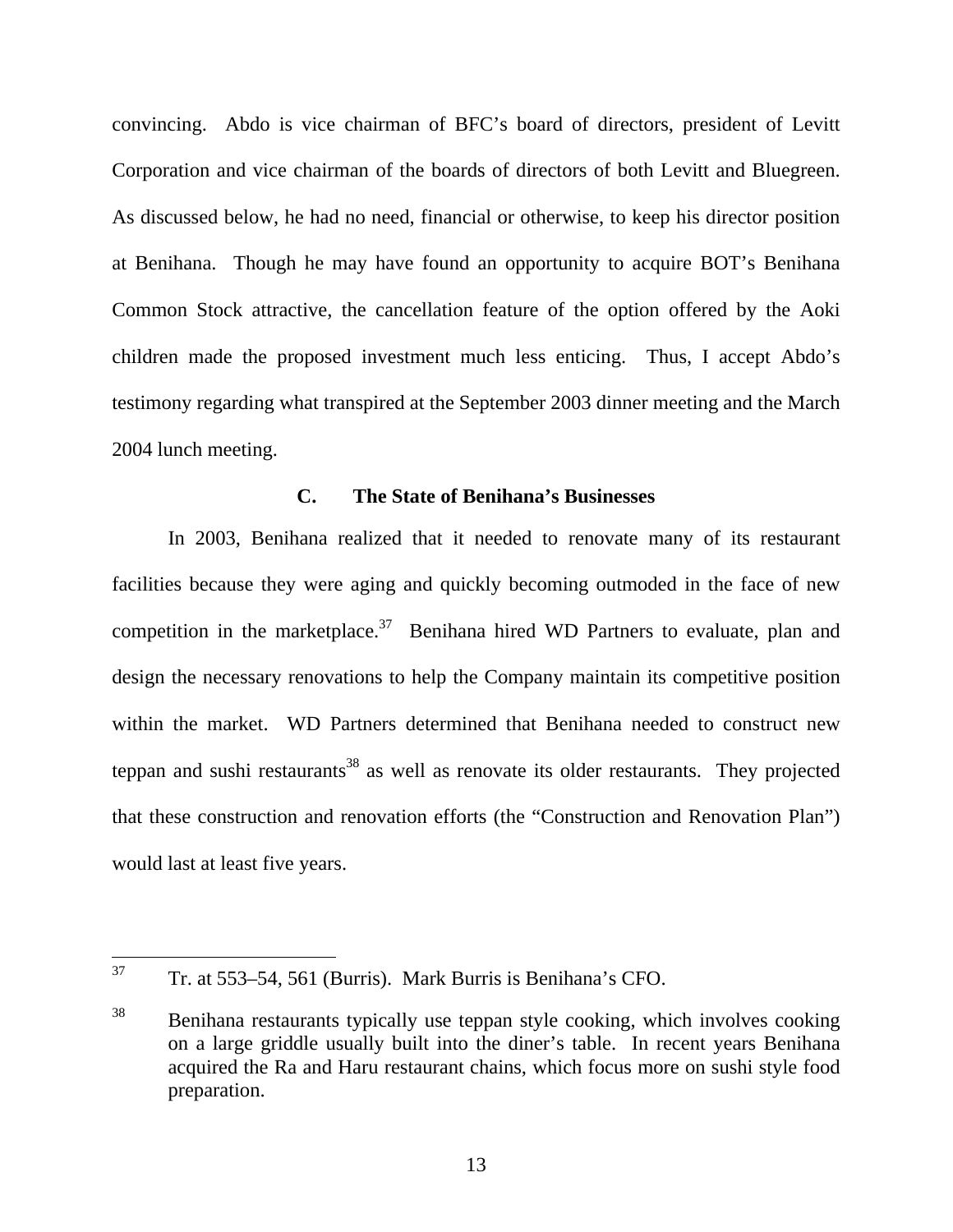Implementation of the Construction and Renovation Plan would require capital. In 2003, Benihana had an existing line of credit with Wachovia.<sup>39</sup> Mark Burris, Benihana's CFO, approached Wachovia to determine their ability to finance Benihana's Construction and Renovation Plan. On October 17, 2003, Burris wrote a file memo with a copy to Schwartz that analyzed Wachovia's proposal for providing debt financing to Benihana. Burris concluded that, "the need for additional financing is clear if we are to continue capex [capital expenditures] at our projected rate.<sup>140</sup> At trial, Burris explained that he felt uncomfortable relying solely upon the Wachovia proposal to satisfy Benihana's financing needs because it contained a provision limiting the amount Benihana could borrow to 1.5 times earnings before interest, taxes, depreciation, and amortization ("EBITDA"). This restriction on the financing plan, which spanned five years, threatened to limit substantially Benihana's ability to borrow funds.

To illustrate, though Wachovia offered a line of credit of \$60 million, Benihana could borrow that amount only if its EBITDA equaled or exceeded \$40 million. In 2003, however, Benihana's EBITDA was far below that amount. Moreover, if Benihana's earnings declined in the near term, $^{41}$  the covenant could limit further its ability to borrow

<sup>39</sup> Tr. at 558 (Burris).

 $^{40}$  JX 29.

 $41$  The evidence indicated that many events outside of the Company's control can affect Benihana's earnings. Consumers view Benihana as a restaurant to go to for celebratory occasions. Therefore, periods of time when the social climate does not support celebrating, such as during the gulf war and post 9/11, can negatively affect Benihana's earnings. *See* Tr. at 556–57 (Burris).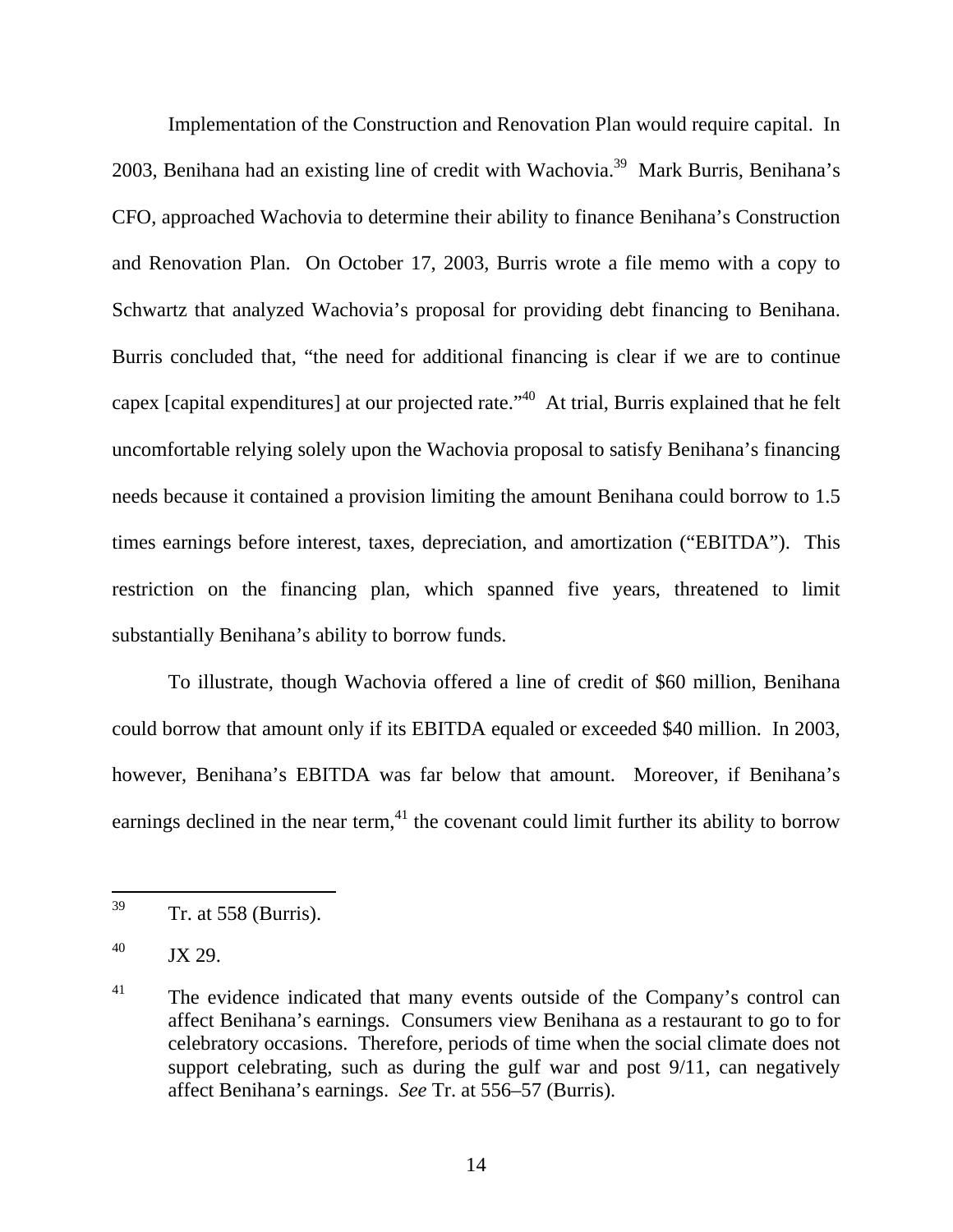funds from Wachovia. Consequently, Benihana's EBITDA represented an equally important figure to the \$60 million cap in considering the proposed Wachovia financing. In fact, in his memo to the file Burris stated that, "it seems unlikely that we will use the entire \$60 million availability under any circumstances unless there is improvement to profitability."42

#### **1. Financing alternatives explored**

Given the less than satisfactory financing option offered by Wachovia,  $43$  Benihana retained the investment banking firm Morgan Joseph & Co., Inc. ("Morgan Joseph") to determine what other financing options the Company might use to carry out its five year Construction and Renovation Plan.<sup>44</sup> As a part of its due diligence, Morgan Joseph met with Benihana's management, including Schwartz, Kevin Aoki and Burris, to gain a better understanding of their views regarding the need for renovation of the teppan style restaurants, acquisition potential, and expansion of the Ra sushi bars.<sup>45</sup>

After meeting with management, Morgan Joseph studied Benihana's financial projections and conducted sensitivity analyses. Morgan Joseph determined that because Benihana

<sup>42</sup> JX 29.

<sup>43</sup> *Id.*; Schwartz Dep. at 176–77.

<sup>&</sup>lt;sup>44</sup> JX 30; Tr. at 38–39 (Schwartz). In the past, Morgan Joseph had given Benihana financial advice in the form of fairness opinions and assistance on equity offerings. Tr. at 618–19 (Joseph). Fred Joseph, the Morgan Joseph representative who advised Benihana regarding the matters at issue in this litigation, testified at trial.

 $45$  Tr. at 620–21 (Joseph).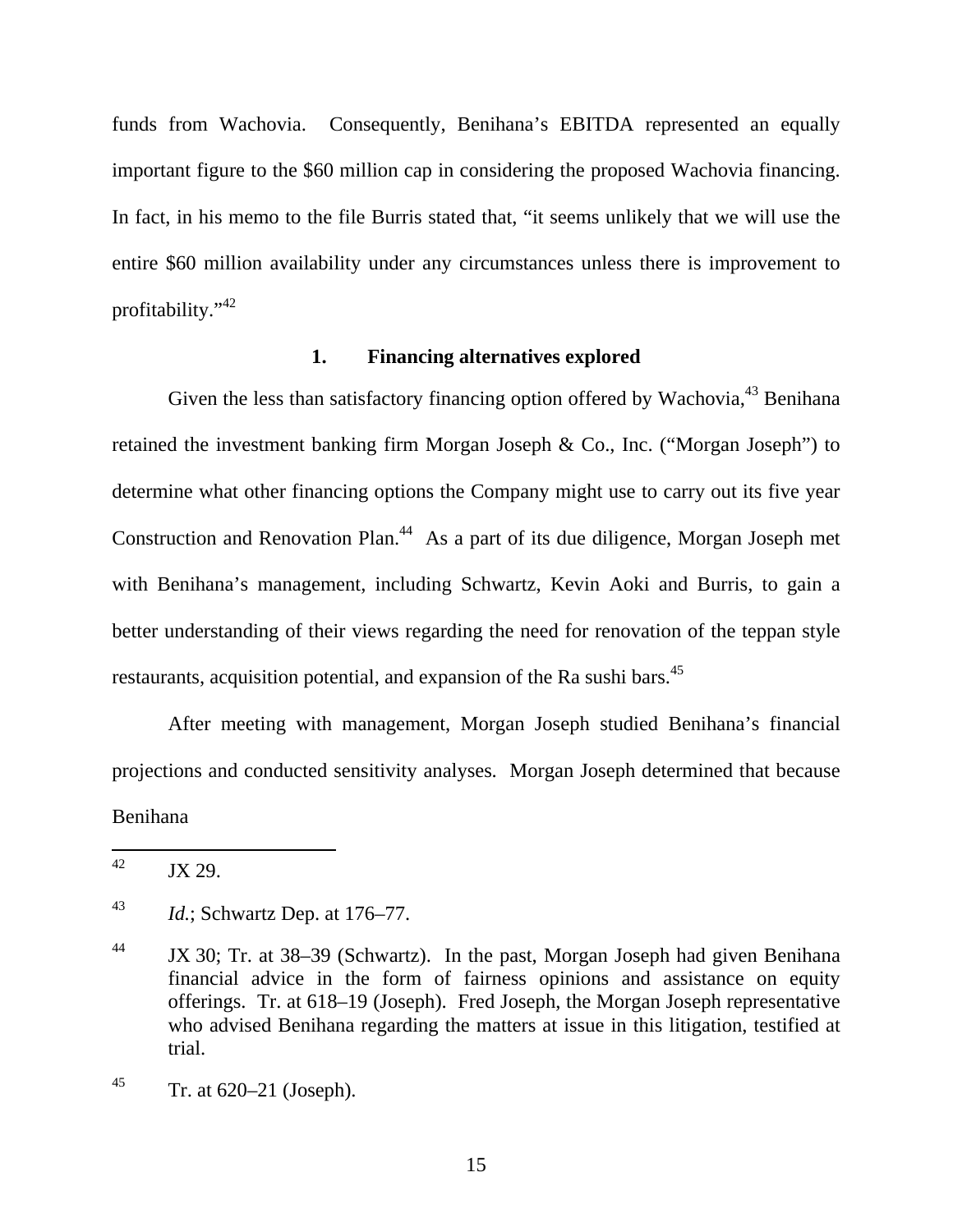had not in recent years made its projections . . . . [Morgan] Joseph had become] very concerned about embarking on an extensive refurbishment plan, needing to do more acquisitions, if you could find appropriate acquisitions, and having a very close call in terms of capital availability depending on operating cash flow.46

Morgan Joseph wanted to ensure that Benihana did not embark on its five year Construction and Renovation Plan, which everyone including Kevin Aoki agreed was necessary to remain competitive, only to run out of capital before its completion and end up as a bankruptcy candidate. $47$ 

## **2. January 9 meeting of the Executive Committee**

On January 9, 2004, Morgan Joseph met with the Executive Committee, comprised of Abdo, Schwartz and Dornbush,<sup>48</sup> to discuss financing vehicles available to Benihana to fund the Construction and Renovation Plan. Morgan Joseph expressed its concern regarding the "closeness of the company's capital needs to its availability" and the vulnerability of their projected growth forecasts, which depended on the success of the renovation plan.49 The Executive Committee and Morgan Joseph discussed their respective goals and concerns, as well as various financing alternatives available to the

 $^{46}$  Tr. at 621.

 $147$  Tr. at 621–22.

<sup>48</sup> *See* JX 32.

<sup>49</sup> Tr. at 623. *See also* JX 36 (board book prepared by Morgan Joseph for the January 9 Executive Committee meeting).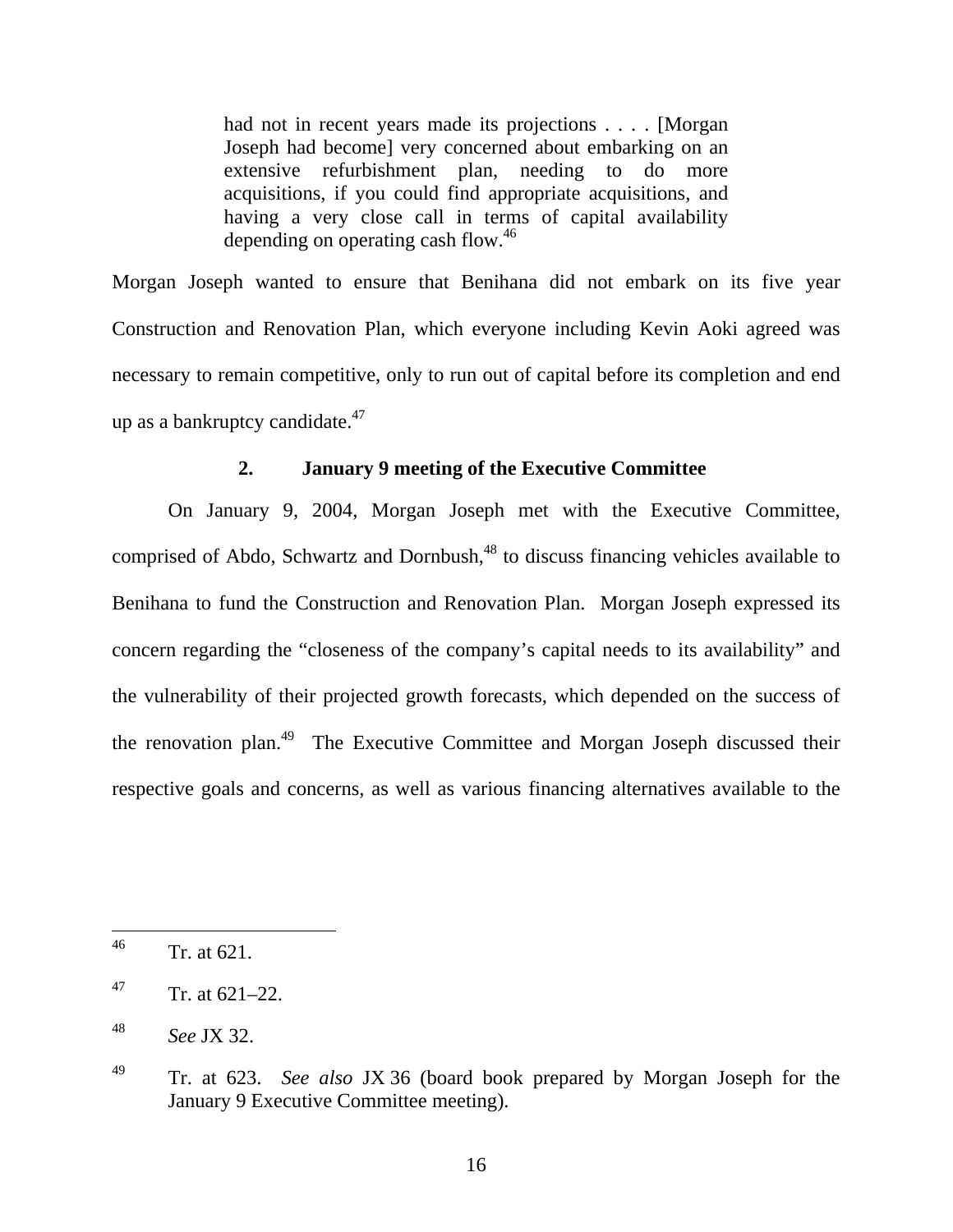Company. These alternatives included bank debt, high yield notes, convertible debt or preferred stock, traditional equity financing and sale/leaseback options.<sup>50</sup>

The parties all agree that Benihana was conservatively leveraged during the relevant time period. $51$ 

## **3. January 29 meeting of the Benihana Board**

Following the January 9, 2004 meeting, Morgan Joseph decided to recommend convertible preferred stock as an appropriate financing vehicle for Benihana and created a board book that analyzed the recommended stock issuance and set forth the anticipated terms for it. Morgan Joseph presented the board book to the Benihana Board at a January 29, 2004 meeting. Once again, they reviewed the financing alternatives of bank debt, high yield notes, convertible debt or preferred stock, traditional equity financing and sale/leaseback options, and the Board discussed them.<sup>52</sup> Morgan Joseph recommended that Benihana obtain equity financing first to gain flexibility, then use the equity financing as leverage to negotiate better terms on their existing line of credit with Wachovia.<sup>53</sup> According to Joseph, "the oldest rule in our business is you raise equity when you can, not when you need it. And Benihana's stock had been doing okay. The markets were okay. We thought we could do an equity placement."<sup>54</sup> Morgan Joseph

<sup>50</sup> <sup>50</sup> *See* JX 36.

<sup>51</sup> Tr. at 106 (Schwartz), 298–99 (Atkins), 703 (Joseph).

<sup>52</sup> *See* JX 37; Tr. at 638–39 (Joseph).

 $53$  Tr. at  $630-31$ .

 $54$  Tr. at 631.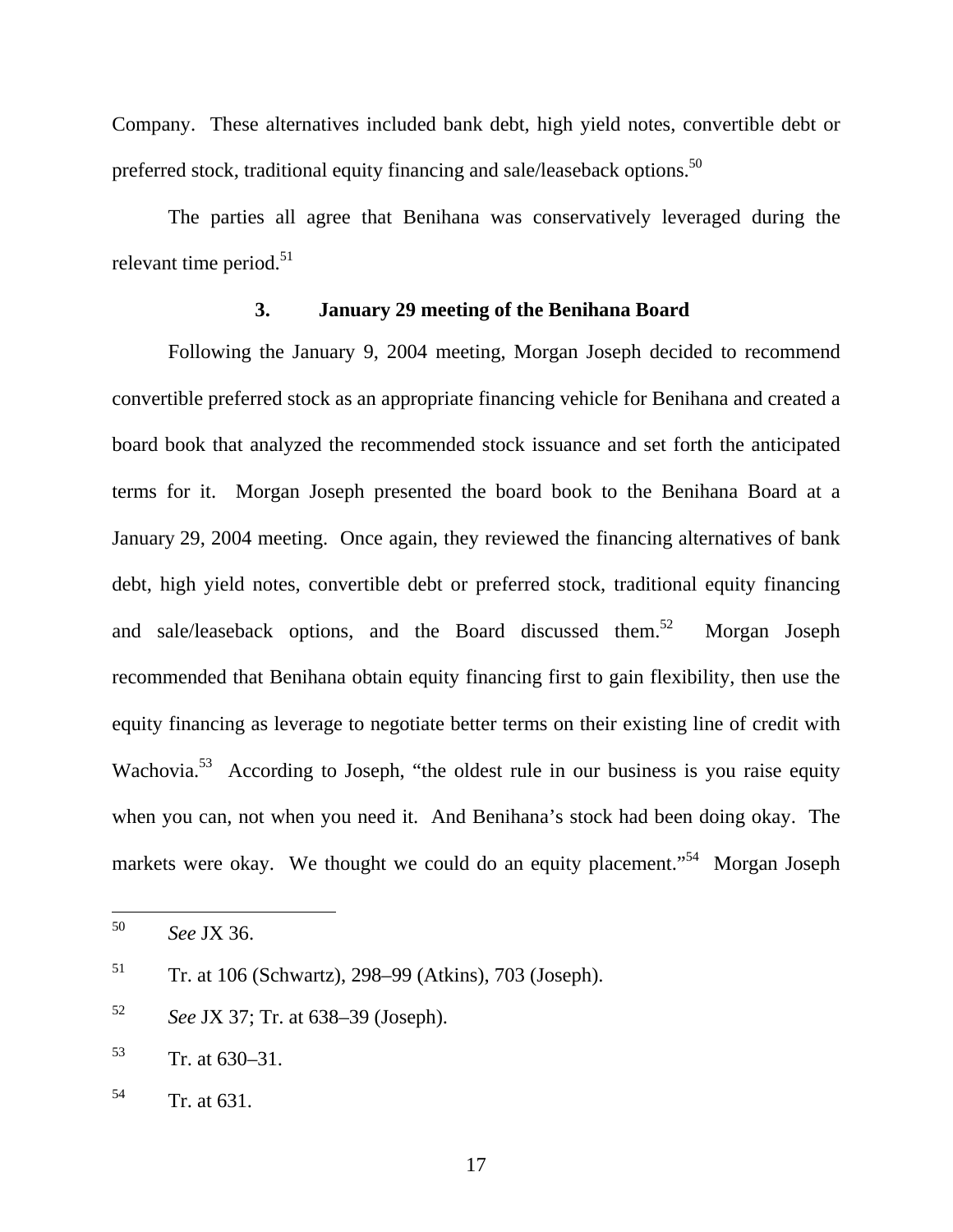recommended a convertible preferred stock specifically because it felt "that adding the additional long-term capital match[ed] the company's long term needs [for capital expenditures,  $\cdots$  provide<sup>[d]</sup> the flexibility for the company to grow internally and pursue the other opportunities [i.e., acquisitions]. . . . [a]nd reduce[d] [the] company's dependence on bank debt."<sup>55</sup> The Benihana directors were told to take the board books home to study and deliberate.

## **4. February 17 meeting of the Benihana Board**

On February 17, 2004, the Benihana Board met again to discuss the terms of the recommended convertible preferred stock issuance. Morgan Joseph discussed the feasibility of obtaining certain terms the Company wanted. For example, during the meeting, Morgan Joseph noted the following areas in which they anticipated having to make concessions: (1) that it "was going to have quite a battle to keep the investor from putting performance criteria on the company as a condition of executing the second takedown;" (2) that it would most likely have to pay a coupon, or dividend, of "probably six percent, plus or minus a half;" (3) that the conversion premium would probably be "20%, plus or minus  $2 \frac{1}{2}\%$ ;" (4) that Benihana would have a difficult time getting a perpetual maturity for the issuance, and that the notes typically have a maturity range of 5 to 10 years; and (5) that Benihana will likely have to "give up two board seats."<sup>56</sup> Thus, the Board understood that, while Morgan Joseph would endeavor to negotiate the best

<sup>55</sup>  $Tr.$  at  $640-41$ .

 $56$  Tr. at 76–78 (Schwartz), 649 (Joseph).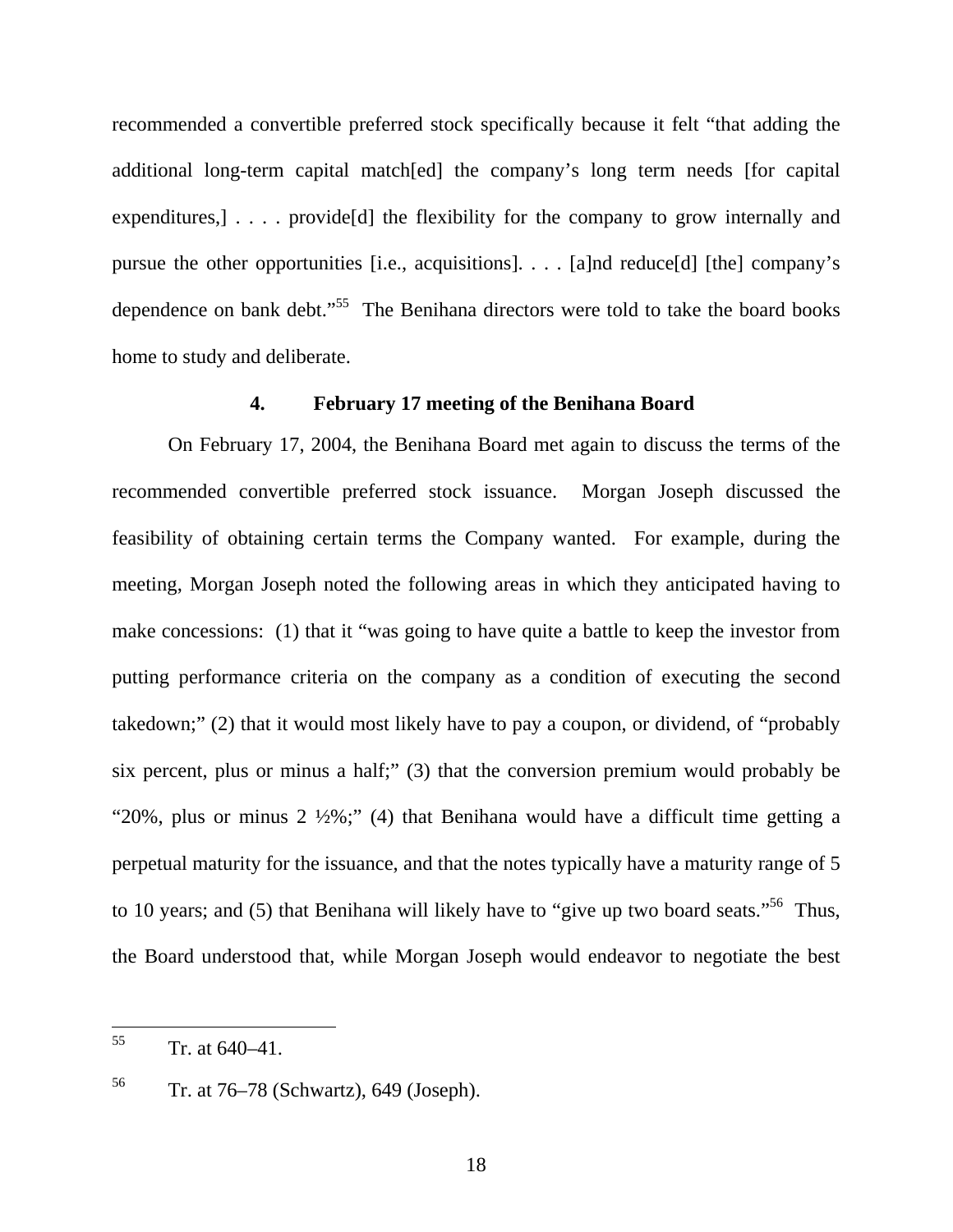deal for Benihana, several of the terms they had discussed were more akin to a "wish  $list. "57$ 

At the conclusion of the February 17 meeting, the Benihana Board decided to pursue convertible preferred stock as an additional means of financing. Abdo attended both the January 29 and February 17 meetings. At the February 17 meeting Morgan Joseph proposed that the convertible preferred stock should have immediate voting rights as though they had been converted.<sup>58</sup> Joseph explained their reasoning as follows: "Someone is not going to come in, put in money, be illiquid, have a larger holder and not have their voting rights from Day 1."<sup>59</sup>

The convertible preferred stock discussed at the February 17 meeting differed in certain respects from the three classes of preferred stock (Series A, A-1 and A-2) Benihana previously had authorized. None of those classes carries with it the right to a directorship, voting rights or preemptive rights. $60$ 

## **5. Actual versus projected net debt figures**

The board books used in the January 29 and February 17 meetings contained a "base case" scenario that calculated capital shortfalls if Benihana relied solely upon the proposed Wachovia line of credit. Morgan Joseph based its figures for this "base case"

<sup>57</sup> Schwartz Dep. at 274.

 $58$  Tr. at 54–55 (Schwartz).

<sup>59</sup> Tr. at 650; *see also* Tr. at 646–47 (Joseph) (regarding conversion right to Common Stock), 797 (Abdo).

<sup>60</sup> *See* JX 96 (Stock Purchase Agreement).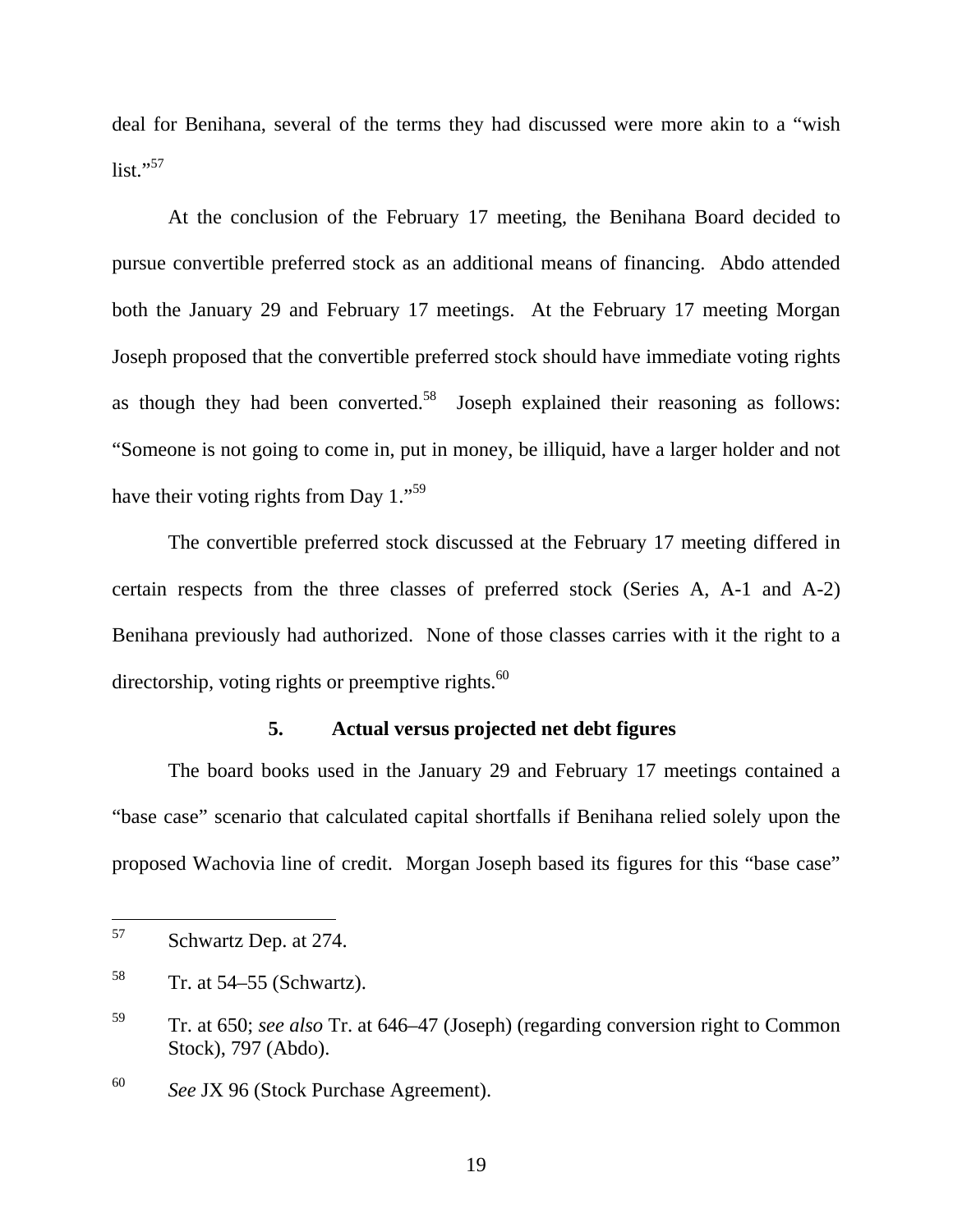scenario on calculations of net debt by Burris that included several renovation projects that did not occur during Benihana's fiscal year 2004 because of zoning and other temporary delays.<sup>61</sup> Benihana did not cancel these projects, but rather deferred them to a later point in time. It also did not consider the attendant delay to cause a fundamental change in the Company's need for capital.<sup>62</sup>

By the February 17 Board meeting Benihana's management knew of the change in net debt figures, but failed to mention it to Morgan Joseph. Morgan Joseph later discovered the discrepancy when it conducted additional due diligence in connection with preparing the private placement memorandum.<sup>63</sup> This discovery, however, did not alter Morgan Joseph's opinion that Benihana should not rely solely on the Wachovia line of credit to finance the Construction and Renovation Plan. Fred Joseph testified that:

> I wasn't obsessed by the slight shortfall [created by the projected, not actual, net debt figures]. I was very concerned about the fact [that] there just wasn't enough room in the Wachovia proposal and, you know, a terrorist attack, twopercent decline in sales growth and the company would have been in real trouble on its caplely requirements.<sup>64</sup>

Additionally, Morgan Joseph preferred a flexible strategy because it believed that Benihana needed flexibility to take advantage of attractive acquisition opportunities that

<sup>61</sup> *See* Tr. at 651.

 $62$  Tr. at 67 (Schwartz), 657 (Joseph).

 $^{63}$  Tr. at 651.

 $^{64}$  Tr. at 636.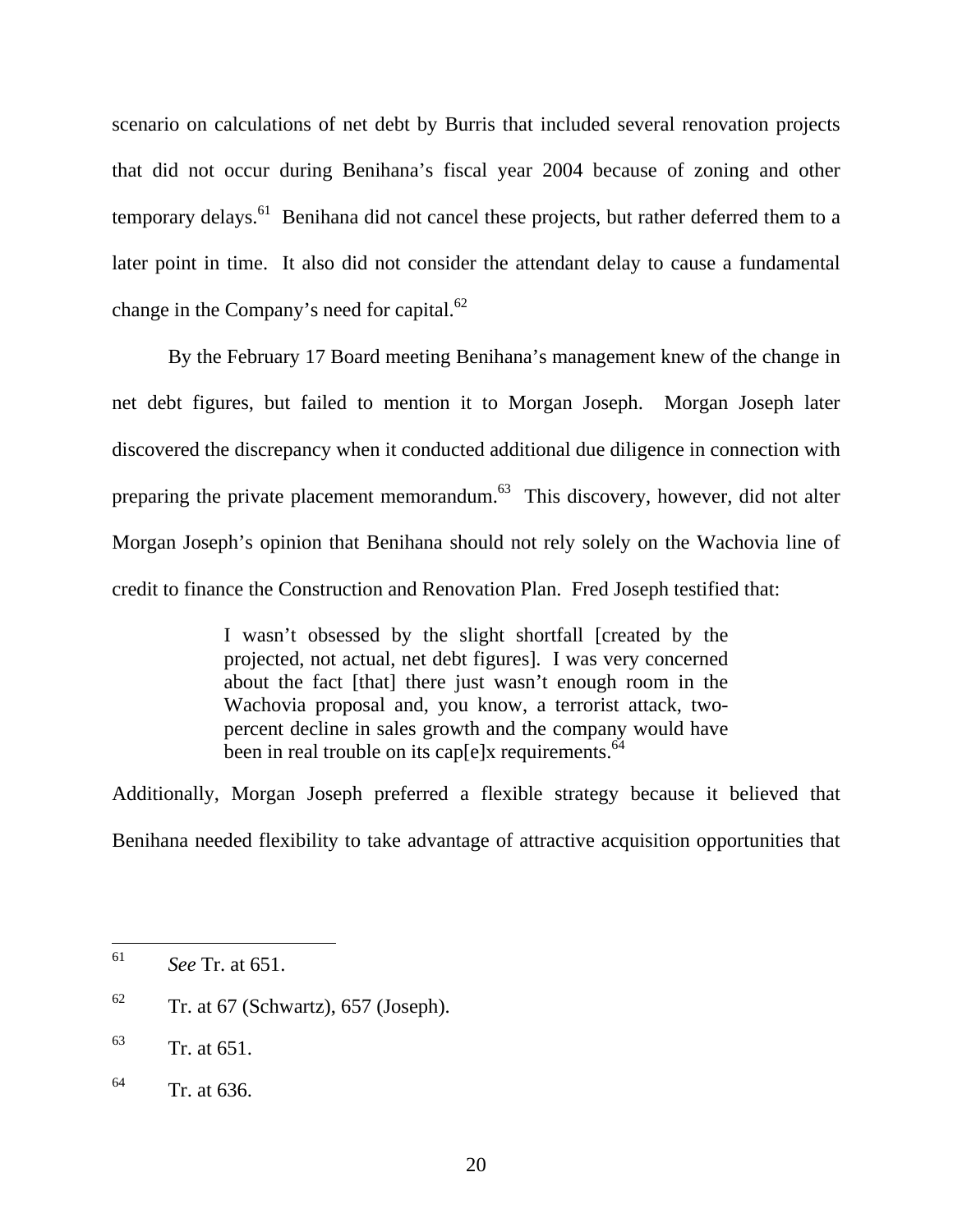might present themselves.<sup>65</sup> In fact, Benihana ended up not only with lower actual net debt figures for fiscal year 2004, but also lower EBITDA figures. The lower net debt figures would have made more funds available to Benihana to borrow under the Wachovia offer. The lower EBITDA figures, however, would have limited the amount of those funds. Thus, changes in these figures offset each other to a certain extent.<sup>66</sup>

Morgan Joseph corrected the net debt figures in the board books it created going forward.

#### **D. Abdo Approaches Morgan Joseph on Behalf of BFC**

Shortly after the February 17 Board meeting Abdo talked to his partner Alan Levan about having BFC attempt to purchase the preferred stock Benihana planned to issue to finance the Construction and Renovation Plan.<sup>67</sup> Levan responded that he thought it was a good deal and trusted Abdo's instincts regarding the investment.<sup>68</sup>

Two or three days after the February 17 meeting, Abdo contacted Joseph and told him BFC had an interest in purchasing the Benihana convertible preferred stock being offered to finance the Construction and Renovation Plan. $69$  Joseph then contacted Benihana which welcomed Abdo's involvement in the Transaction.<sup>70</sup>

 $67$  Tr. at 799–800 (Abdo).

<sup>65</sup> 65 Tr. at 631–32 (Joseph).

 $66$  Tr. at 659 (Joseph).

<sup>68</sup> *Id.* 

 $69$  Tr. at. 800, 866 (Abdo).

 $70$  Tr. at 801 (Abdo).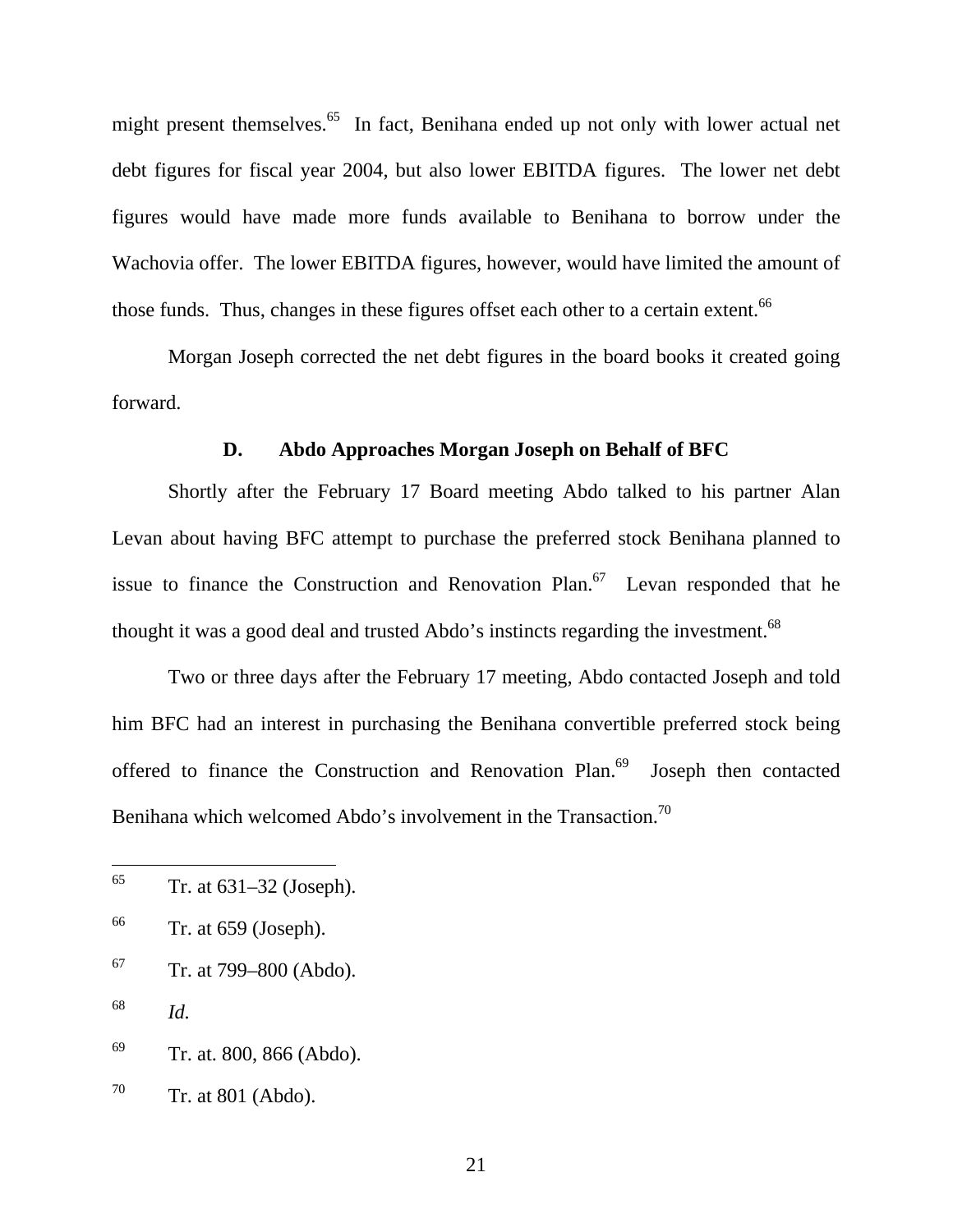In early April 2004, Morgan Joseph sent its private placement memorandum to BFC and negotiations began.<sup>71</sup> Although Abdo did not indicate whether BFC generally accepted the term sheet contained in the private placement memorandum, the parties agreed not to shop the issuance to anyone else for a short period to foster more productive negotiations with  $BFC.<sup>72</sup>$ 

Morgan Joseph negotiated on behalf of Benihana. Abdo negotiated on behalf of BFC. Morgan Joseph had no prior business relations with Abdo or BFC. In fact, Morgan Joseph directly competed with Ryan Beck, an investment bank that BFC controlled.<sup>73</sup>

## **1. Negotiation of the convertible preferred stock issuance**

Negotiations between BFC (Abdo) and Benihana (Morgan Joseph) continued through the end of April 2004. The ultimate terms of the BFC Transaction are reflected in a stock purchase agreement (the "Stock Purchase Agreement" or "SPA"). Those terms include the issuance of 800,000 shares of convertible preferred stock for \$20 million in two separate tranches of \$10 million apiece.<sup>74</sup> The second tranche would issue within one to three years after the first.<sup>75</sup>

 $71$ Tr. at 72 (Schwartz).

 $72$  Tr. at 652 (Joseph).

 $T^3$  Tr. at 656 (Joseph).

 $74$  Tr. at 662 (Joseph). Morgan Joseph had the authority to negotiate whether the purchase price would be paid in cash or common stock. *Id.* 

<sup>75</sup> *Id*. Benihana reportedly issued the second tranche on August 4, 2005. *See* Letter to Court from C. Barr Flinn, dated August 22, 2005.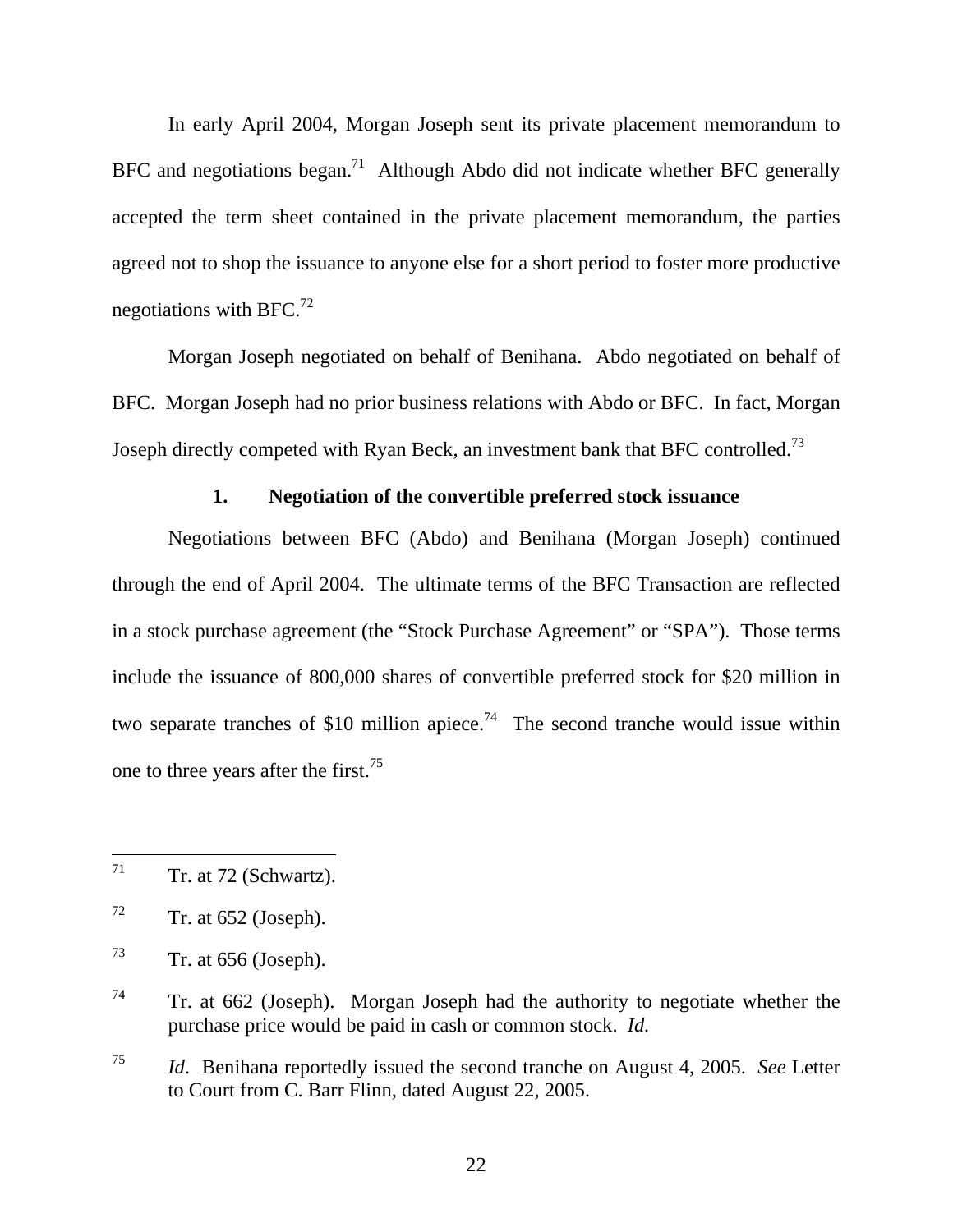BFC negotiated to obtain the following terms: (1) the right to require Benihana to draw down the second tranche of convertible preferred stock; (2) BFC's right to one director seat on the Benihana Board and an additional seat if Benihana missed its dividend for two consecutive quarters;<sup>76</sup> (3) BFC's preemptive right to purchase a proportional amount of any new voting securities issued by Benihana;<sup>77</sup> (4) BFC's right to require Benihana to redeem the full \$20 million of convertible preferred stock at any time after 10 years;<sup>78</sup> (5) anti-dilution and liquidation provisions;<sup>79</sup> (6) BFC's right to a standby fee; $^{80}$  and (7) BFC's right to immediately vote on all matters, including elections of directors, with the voting power associated with the amount of Common Stock into which their preferred stock was convertible, even if such stock has not yet been converted.

<sup>76</sup> See Tr. at 664 (Joseph). The parties negotiated that Benihana would not add an additional director seat to the Board. Instead, Abdo would continue to serve on the Board but serve in the capacity of BFC's representative. Additionally, though BFC obtained the right to receive an additional director seat after two consecutive quarters of missed dividends, rather than four as Benihana initially hoped for, Morgan Joseph considered the negotiated term, "fairly standard." *Id.* 

<sup>77</sup> PTO at ¶ 23. BFC requested this term and Benihana did not object. *See* Tr. at 663–64 (Joseph).

<sup>78</sup> This result was consistent with Morgan Joseph's prediction that it would be difficult for Benihana to get a perpetual maturity in the issuance. Tr. at 649. Additionally, Morgan Joseph obtained "the right for [Benihana] to pay that redemption in stock if they wanted to at their option." Tr. at 654.

 $79$  Tr. at 663, 665 (Joseph). These terms were considered very standard.

<sup>80</sup> Tr. at 665. Benihana wanted to avoid this, but, in the end, Morgan Joseph opined that it was a reasonable fee.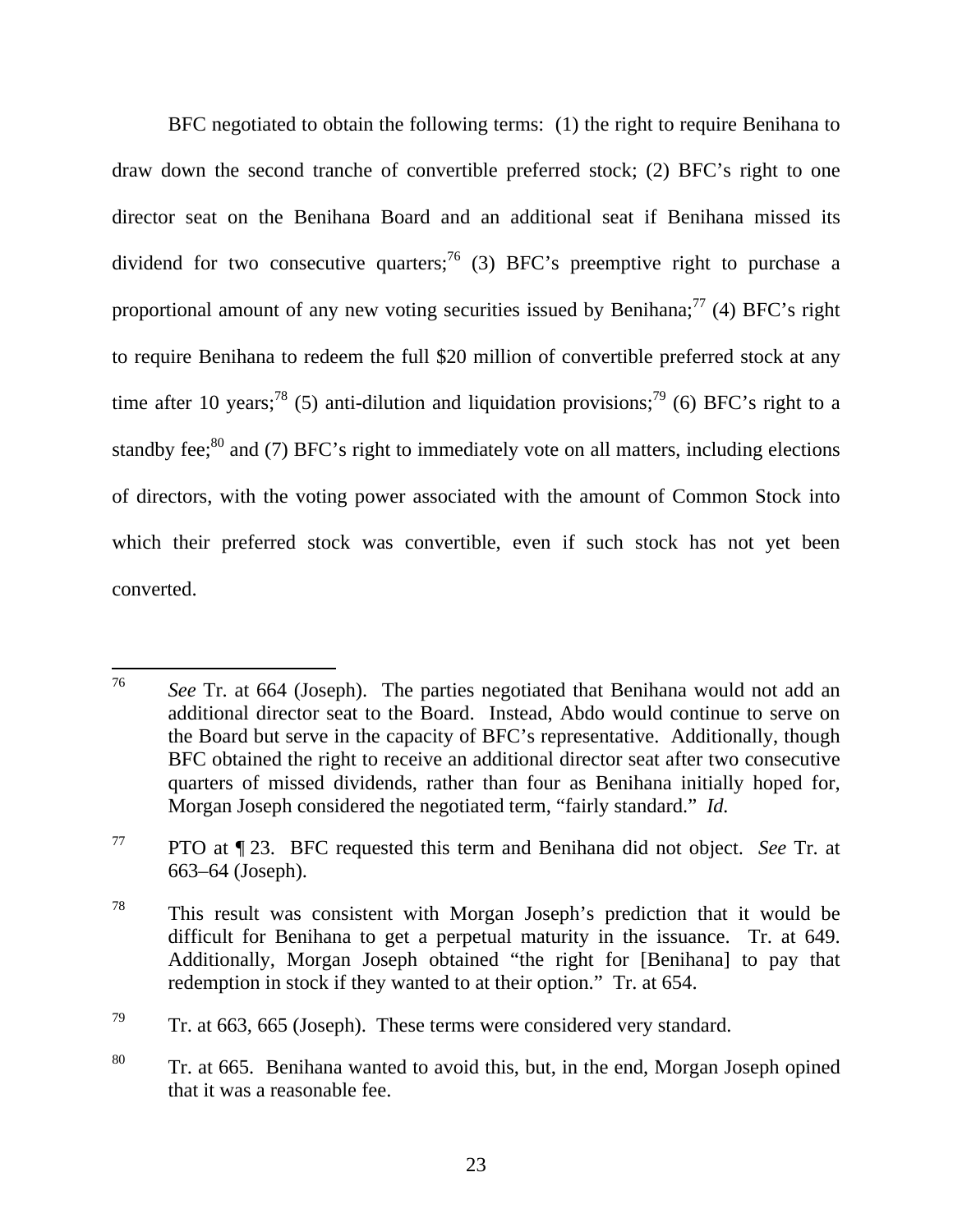For its part, Morgan Joseph negotiated several terms that they considered beneficial to Benihana. Those terms included: (1) no performance criteria could be placed on Benihana as a condition of executing the second tranche; (2) a coupon rate, or dividend, of five percent; $81$  and (3) a conversion price of 115% of the original volume based on a 10 day average *before* the announcement of the Transaction.<sup>82</sup>

Morgan Joseph believed that Benihana got what they wanted through the negotiations. Joseph testified that he

> ended up quite satisfied that we had a transaction that, in what [he] considered material aspects, the amount, the two takedowns, the dividend and conversion premium. This sort of hierarchy of importance and you can get hung up on all these points, but you got to remember what's most important. On the important points we ended up where we wanted to  $he<sup>83</sup>$

 Schwartz sent the negotiated term sheet to the Board on April 30, 2004, but did not indicate that BFC was the other party to the negotiations.<sup>84</sup> Schwartz, however, informally told Becker, Sturges, Sano, and possibly Pine of BFC's role as the counterparty before the May 6, 2004 Board meeting.<sup>85</sup>

<sup>81</sup> Tr. at 649. This was better than the "six percent, plus or minus a half" Morgan Joseph told Benihana to be prepared to pay.

<sup>82</sup> *See* Tr. at 663 (Joseph), 804 (Abdo). This term was likely to benefit Benihana because pre-announcement prices generally exceed pre-closing prices. In fact, the pre-announcement conversion price in this instance was higher.

 $83$  Tr. at 655.

 $84$  Tr. at 90 (Schwartz).

 $85$  Tr. at 89–90, 92, 93.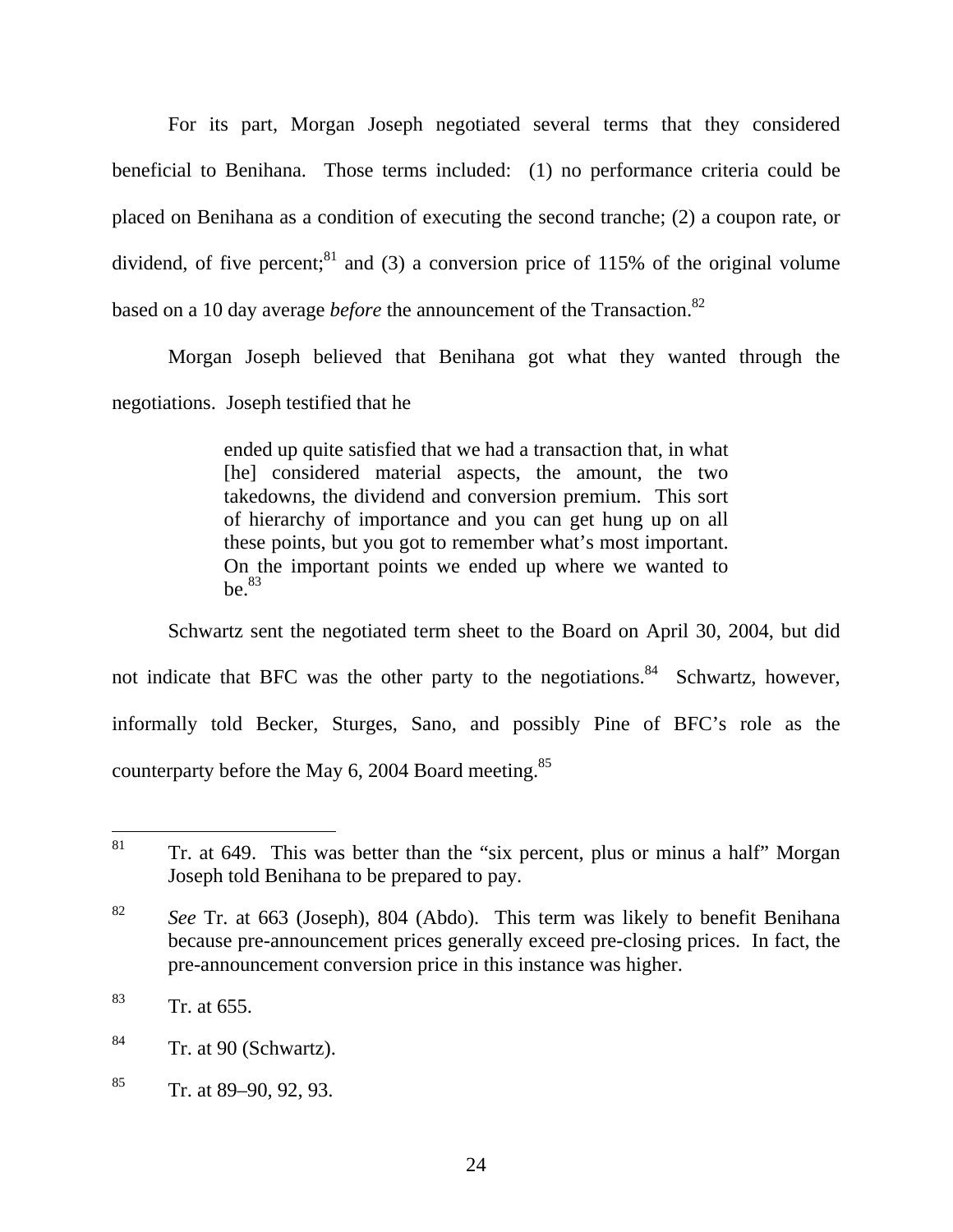## **E. The May 6 Benihana Board Meeting**

On May 6, 2004, the Benihana Board met again to consider the convertible preferred stock issuance. At this meeting, the entire Board formally was informed of BFC's negotiations with Benihana. Abdo made a presentation on behalf of BFC and explained its business philosophy. He then excused himself from the remainder of the meeting. Morgan Joseph circulated an updated board book that contained the negotiated terms and corrected net debt figures. They reviewed the new terms with the Board and pointed out the changes in the net debt figures.<sup>86</sup> In addition, the Board specifically discussed changes that had been made with regard to the conversion price and preemptive rights. $87$ 

The Benihana Board, however, never received the private placement memorandum that Morgan Joseph prepared after the February 17 Board meeting and gave to BFC in April 2004. Therefore, the Board members were only familiar with the proposed terms discussed at the January 29 and February 17 Board meetings and the negotiated terms presented to them at the May 6 meeting. Morgan Joseph told the Board that no significant changes to the terms had been made.<sup>88</sup> Additionally, though Pine had inquired about Abdo's involvement in the negotiations, the Benihana Board was not informed that Abdo himself negotiated the terms on behalf of BFC.<sup>89</sup> The Board did

<sup>86</sup> Tr. at 657.

 $87$  Tr. at 96 (Schwartz).

<sup>88</sup> Tr. at 95–96 (Schwartz), 1062–63 (Dornbush).

 $89$  Tr. at 95 (Schwartz).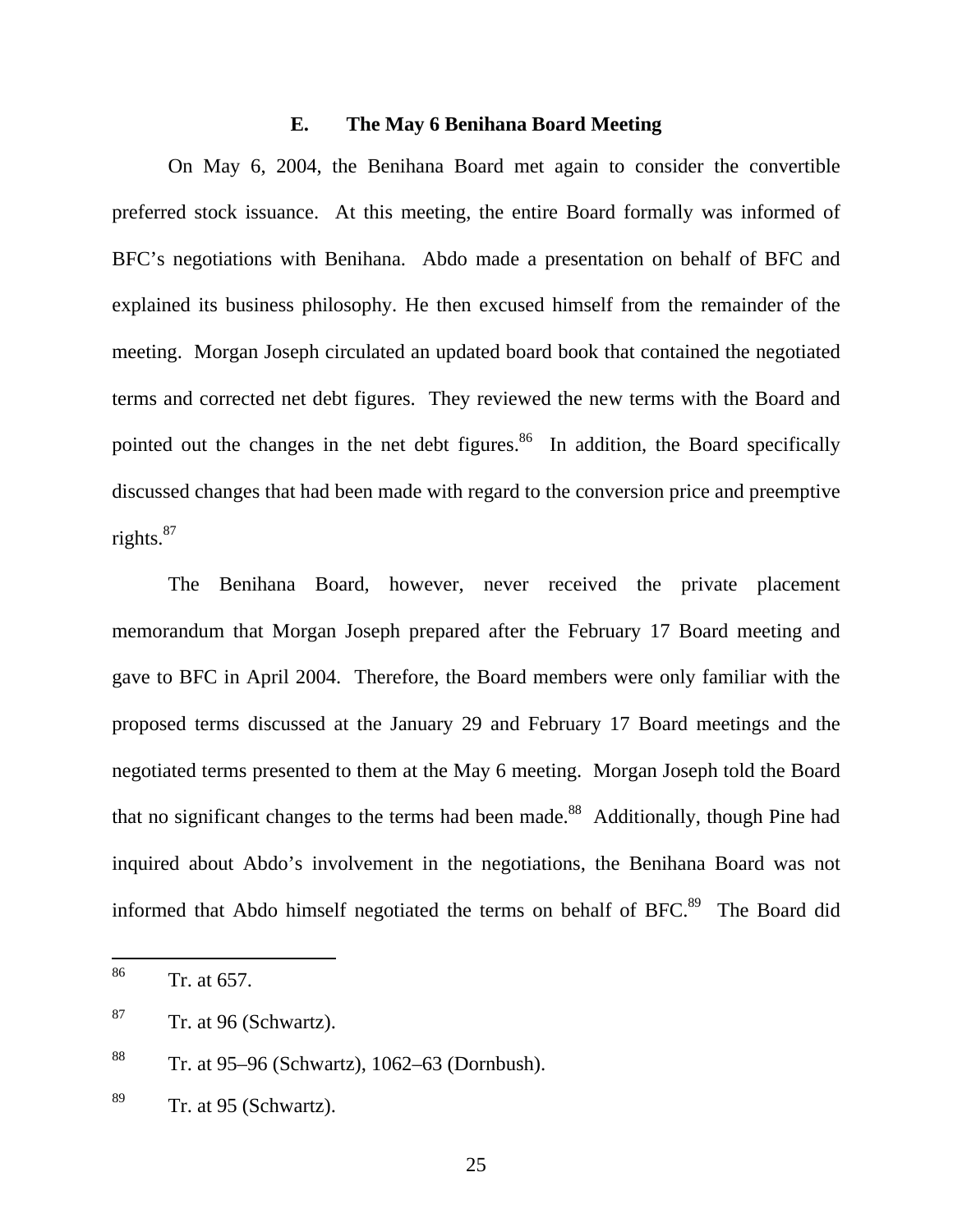know, however, of Abdo's position as a principal of BFC and the ultimate decision making role he presumably had over BFC's investments.<sup>90</sup>

At the conclusion of the May 6 meeting, the Board voted to approve the BFC Transaction subject to receipt of a fairness opinion. Dornbush and Kevin Aoki attended the meeting and participated in the discussions but abstained from voting. All six remaining directors voted in favor of the Transaction.

## **F. Closing of the BFC Transaction**

On May 20, 2004, the Benihana Board met again to consider the BFC Transaction, which now was supported by a favorable fairness opinion from Morgan Joseph. The Board then approved the transaction. On June 8, 2004, Schwartz executed the Stock Purchase Agreement on behalf of Benihana, and Abdo executed it on behalf of BFC.

## **1. BOT's concern over the dilutive effect of the BFC Transaction**

After the May 6 Board meeting, Kevin Aoki approached Schwartz, Abdo and Dornbush to inquire if either his father or BOT could finance the second tranche of the BFC Transaction in order to avoid dilution of BOT's interest in Benihana.<sup>91</sup> The proposals Kevin Aoki made, however, were not realistic. Despite Rocky Aoki's long history with the Company and desire to exert control over it, he had "never brought financing to the table."<sup>92</sup> Consequently, management did not view Rocky as a viable

<sup>90</sup> In fact Abdo made the presentation to the board on behalf of BFC at the May 6 meeting. JX 66 at 2. *See also* JX 68.

 $^{91}$  Tr. at 226–28 (Kevin Aoki).

 $^{92}$  Tr. at 227 (Kevin Aoki).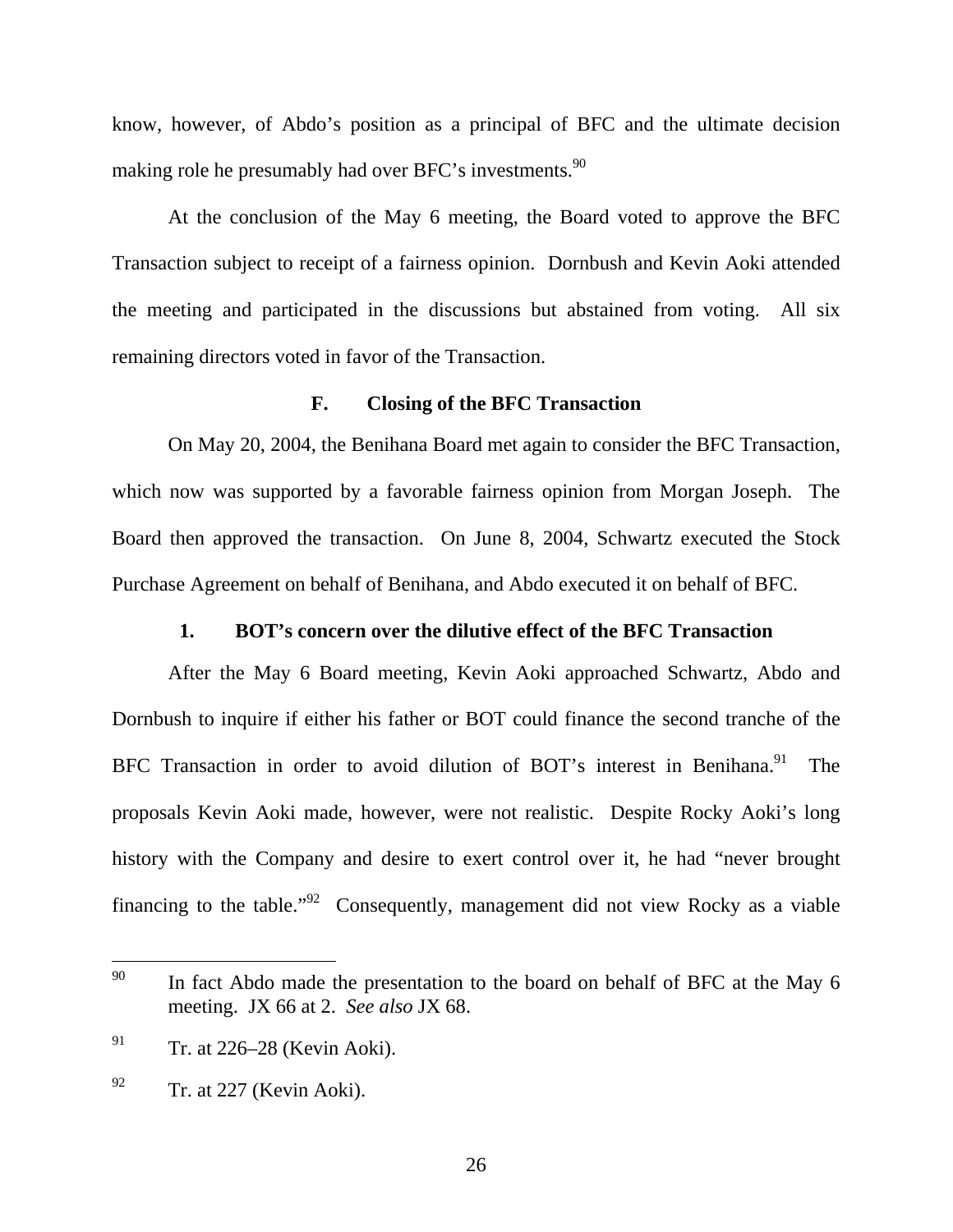funding source.<sup>93</sup> The other scenarios Kevin presented as to how BOT could raise the necessary capital to participate in the second tranche demonstrated his lack of financial expertise and sophistication, and were likely to result in adverse tax consequences.<sup>94</sup> Furthermore, BFC had no motivation to give up the second tranche for which it had just negotiated.

In mid-May 2004, after learning of the BFC Transaction, Rocky Aoki discussed his displeasure regarding it with Kevin. The trustees of the Trust objected to the dilutive effect of the Transaction as well.<sup>95</sup> Because of concern for Kevin and Kyle Aoki's work environment, however, the trustees delegated the task of complaining about the BFC Transaction to Ken Podziba, a family friend.<sup>96</sup> Thereafter, representatives of the Trust and Rocky Aoki communicated their objections regarding the BFC Transaction to the Benihana Board and recommended alternative financing offers for Benihana's consideration.97

93 *Id.* 

<sup>&</sup>lt;sup>94</sup> Tr. at 228 (Kevin Aoki).

 $^{95}$  Tr. at 142 (Kana Aoki).

<sup>96</sup> *Id*.

<sup>97</sup> *See* JX 88.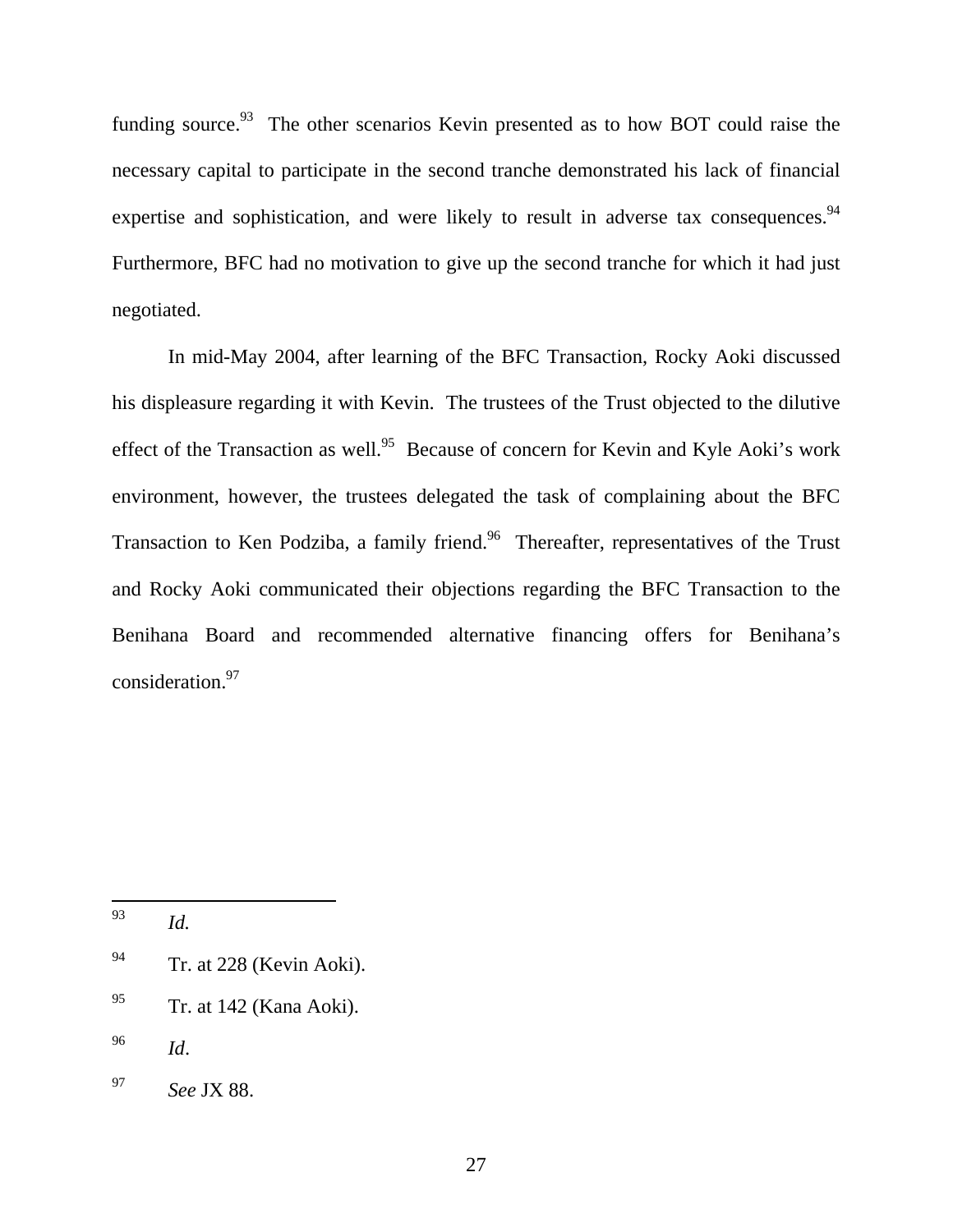### **2. Alternative financing offers**

On May 28, 2004, Benihana received an offer from Yamano Holdings (the "Yamano Offer").<sup>98</sup> Schwartz asked Becker, Pine and Sturges to form an independent ad hoc committee to review the offer.<sup>99</sup> Schwartz also sent the Yamano Offer to Morgan Joseph for evaluation.<sup>100</sup> Benihana reviewed both transactions quickly because it did not want to risk losing the BFC Transaction, which the Board had already announced.<sup>101</sup> Though the Yamano Offer terms appeared to differ from the BFC Transaction only in that the preferred would convert into Class A common stock rather than Common Stock, Yamano stated that it would need to conduct due diligence and then possibly negotiate the terms further.<sup>102</sup> The ad hoc committee concluded that the Yamano Offer was inferior because it was "very much underdeveloped" and an important term, the conversion price, was "on its face inferior."<sup>103</sup> Additionally, Morgan Joseph informed Benihana that it considered the Yamano Offer inferior to the BFC Transaction and not worth pursuing.<sup>104</sup>

<sup>98</sup> Defendants objected to the admission of this offer on hearsay grounds. Tr. at 682– 84. After considering this objection and consistent with my ruling at trial (Tr. at 685–86), I will admit PX 78 for the limited purpose of showing what was submitted to the Board, but not for the truth of the matter asserted in the document.

 $^{99}$  Tr. at 117–19 (Schwartz).

<sup>100</sup> *Id*.

 $101$  *Id.* 

 $102$  Tr. at 928–29 (Sturges).

<sup>&</sup>lt;sup>103</sup> *Id*; Joseph testified that he believed the Yamano Offer was inferior because he "was very much put off by the fact it was subject to due diligence. When someone comes in and they want to tell you they want to do a deal, you have a bird in hand.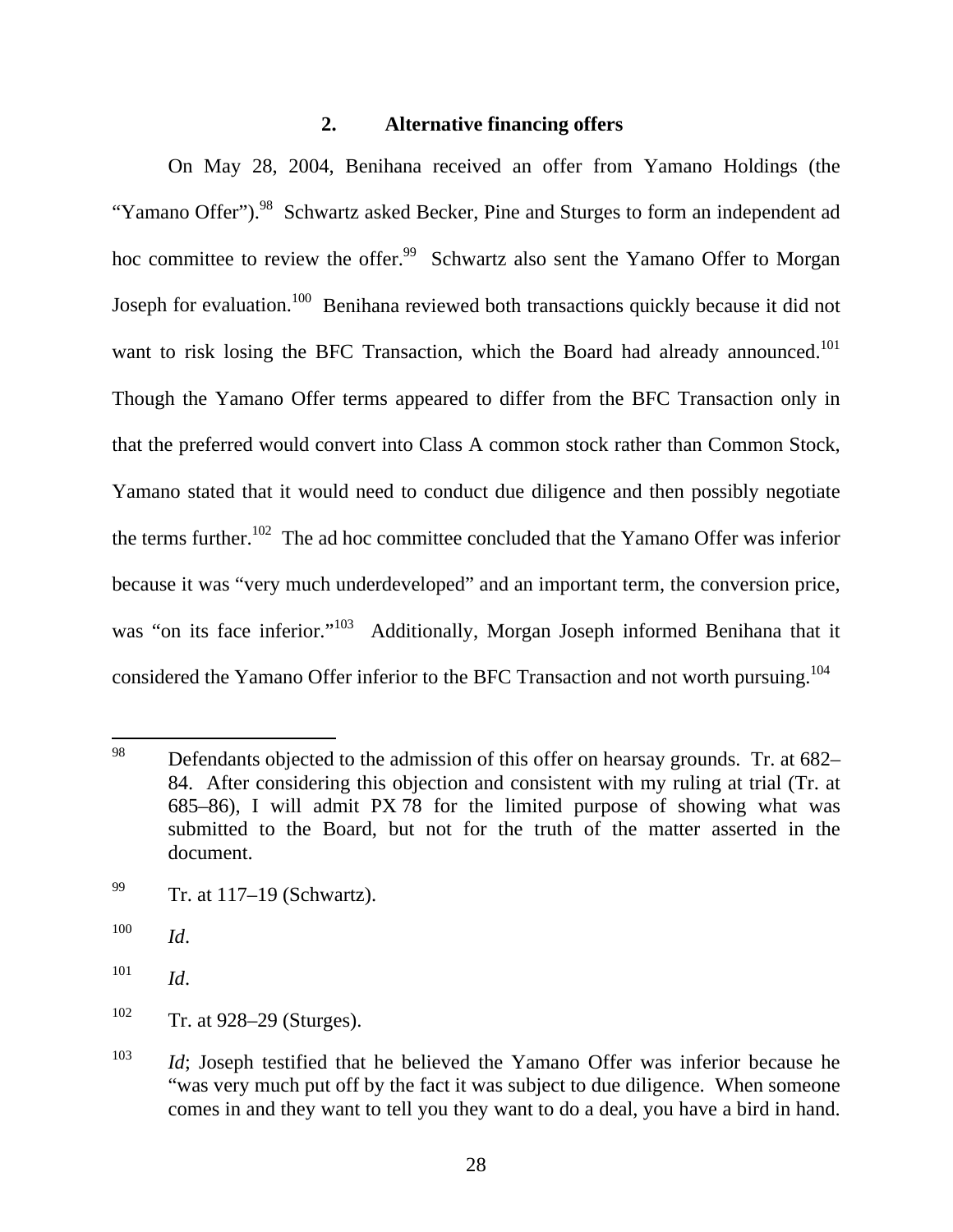On June 3, 2004, Benihana received an offer from Cornell Capital Partners (the "Cornell Offer").<sup>105</sup> Schwartz submitted this proposal to Morgan Joseph for review. Morgan Joseph concluded that the short term Cornell Offer was inappropriate to finance Benihana's five year Construction and Renovation Plan.<sup>106</sup>

Finally, on June 4, 2004, Benihana received a letter from Trinity Capital.<sup>107</sup> Once again, Benihana sent this letter to Morgan Joseph for review. Morgan Joseph concluded that Trinity Capital's letter did not even constitute an offer of financing; rather, it was "another investment bank saying 'We'd like to be your investment bank.'" Additionally, Morgan Joseph opined that the suggested financing terms were "just flat out ridiculous<sup>",108</sup>

On June 11, 2004, the Benihana Board met to consider these three alternative proposals. The Board also discussed BOT's concerns regarding the dilutive effect of the

And there's the subject of due diligence. That can be an immense risk, unless they're a well-known, prestigious institution; and you know they know all they're going to know about the company." Tr. at 678–79.

 $104$  Tr. at 124 (Schwartz).

 $\overline{a}$ 

- <sup>105</sup> PX 86. As with PX 78, I will admit PX 86 to the extent it shows what Cornell said and the proposal it put forward, but not for the truth of the matters asserted in the document.
- <sup>106</sup> Tr. at  $678-79$ ; This offer had short term financing which even Cornell's witness admitted would not be appropriate for long term capital expenditures. Kanakis Dep. at 48–49, 52–53.
- $107$  PX 82. At the pretrial conference Defendants objected to the admission of this offer on hearsay grounds. *See supra* n.82. I overrule Defendants' objection for the same reasons as the Cornell Offer.

 $^{108}$  PX 678-79.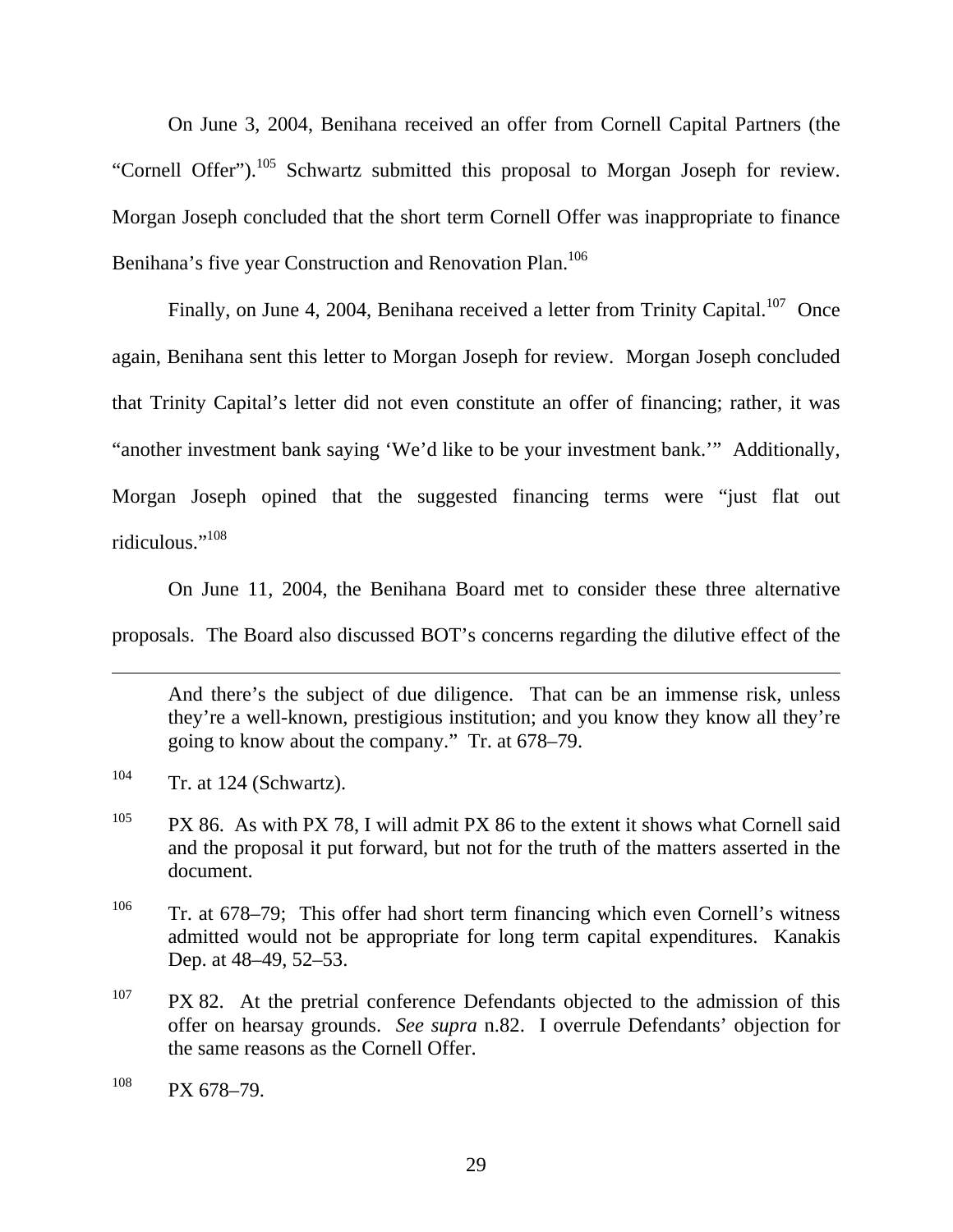BFC Transaction.<sup>109</sup> The Board determined not to pursue any of the alternative proposals and voted to ratify the BFC Transaction.<sup>110</sup>

## **3. Filing of the Certificate of Designations**

Benihana's Certificate of Incorporation gives the Benihana Board the power to issue "blank check" preferred stock.<sup>111</sup> Accordingly, and as required by  $\S$  4(l) of the Stock Purchase Agreement, Benihana filed a Certificate of Designations, Preferences and Rights of Series B Convertible Preferred Stock of Benihana ("Certificate of Designations") with the Delaware Secretary of State on June 29, 2004.<sup>112</sup> This action immediately reduced BOT's voting interest from 50.9% to 42.5%, and then further reduced it to 36.5% in or around August 2005, when BFC took down the second tranche. Likewise, BFC acquired a 16.5% voting interest in Benihana when the Certificate of Designations was filed, which increased to 28.3% upon issuance of the second tranche.

## **4. Procedural History**

The Complaint was filed July 2, 2004 along with motions for expedited proceedings and a preliminary injunction.<sup>113</sup> Defendants moved to dismiss on July 28, 2004. They filed further motions to dismiss on October 15 and 18. At trial on November 14, 2004, I partially denied Defendants motion to dismiss. In February 2005, I

<sup>109</sup> <sup>109</sup> *See* JX 88.

<sup>110</sup> *See id.* Abdo, Dornbush and Kevin Aoki abstained from the vote.

<sup>111</sup> *See* Certificate of Incorporation, Art. 4(b).

<sup>112</sup> *See* JX 96.

<sup>&</sup>lt;sup>113</sup> The Court granted in part the request for expedited proceedings.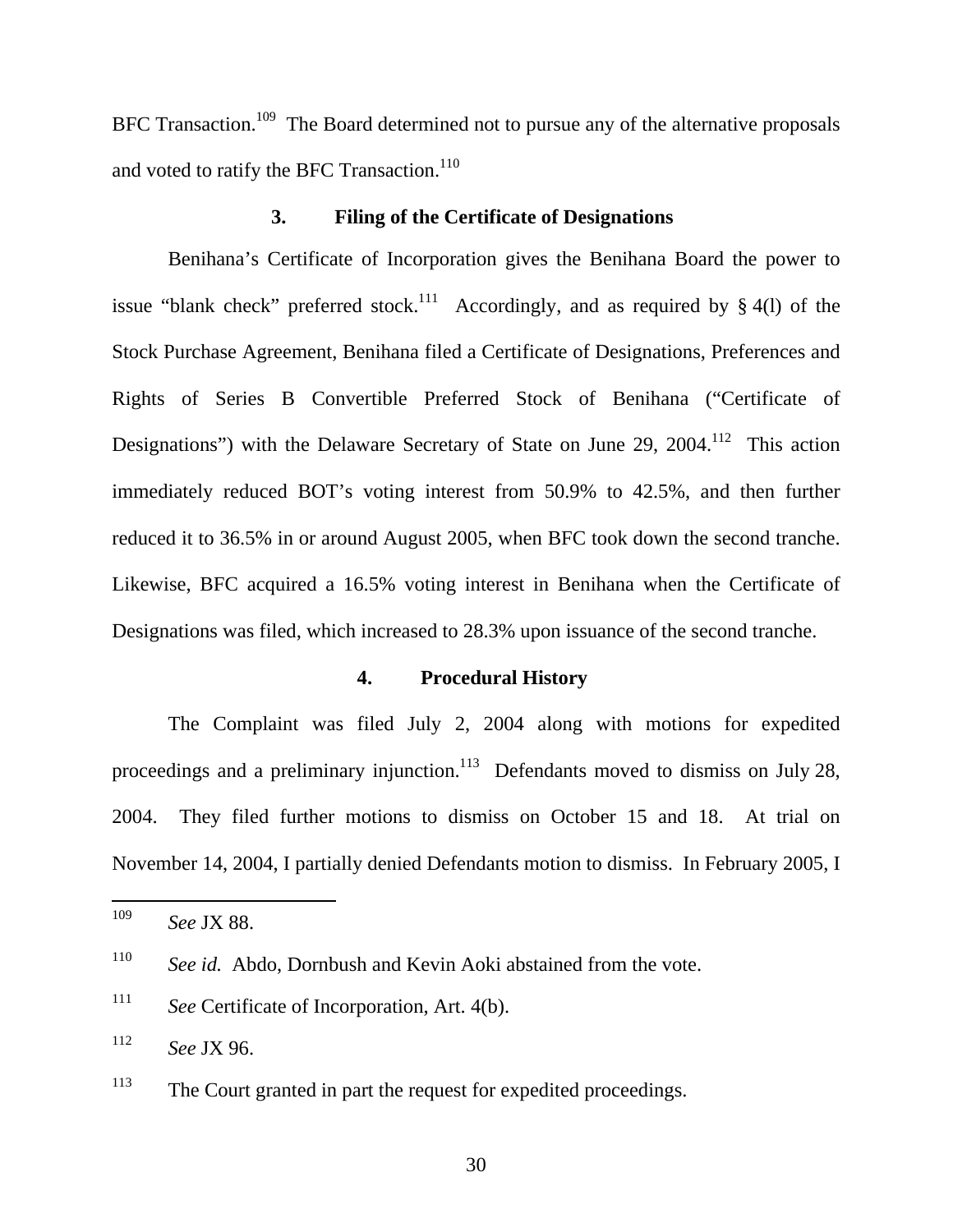issued a memorandum opinion denying Defendants motion to dismiss as to BFC under Chancery Court Rules  $12(b)(2)$  for lack of personal jurisdiction and  $12(b)(5)$  for insufficient service of process, and as to all remaining Defendants under Rule 19 for failure to join an indispensable party.<sup>114</sup> Regarding Defendants' motion to dismiss the derivative claims, I found that the Complaint met all pleading requirements under Rule 23.1, but deferred decision regarding whether claims IV and V are derivative in nature pending further development of the case.<sup>115</sup>

#### **G. Subsequent review of the BFC Transaction**

On October 27, 2004, Benihana's Audit Committee, consisting of Becker, Pine and Sturges, met to review the BFC Transaction again. The Audit Committee analyzed the BFC Transaction to rectify a deficiency in Benihana's process under NASDAQ's standards.<sup>116</sup> As permitted by the applicable rules, Dornbush and Kevin Aoki participated in the discussion, although they were not members of the Committee. At the October 27 meeting, counsel to Benihana reviewed all of the allegations raised by BOT in the Amended Complaint in this action. The Audit Committee then deliberated and decided to ratify the BFC Transaction.

<sup>114</sup> <sup>114</sup> *Benihana of Tokyo,* 2005 WL 583828.

<sup>115</sup> The parties agree that BOT's claims I through III are direct. *Id.* at \*9. *See supra* n.3.

<sup>116</sup> The NASDAQ Stock Market on which Benihana is listed had advised the Company that NASDAQ's rules required that the BFC Transaction be approved by the Audit Committee or other independent body of the Board. *See* JX 131.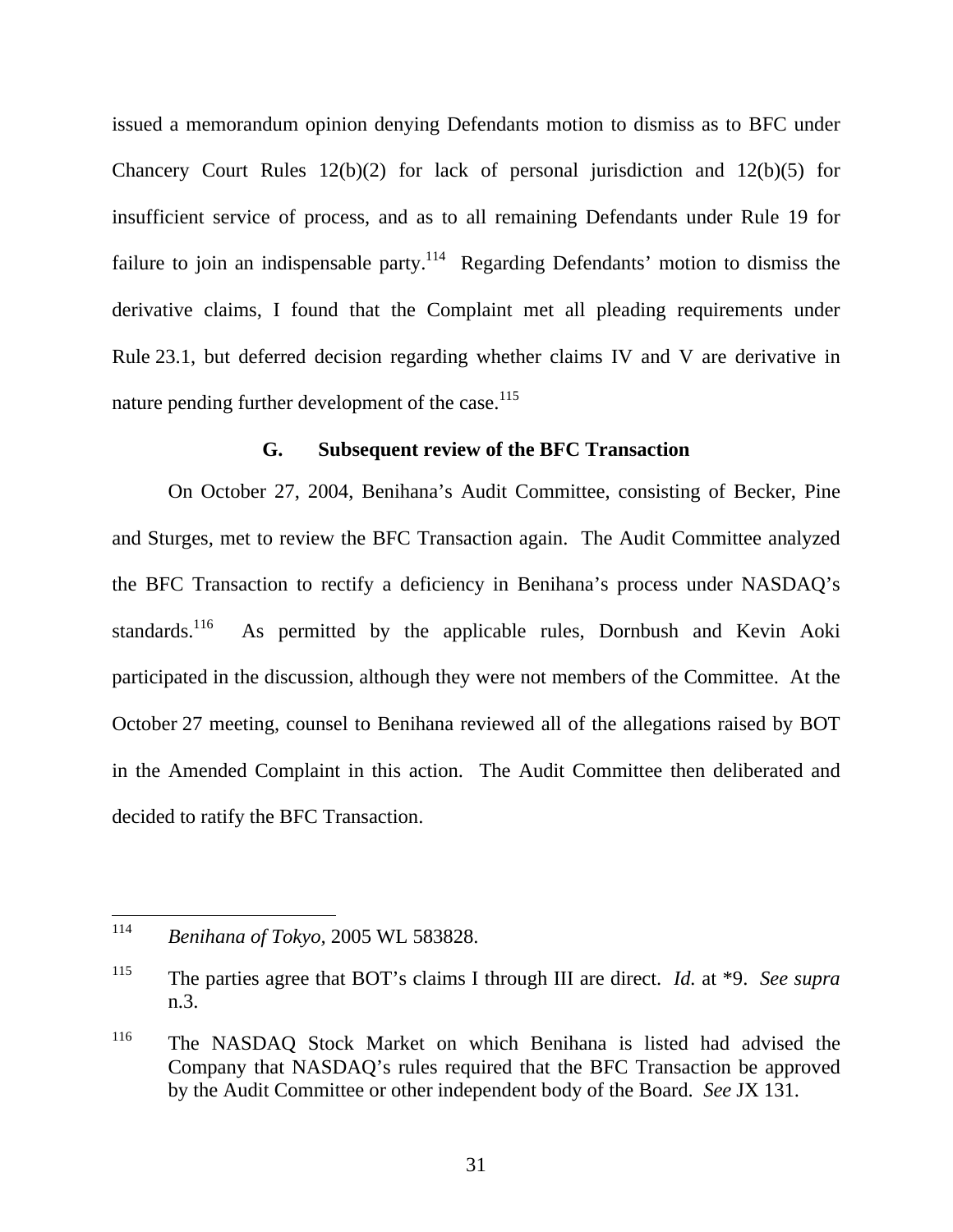Later on October 27, 2004, the full Benihana Board met. After counsel to Benihana again reviewed the allegations raised in the Amended Complaint, the Board voted to ratify the BFC Transaction.

#### **II. ANALYSIS**

BOT challenges the BFC Transaction on several grounds. First, BOT contends that the transaction is void because it violated 8 *Del. C.* § 151 and the applicable provisions of Benihana's Certificate of Incorporation.

BOT also claims that the BFC Transaction is invalid because the Board adopted it for an improper primary purpose of diluting BOT's interest in Benihana and entrenching certain Director Defendants and that the Director Defendants breached their fiduciary duties of loyalty and care in approving the Transaction.

The issues raised by BOT's legal argument under 8 *Del. C.* § 151 are distinct from the entrenchment and breach of fiduciary duty claims. Therefore, the Court begins its analysis with the § 151 claim.

## **A. The Validity of the BFC Transaction Under 8** *Del. C.* **§ 151(a)**

Benihana's Certificate of Incorporation states that: "No stockholder shall have any preemptive right to subscribe to or purchase any issue of stock or other securities of the Corporation or any treasury stock or other security."<sup>117</sup> In connection with the sale of preferred stock to BFC, Benihana granted BFC preemptive rights to purchase Benihana

117 Pl.'s Opening Pretrial Br. Ex. 19, Art. Fourth.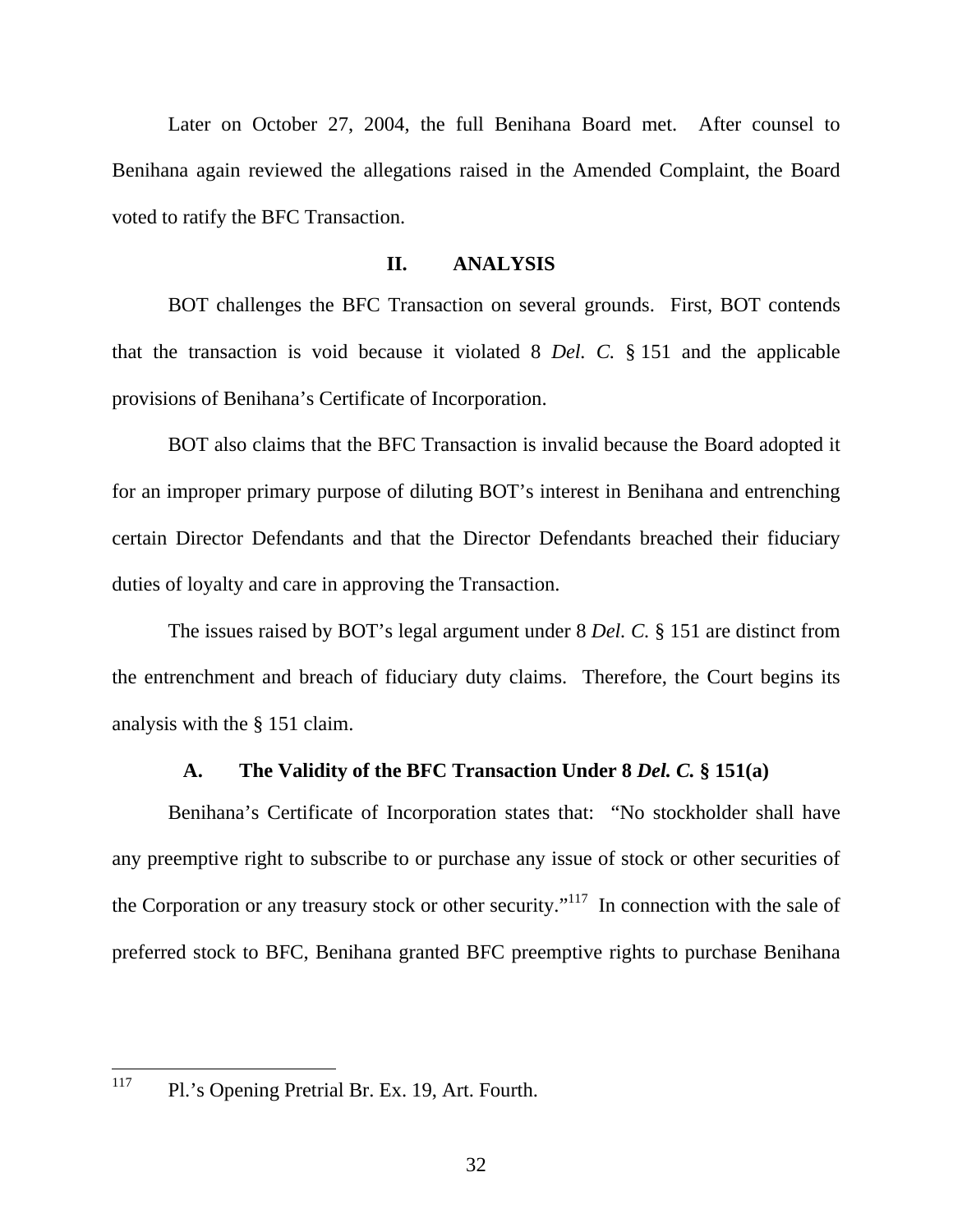stock.<sup>118</sup> In particular, the Stock Purchase Agreement provides that Benihana shall not issue, sell or transfer any of its equity securities unless the Company provides BFC at least 30 days prior written notice specifying the price and other material terms of the issuance. During a defined period thereafter, BFC has the right to purchase at the same price up to the number of offered shares necessary for BFC to maintain the percentage ownership in the Company it had immediately before such issuance based on its purchase of preferred shares.<sup>119</sup>

BOT argues the BFC Transaction is invalid based on 8 *Del. C.* § 151(a) and the absence of any authorization in Benihana's Certificate of Incorporation for the Board to issue stock with preemptive rights. In response, Benihana argues that the Court should interpret the language in its Certificate of Incorporation as not prohibiting Benihana from granting preemptive rights by contract because the language of 8 *Del. C.* § 102(b)(3), which Benihana contends the language quoted above from its Certificate of Incorporation mirrors, has been interpreted to "not necessarily prohibit contractual preemptive right[s]." $^{120}$ 

<sup>118</sup>  $SPA$ , Art.  $4(k)(ii)$ . The Certificate of Designations for the convertible preferred stock incorporated the terms of the SPA by reference. Certificate of Designations, Sec. 2.

 $119$  SPA, Art. 4(k)(i), (ii).

<sup>120</sup> Defs.' Post-Trial Ans. Br. at 45 (quoting Frank Balotti & Jesse A. Finkelstein, *The Delaware Law of Corporations & Business Organizations*, § 5.16 (2004) (discussing *Garza v. TV Answer, Inc.*, 1993 WL 77186 (Del. Ch. Mar. 15, 1993)).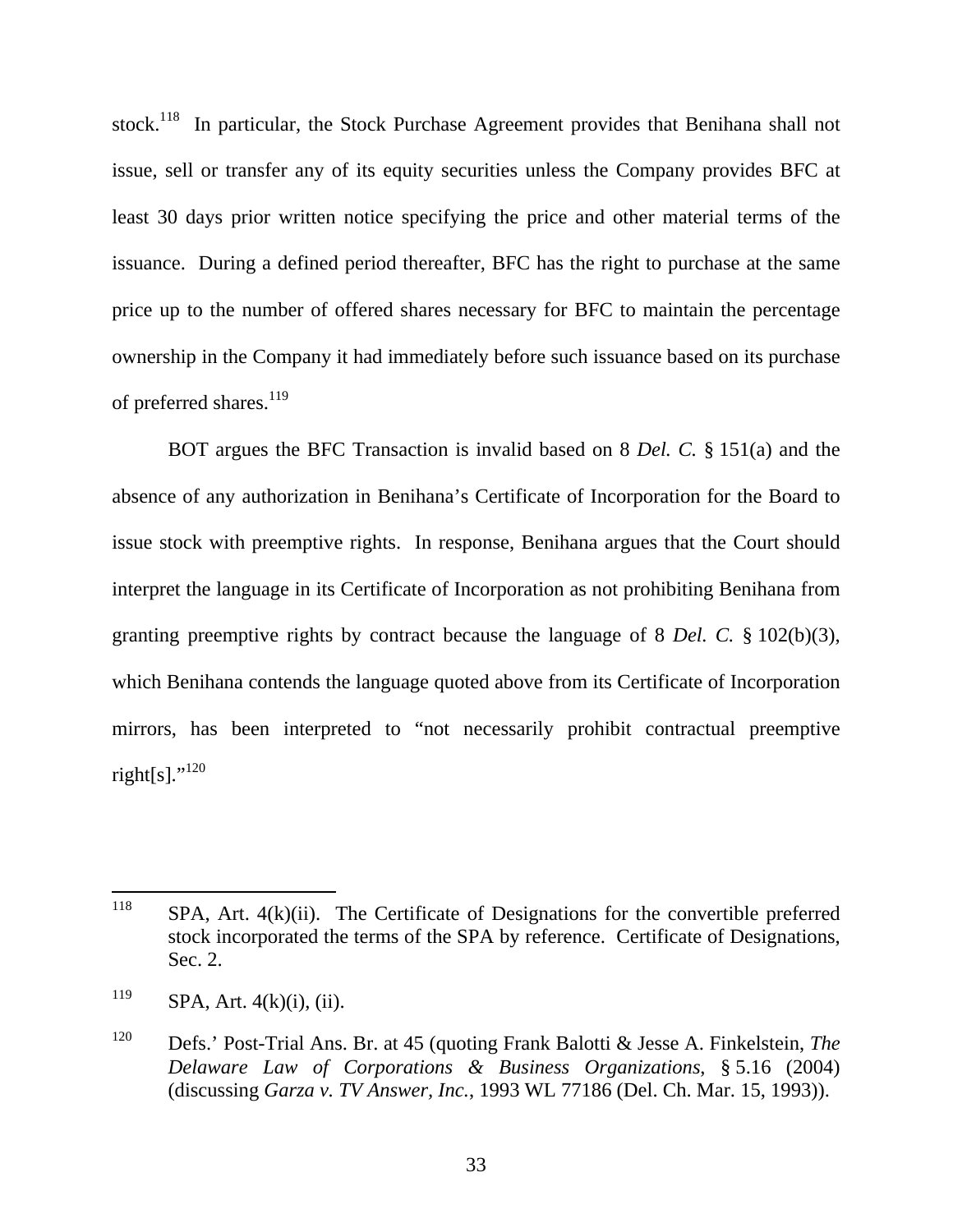Thus, this Court must address whether the Benihana Board had the authority to grant preemptive rights to BFC in connection with its purchase of preferred stock consistent with the Delaware General Corporation Law ("DGCL") and its charter. In particular, the Court must consider the interplay of certain provisions of the DGCL with Benihana's Certificate of Incorporation and the Board's action in issuing the preferred stock.

Section 151 of the DGCL allows corporations to issue one or more classes of stock or one or more series of stock within a class, including stock with redemption rights, conversion features and other special rights.<sup>121</sup> The powers, preferences, rights and other characteristics of such shares, however, "shall be stated and expressed in the Certificate of Incorporation or of any amendment thereto, or in the resolution or resolutions providing for the issue of such stock adopted by the board of directors pursuant to authority expressly vested in it by the provisions of its certificate of incorporation."122 In addition, 8 *Del. C.* § 151(g) provides:

> When any corporation desires to issue any shares of stock of any class or of any series of any class of which the powers, designations, preferences and relative, participating, optional or other rights, if any, or the qualifications, limitations or restrictions thereof, if any, shall not have been set forth in the certificate of incorporation or in any amendment thereto but shall be provided for in a resolution or resolutions adopted by the board of directors *pursuant to authority expressly vested*

<sup>121</sup> See 8 *Del.* C. §§ 151(a), (b) and (e). The DGCL is a part of the certificate of incorporation of every Delaware corporation. *See* 8 *Del. C.* § 394.

<sup>122 8</sup> *Del. C.* § 151(a). *See also Staar Surgical Co. v. Waggoner*, 588 A.2d 1130, 1135 (Del. 1991).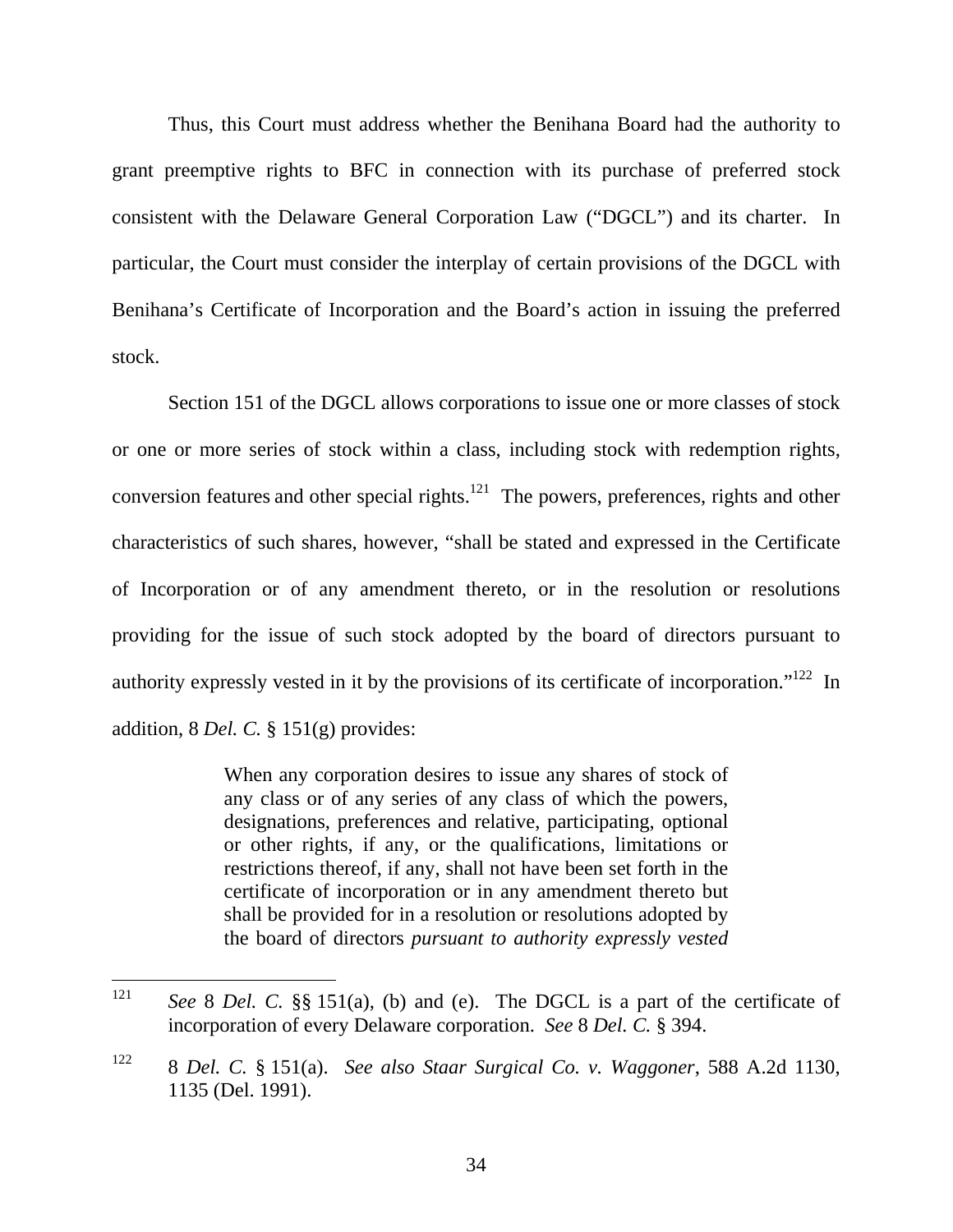*in it by the certificate of incorporation or any amendment thereto,* a certificate of designations setting forth a copy of such resolution or resolutions and the number of shares of stock of such class or series as to which the resolution or resolutions apply shall be executed, acknowledged, filed, recorded and shall become effective, in accordance with  $§ 103$  of this title.<sup>123</sup>

Therefore, the Court also must consider the terms of Benihana's charter.

The relevant section of Benihana's Certificate of Incorporation is Article 4(b). This Article vests the Board with authority to "issue from time to time the Preferred stock of any series and to state in the resolution or resolutions providing for the issuance of shares of any series the voting powers, if any, designations, preferences and relative, participating, optional or other special rights"  $-$  i.e., a blank check authorization.<sup>124</sup> The BFC Transaction gives BFC the preemptive right to purchase additional equity securities of Benihana if the Company issues or transfers any of its equity securities and to do so at the same price and terms being offered to others. $125$ 

"Corporate charters and by-laws are contracts among the shareholders of a corporation and the general rules of contract interpretation are held to apply."<sup>126</sup>

<sup>123</sup> 123 8 *Del. C.* § 151(g) (emphasis added).

<sup>&</sup>lt;sup>124</sup> Pl.'s Opening Pretrial Br. Ex. 19, Art. 4(b).

<sup>125</sup> *See* Stock Purchase Agreement ¶ 4(k).

<sup>126</sup> *Centaur Partners, IV v. Nat'l Intergroup, Inc*., 582 A.2d 923, 928 (Del. 1990) (citing *Berlin v. Emerald Partners,* 552 A.2d at 488, *Hibbert v. Hollywood Park, Inc.,* 457 A.2d at 342–43, and *Ellingwood v. Wolf's Head Oil Ref. Co.,* 38 A.2d 743, 747 (Del. 1944)). *See also Staar,* 588 A.2d at 1136 (stating that "a corporate charter is both a contract between the State and the corporation, and the corporation and its shareholders" and that "[t]he charter is also a contract among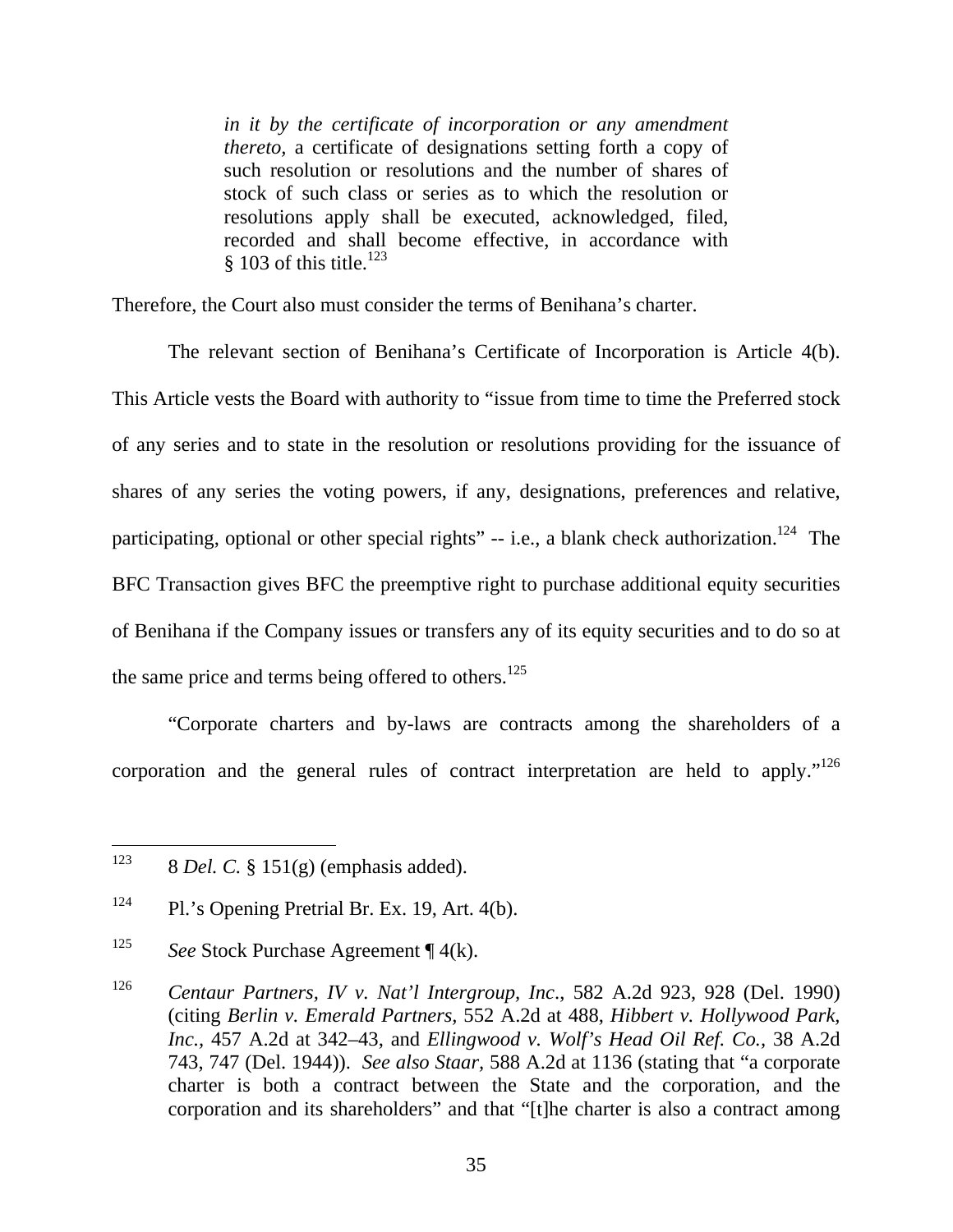Accordingly, certificates of incorporation are "interpreted using standard rules of contract interpretation which require a court to determine from the language of the contract the intent of the parties . . . . If no ambiguity is present, the court must give effect to the clear language of the Certificate."<sup>127</sup>

Benihana disputes BOT's contention that the BFC Transaction is invalid. Benihana contends that the language in its Certificate of Incorporation regarding preemptive rights should not be interpreted as prohibiting Benihana from granting preemptive rights by contract when issuing preferred stock. They base this argument on the ambiguity they claim surrounds the intended purpose of the language in 8 *Del. C.* § 102(b)(3) and the parallel language in the Certificate of Incorporation. In that regard, Benihana relies on the 1967 and 1969 amendments to § 102. Before the 1967 amendments,  $§ 102(b)(3)$  provided that a certificate of incorporation may contain provisions "limiting or denying to the stockholders the preemptive rights to subscribe to any or all additional issues of stock of the corporation."<sup>128</sup> As a result, a common law rule developed that shareholders possess preemptive rights unless the certificate of incorporation provides otherwise. In 1967, the Delaware Legislature reversed this presumption. Section 102(b)(3) was amended to provide in pertinent part: "No

the shareholders themselves"); *Waggoner v. Laster*, 581 A.2d 1127, 1134 (Del. 1990).

 $\overline{a}$ 

<sup>127</sup> *Smith v. Nu-W. Indus., Inc*., 2000 WL 1641248, at \*3–4 (Del. Ch. Oct. 25, 2000).

<sup>128</sup> David A. Drexler, Lewis S. Black, Jr. & A. Gilchrist Sparks, III, *Delaware Corporate Law and Practice*, § 6.02[3] (2002).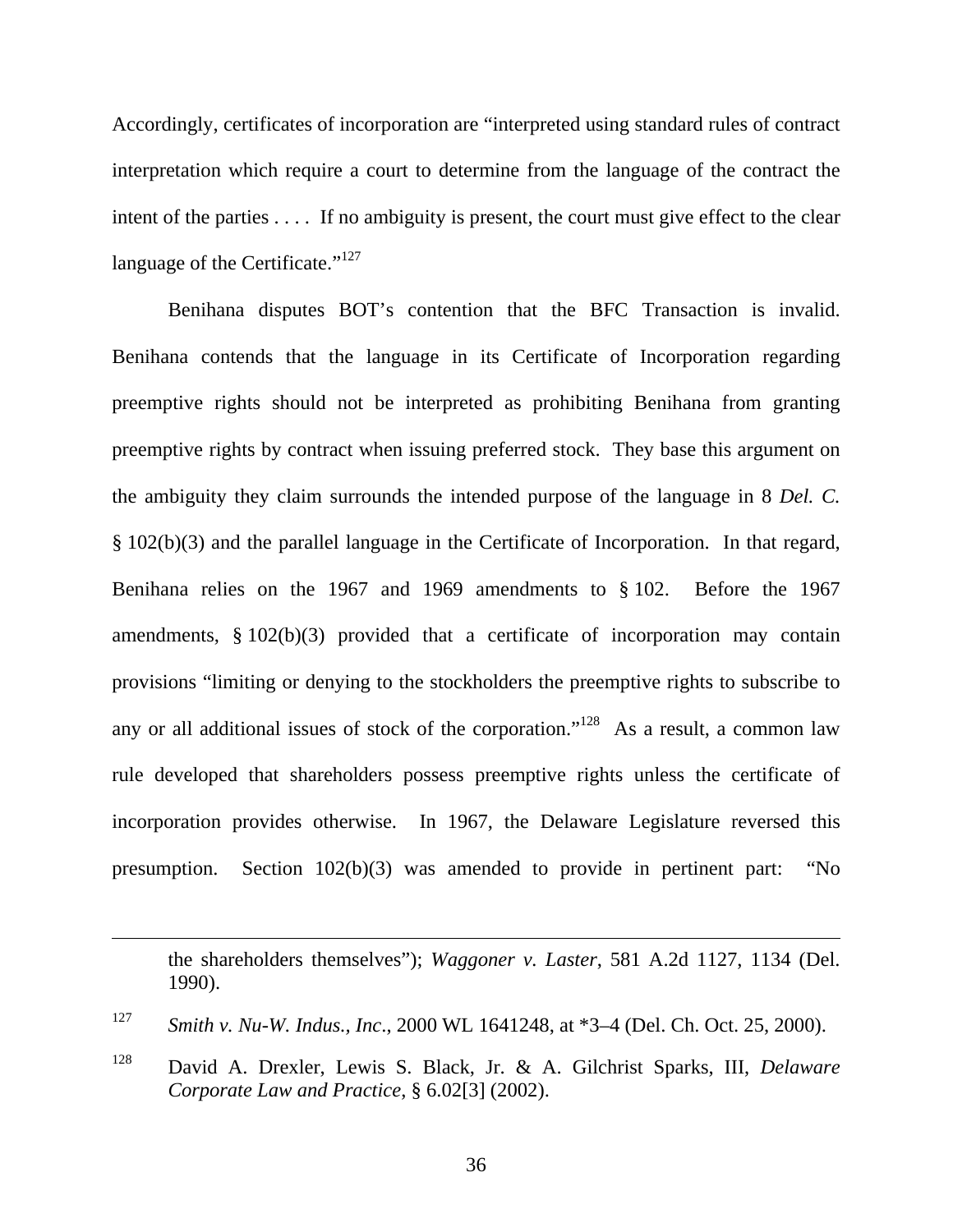stockholder shall have any preemptive right to subscribe to an additional issue of stock or to any security convertible into such stock unless, and except to the extent that, such right is expressly granted to him in the certificate of incorporation."<sup>129</sup>

Thereafter, companies began including boilerplate language in their charters to clarify that no shareholder possessed preemptive rights under common law.<sup>130</sup> Consistent with that practice Benihana's Certificate of Incorporation states that "[n]o stockholder shall have any preemptive right to subscribe to or purchase any issue of stock or other securities of the Corporation, or any treasury stock or other treasury securities."<sup>131</sup> I conclude that this type of boilerplate language concerning preemptive rights applies only to common law preemptive rights and not to contractually granted preemptive rights.<sup>132</sup> Such a conclusion is reinforced by the fundamental principle that parties should have the freedom to contract and that their contracts should not easily be invalidated.<sup>133</sup>

 $131$  JX 95, Art. 4.

<sup>129</sup> 129 8 *Del. C.* § 102(b)(3).

<sup>130</sup> *See* Balotti at Form 1.12 ("The holders of the Common Stock shall have no preemptive rights to subscribe for any shares of any class of stock of the Corporation whether now or hereafter authorized.").

<sup>132</sup> *See* Andrew Nichols, *Shareholder Preemptive Rights*, 39-DEC BBJ 4, 24 (1995) ("[A] preemptive right may be viewed as a term of art which refers only to a right granted to all the shareholders, but does not include contractual rights granted to a subset of the shareholders who negotiate with the issuer for their individual right to acquire additional shares in defined circumstances. Second, the intent of the legislature in adopting provisions limiting or reversing the common law rule creating preemptive rights may have been only to reach the imposition of such rights as a matter of common law, but not to preclude individually negotiated contractual rights.").

<sup>133</sup> *Id*. at 27.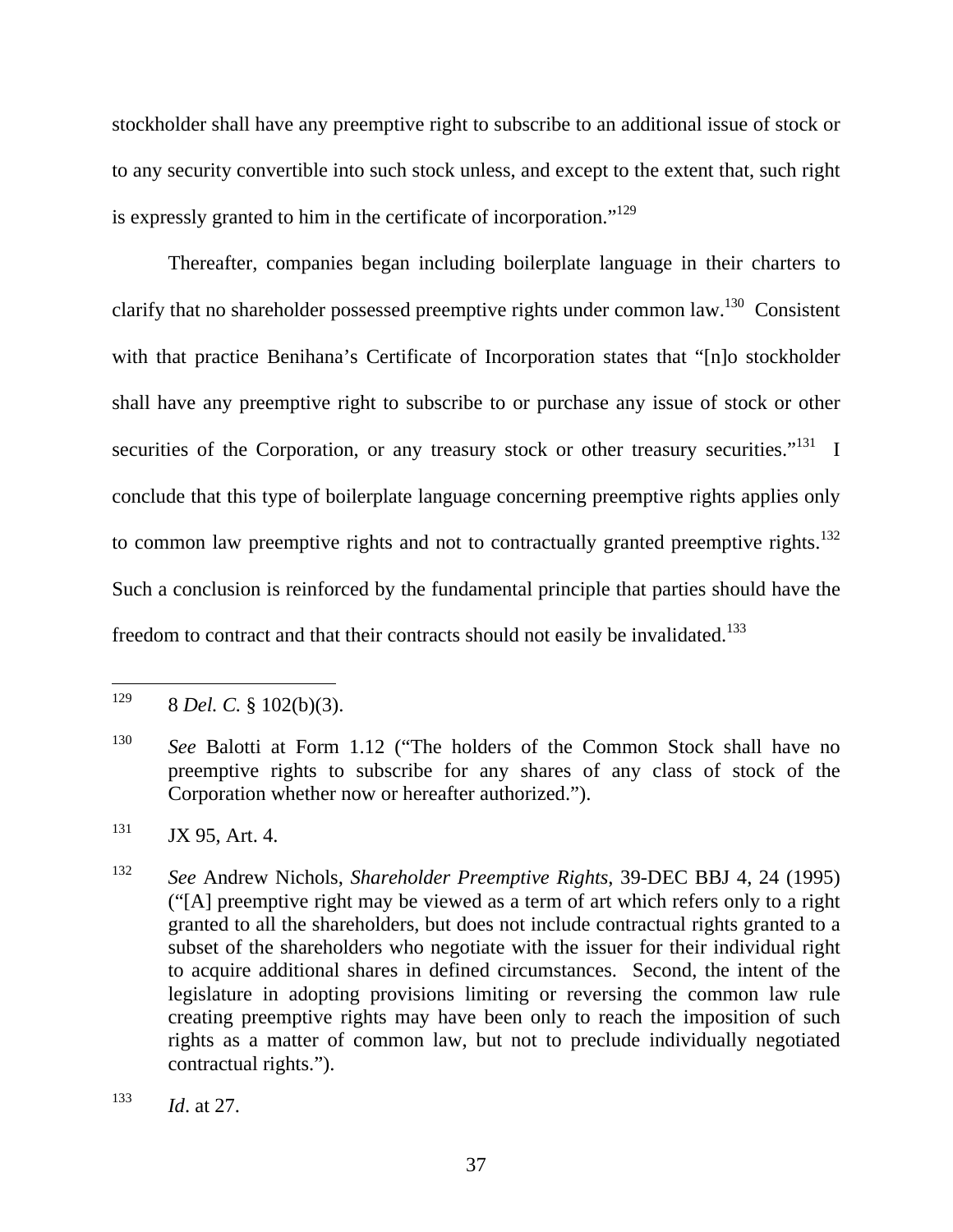The blank check provision in Benihana's Certificate of Incorporation suggests that the certificate was never intended to limit Benihana's ability to issue preemptive rights by contract to purchasers of preferred stock. Therefore, I do not read Article 4 of the charter as doing anything more than confirming that the common law presumption does not apply and that the Certificate of Incorporation itself does not grant any preemptive rights. The broad authorization to the Board to issue preferred stock and the Board's approval of the BFC Transaction and subsequent filing of an appropriate Certificate of Designations presents a different situation. Hence, I conclude that the Board did have the authority to issue the preferred stock with preemptive rights that is the subject of the BFC Transaction under Benihana's Certificate of Incorporation and the applicable provisions of the  $DGCL$ <sup>134</sup>

# **B. The Applicable Standard of Review for the BFC Transaction**

Before addressing the alleged breaches of fiduciary duties, the Court must determine whether it should judge the BFC Transaction under an entire fairness standard or the business judgment rule. There is no dispute that the BFC Transaction is an interested transaction; at a minimum, Abdo, a director of Benihana, had an interest in it as

<sup>134</sup> In that regard, I note that the preemptive rights apply only to the Preferred Stock and the owner of the Preferred Stock. If, for example, BFC converted certain of the Preferred Stock and sold one half of the resulting common shares, there would be no preemptive rights with respect to those shares. BFC would continue to have preemptive rights, however, in the converted shares and the preferred shares it still retained. Additionally, the preemptive rights provided for in the SPA  $(\P 4(k))$  do not apply to any stock issuance after the Termination Date, defined as "the date on which the Purchaser ("BFC") and its Affiliates cease to own at least 25% of the total number of Preferred Shares [under the SPA] outstanding." SPA, ¶ 4(k)(ii).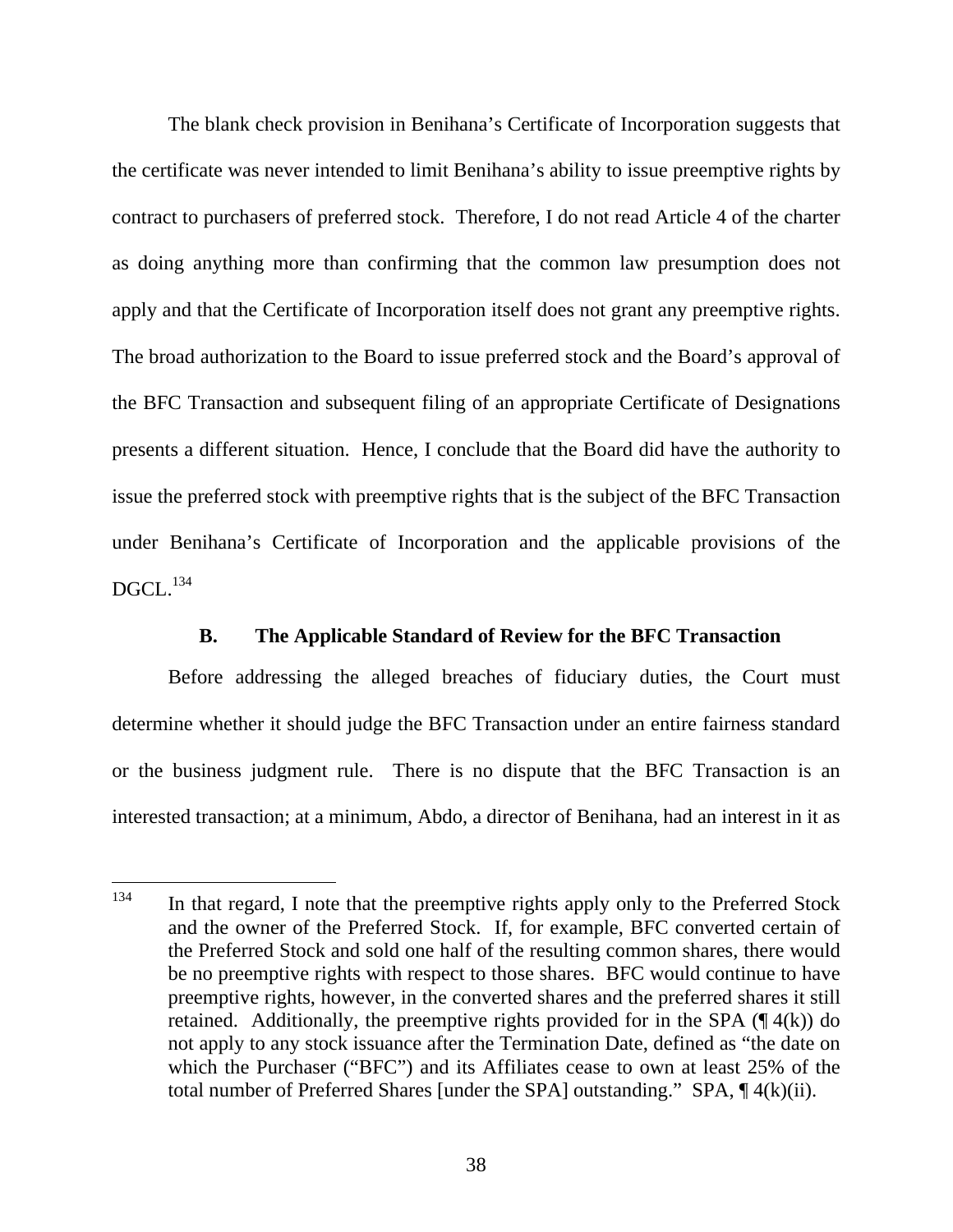a director of BFC. Benihana argues, however, that the BFC Transaction qualifies for one of the "safe harbor" provisions of 8 *Del. C*. § 144(a) because a majority of informed and disinterested directors of the Board voted in favor of the Transaction. Defendants have the burden to demonstrate that one of the safe harbors of  $\S$  144 applies.<sup>135</sup> If this Court determines that Defendants have not satisfied  $\S$  144, entire fairness review applies.<sup>136</sup> If the Court determines that Defendants have satisfied § 144, then the transaction is protected against being invalidated solely because it is an interested one and the burden shifts to BOT to demonstrate that the transaction was unfair.<sup>137</sup> Further, if the requirements of  $\S 144(a)(1)$  have been met, Abdo's "interest" in the Transaction would not vitiate the presumptions of the business judgment rule.<sup>138</sup>

<sup>135</sup> <sup>135</sup> *Cooke v. Oolie*, 2000 WL 710199, at \*13 n.41 (Del. Ch. May 24, 2000).

<sup>136</sup> *HMG/Courtland Props., Inc. v. Gray*, 749 A.2d 94, 114 (Del. Ch. 1999).

<sup>137</sup> *Cinerama, Inc. v. Technicolor, Inc.*, 663 A.2d 1156, 1169–71 (Del. 1995); *In re Cox Commc'ns, Inc. S'holder Litig.*, 879 A.2d 604, 614–15 (Del. Ch. 2005).

<sup>&</sup>lt;sup>138</sup> When a court reviews a board's decision that is challenged as a breach of duty, "it should decline to evaluate the wisdom and merits of a business decision unless sufficient facts are alleged with particularity, or the record otherwise demonstrates, that the decision was not the product of an informed, disinterested, and independent board." *Mills Acquisition Co. v. Macmillan, Inc.,* 559 A.2d 1261, 1279 (Del. 1988); *see also Aronson v. Lewis*, 473 A.2d 805, 812 (Del. 1984); *Pogostin v. Rice*, 480 A.2d 619, 624 (Del. 1984); *Smith v. Van Gorkom*, 488 A.2d 858, 872 (Del. 1985). It is only after the presumption of the business judgment rule is rebutted that the burden shifts and the fiduciary must "demonstrate that the transaction complained of was entirely fair to the stockholders." *Williams v. Geier*, 672 A.2d 1376, 1378 (Del. 1984).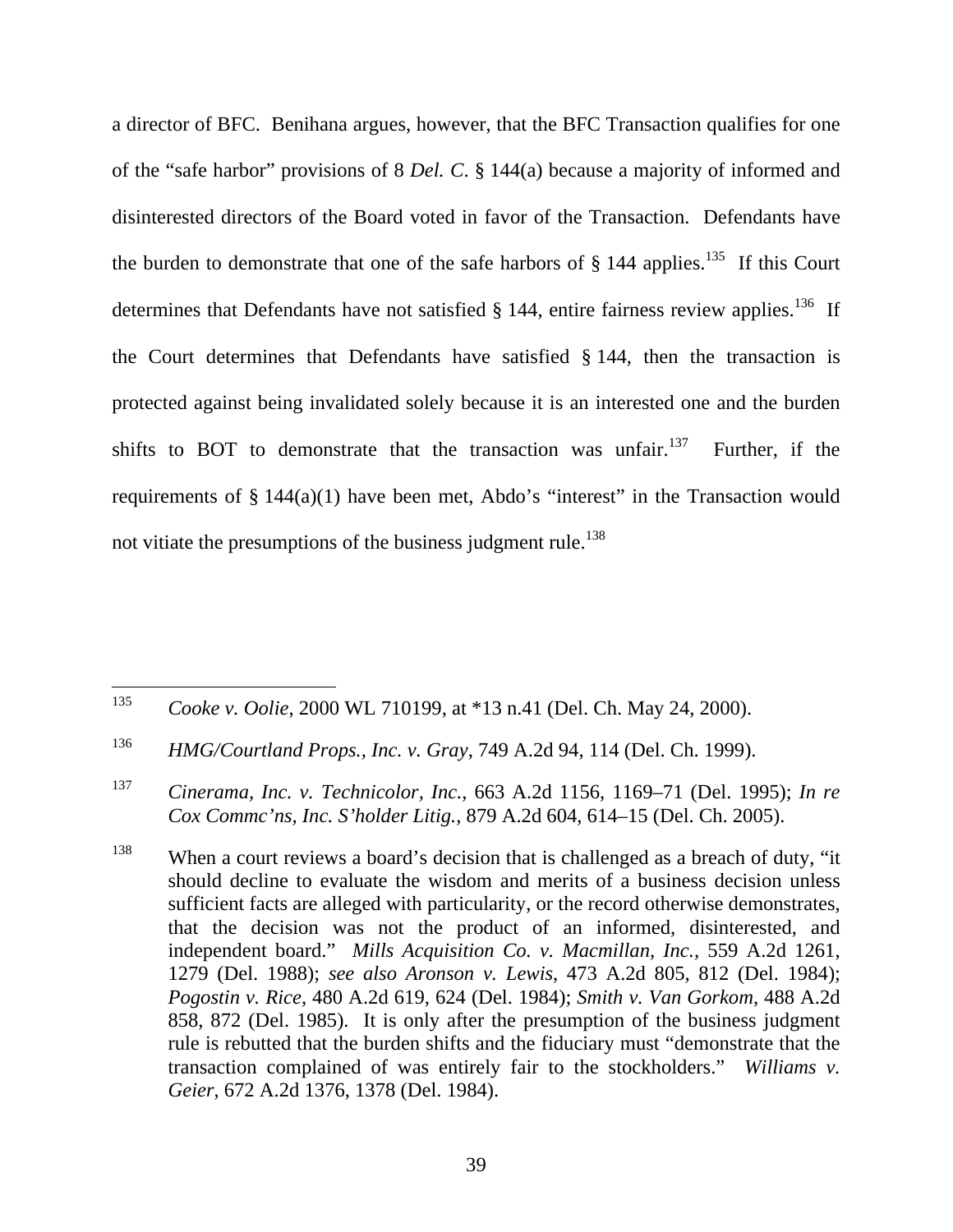### **1. The Applicability of Section 144(a)(1)**

Under 8 *Del. C.* § 144(a)(1):

No contract or transaction between . . . a corporation and any other corporation, partnership, association, or other organization in which 1 or more of its directors or officers, are directors or officers, or have a financial interest, shall be void or voidable solely for this reason, or solely because the director or officer is present at or participates in the meeting of the board or committee which authorizes the contract or transaction, or solely because any such director's or officer's votes are counted for such purpose, if:

(1) The material facts as to the director's or officer's relationship or interest and as to the contract or transaction are disclosed or are known to the board of directors or the committee, and the board or committee in good faith authorizes the contract or transaction by the affirmative votes of a majority of the disinterested directors, even though the disinterested directors be less than a quorum.

As discussed below, six of the nine Benihana directors, Pine, Sturges, Sano, Becker, Schwartz and Yoshimoto, voted to ratify the BFC Transaction (the "Voting Directors"). Abdo excused himself from the meeting during both the discussion and vote on the Transaction, while Dornbush and Kevin Aoki abstained from the vote only. BOT contends that § 144(a)(1) does not apply here, because the Voting Directors were neither informed of the material facts regarding Abdo's interest in the BFC Transaction nor disinterested.

To determine whether the prerequisites of  $\S 144(a)(1)$  are met, the Court must examine the interestedness of each of the Voting Directors, as well as the information available to them. Even if the requirements of  $\S 144(a)(1)$  were not met, Defendants still could avoid having the interested BFC Transaction rendered void or voidable by proving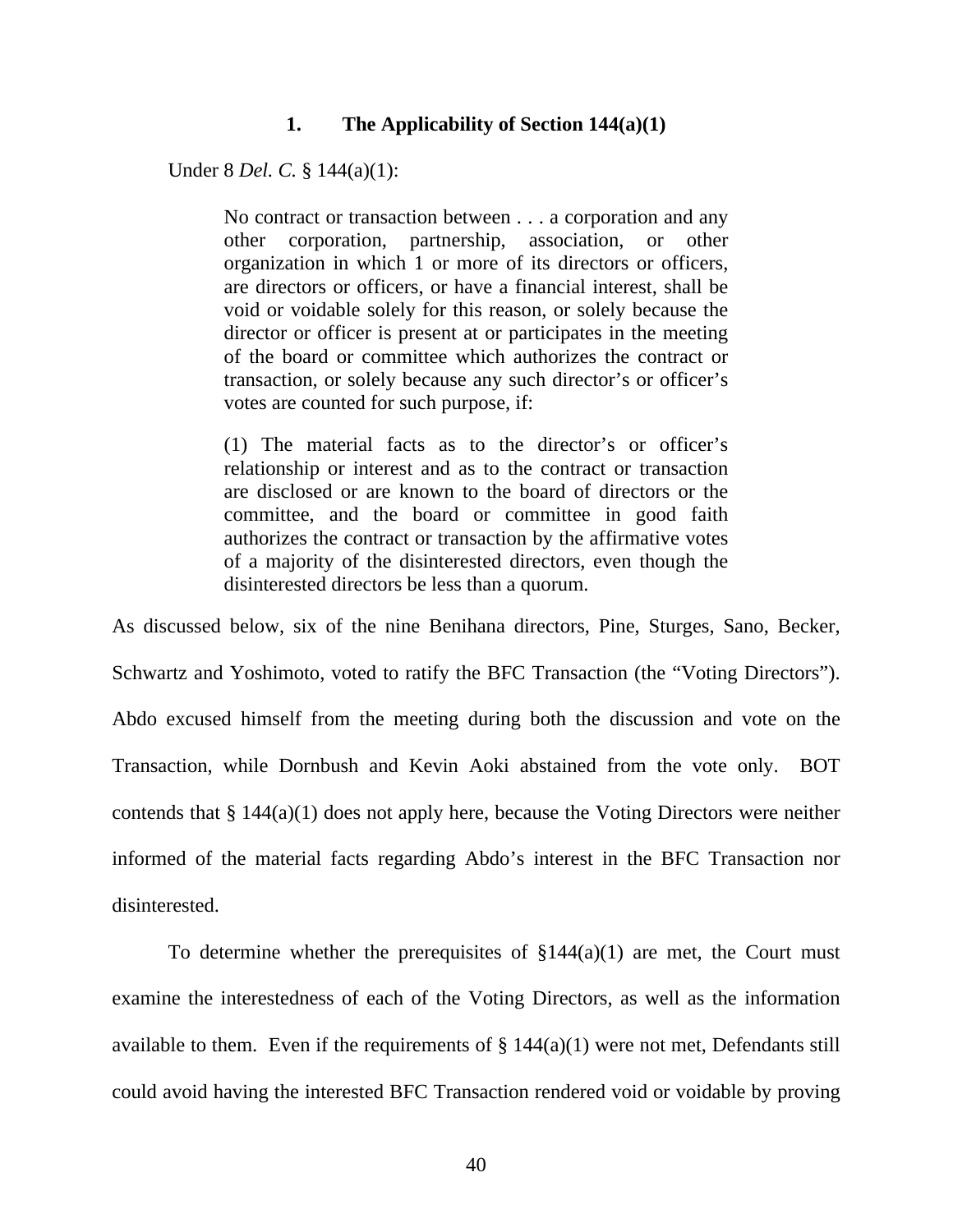that it was "fair as to the corporation" under  $\S 144(a)(3)$ . Defendants, however, seek to invoke not only the benefits of the safe harbor of  $\S 144(a)(1)$ , but also the presumptions of the business judgment rule.

In general, the business judgment rule is a "presumption that in making a business decision the directors of a corporation acted on an informed basis, in good faith and in the honest belief that the action taken was in the best interests of the company."139 In *Brehm v. Eisner*, the Delaware Supreme Court identified several circumstances in which the business judgment rule would not apply.

> Thus, directors' decisions will be respected by courts unless the directors are interested or lack independence relative to the decision, do not act in good faith, act in a manner that cannot be attributed to a rational business purpose or reach their decision by a grossly negligent process that includes the failure to consider all material facts reasonably available.<sup>140</sup>

With that in mind, this Court ultimately must determine the applicability of both § 144(a)(1), which speaks in terms of "disinterested directors," and the business judgment rule, which depends on the disinterestness and independence of the directors.

<sup>139</sup> <sup>139</sup> *Aronson,* 473 A.2d at 812.

<sup>140 746</sup> A.2d 244, 264 n.66 (Del. 2000). *See also In re Walt Disney Co. Deriv. Litig.*, 2005 WL 2056651, at \*36 n.464 (Del. Ch. Aug. 9, 2005). The Delaware Supreme Court defines "disinterested directors as those directors that neither appear on both sides of a transaction nor expect to derive any personal financial benefit from it in the sense of self–dealing, as opposed to a benefit which devolves upon the corporation or all stockholders generally." *Williams*, 671 A.2d at 1377 n.19 (internal citations omitted). Likewise, "independent means that a director's decision is based on the corporate merits of the subject before the board rather than extraneous considerations or influences." *Id.* (internal citations omitted)*.*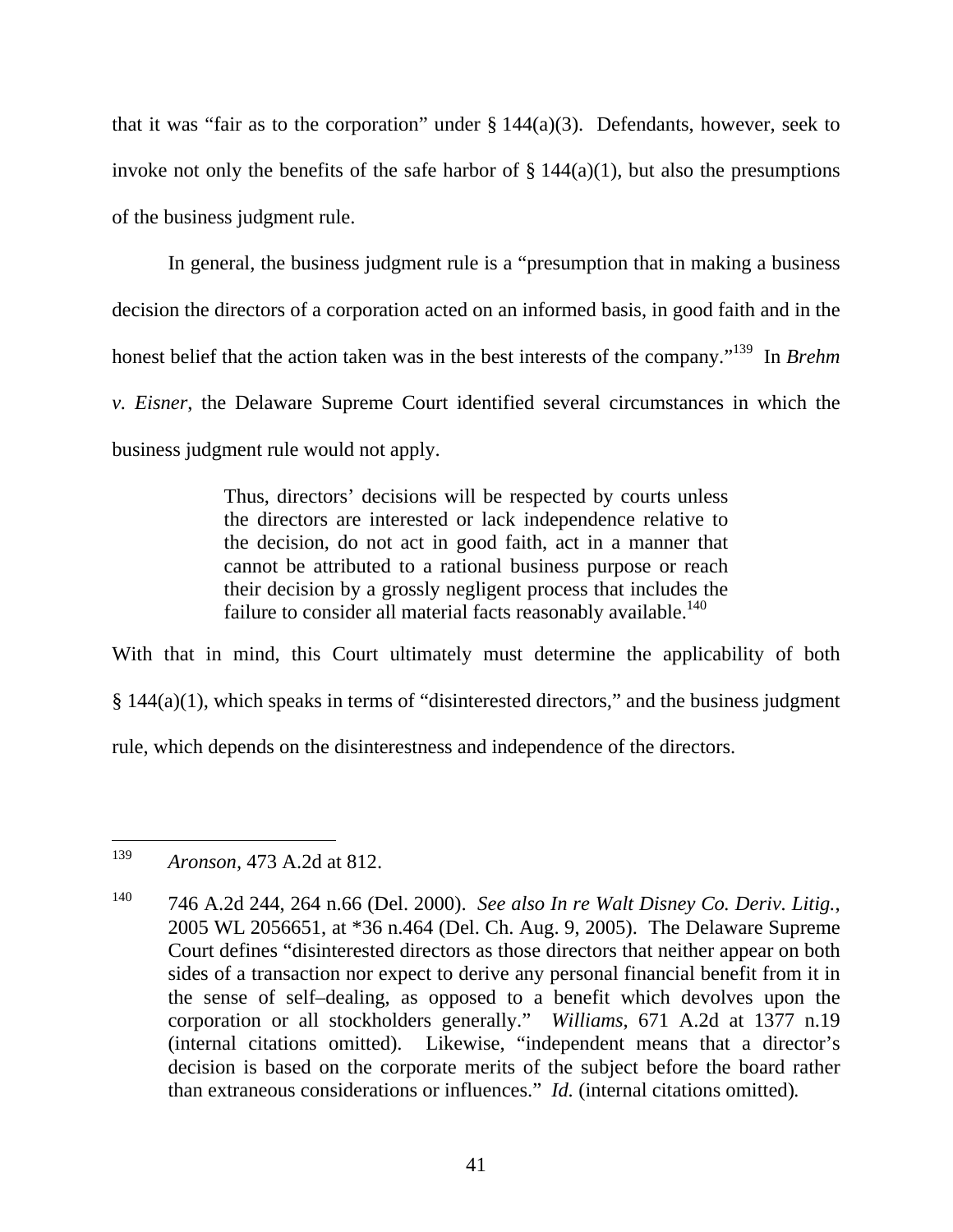To avoid unnecessary duplication in reviewing the circumstances of the individual directors, the analysis that follows addresses the allegations of interest and lack of independence as to each Voting Director. Regarding independence, the party alleging domination and control of a company's board of directors bears the burden of proving such control by showing a lack of independence on the part of the directors. $141$  In assessing director independence, the court must apply a subjective "actual person" standard, instead of an objective "reasonable director" standard.<sup>142</sup> An independent director is one whose decision "is based on the corporate merits of the subject before the board rather than extraneous considerations or influence,"<sup>143</sup> while a director who is not independent is "dominated or otherwise controlled by an individual or entity interested in the transaction."144 Control over individual directors is established by facts demonstrating that "through personal or other relationships the directors are beholden to the controlling person"145 or so under "their influence that their discretion would be sterilized."<sup>146</sup>

- <sup>142</sup> *Orman v. Cullman*, 794 A.2d 5, 24 (Del. Ch. 2002).
- <sup>143</sup> *Aronson*, 473 A.2d at 816.
- <sup>144</sup> *In re Maxxam, Inc.*, 659 A.2d 760, 773 (Del. Ch. 1995).
- <sup>145</sup> *Aronson*, 473 A.2d at 815.
- <sup>146</sup> *Rales v. Blasband*, 634 A.2d 927, 936 (Del. 1993).

42

<sup>141</sup> <sup>141</sup> *Odyssey Partners, L.P. v. Fleming Co.*, 735 A.2d 386, 407 (Del. Ch. 1999).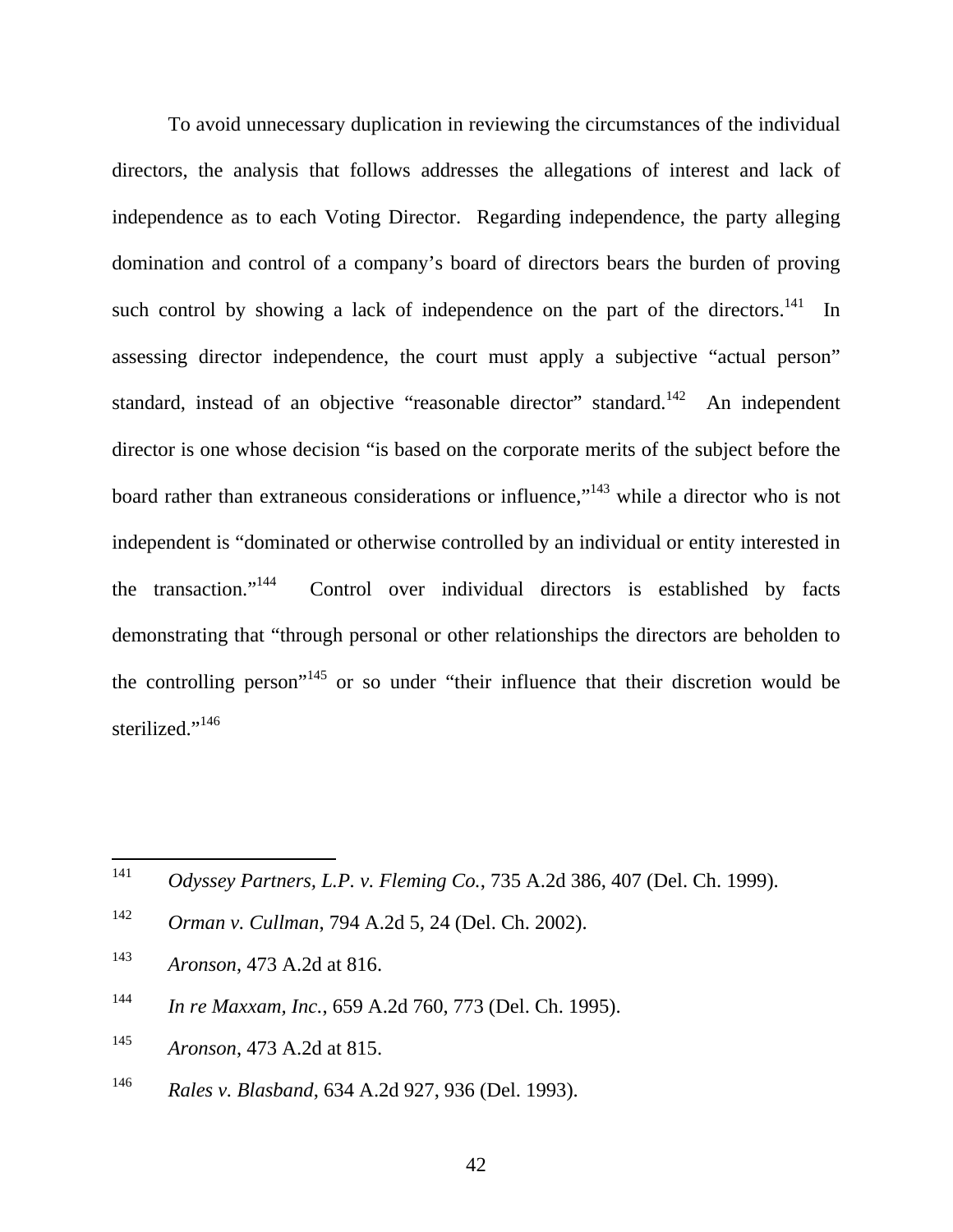BOT advances several grounds for its argument that the directors were interested in or lacked independence with respect to the BFC transaction. I address those grounds below.

### **2. Were the Voting Directors disinterested and independent?**

## **a. Pine, Sano and Sturges**

Plaintiff argues that Pine, Sano and Sturges were interested because the BFC Transaction removed a threat to their incumbency.<sup>147</sup> Defendants respond by arguing that even after the BFC Transaction BOT had sufficient voting power to remove directors. In particular, a successful proxy fight by BOT caused Sano to lose his Board seat in the 2004 election. Further, Defendants contend that neither Pine nor Sturges "needs" or "depends on" his Benihana directorship.<sup>148</sup>

Entrenchment, self-dealing, or financial interest can indicate that a director is interested or lacks independence.<sup>149</sup> There is no evidence that Pine, Sano or Sturges has any financial interest in the BFC Transaction, only BOT's allegations of an entrenchment motive. BOT, however, must prove that the directors believed they were vulnerable to

<sup>147</sup> In their brief BOT makes similar assertions for the other directors, but they do not provide any further detail regarding how the BFC Transaction removes a threat to their incumbency in the context of their "director independence" or interest arguments. Instead, BOT discussed its incumbency arguments in the sections of its briefs challenging the propriety of the directors' purpose. Accordingly I treat that aspect of BOT's argument in the "improper purpose" section of this opinion.

<sup>148</sup> Defs.' Post-trial Ans. Br. at 13.

<sup>149</sup> *Grobow v. Perot*, 539 A.2d 180, 188 (Del. 1988).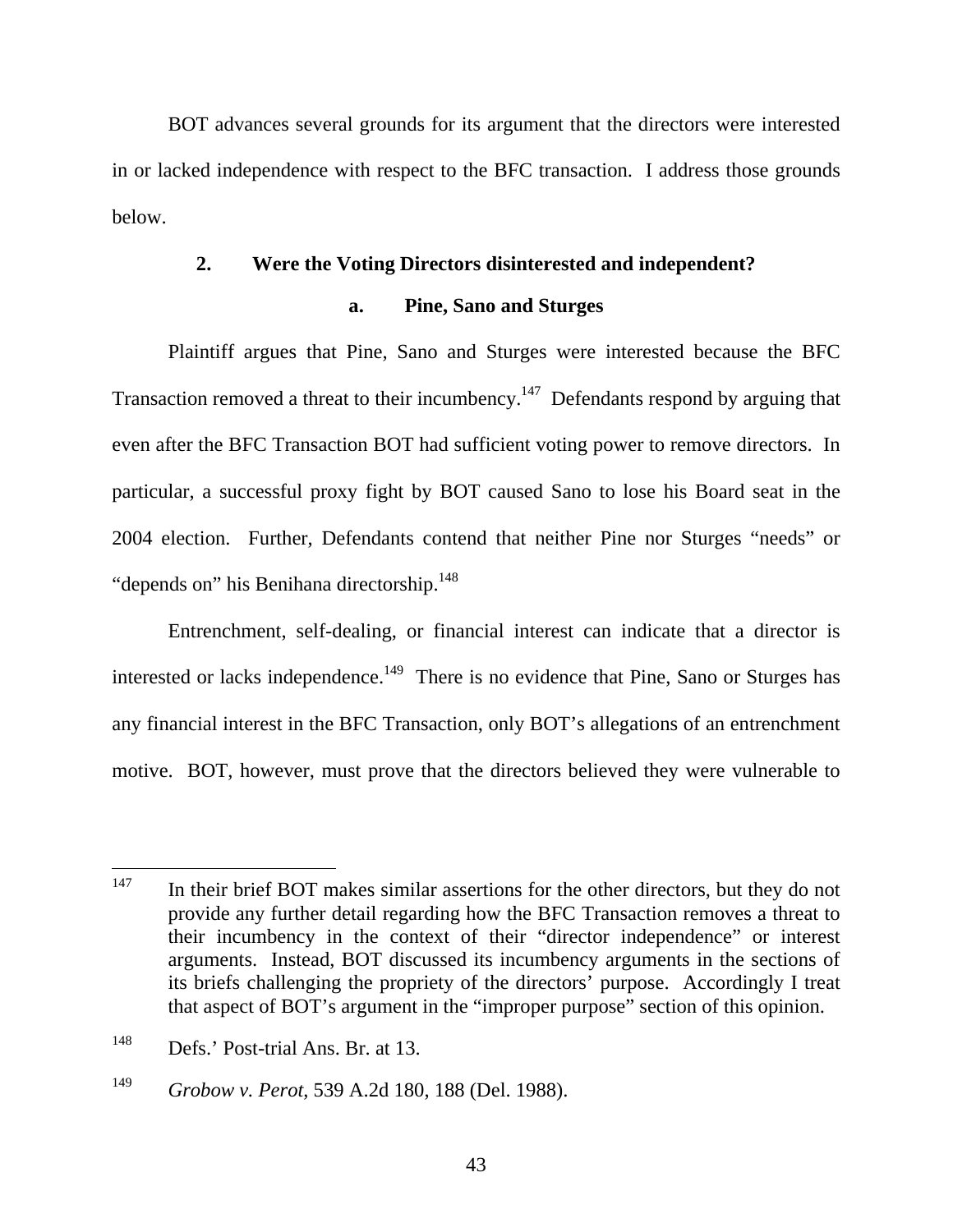being removed from office, and that they took entrenchment action.<sup>150</sup> "In most" circumstances Delaware law routinely rejects the notion that a director's interest in maintaining his office, by itself, is a debilitating factor."<sup>151</sup> Further, the fact that directors receive fees for their services does not establish an entrenchment motive on their part.<sup>152</sup>

Plaintiff has failed to prove that Pine, Sano or Sturges depends financially on his Benihana directorship. Pine is a lifelong restaurant executive and the former CEO of Restaurant Associates, Inc. Sturges is a lawyer, entrepreneur and gaming industry executive. Apart from a conclusory allegation about threats to their incumbency, BOT offered no evidence of specific facts relating to the financial or other benefits these individuals received for being Benihana Directors. Thus, I find that BOT has failed to show that Pine, Sano or Sturges were either interested in the BFC Transaction or lacked independence from anyone else who was.

### **b. Schwartz and Yoshimoto**

BOT argues that Schwartz and Yoshimoto, as directors and officers of Benihana, were interested in the BFC transaction because it removed a threat to their incumbency. As discussed later in connection with Plaintiff's contention that the directors acted for an improper entrenchment purpose, I find that BOT has not proven that allegation. Thus, for the reasons explained *infra*, Plaintiff's allegations of entrenchment do not provide an

<sup>150</sup> <sup>150</sup> *Grobow v. Perot*, 526 A.2d 914, 923 (Del. Ch. 1987).

<sup>151</sup> *Soloman v. Armstrong*, 747 A.2d 1098, 1126–27 (Del. Ch. 1999).

<sup>152</sup> *Kahn v. MSB Bancorp, Inc.*, 1998 WL 409355, at \*3 (Del. Ch. July 16, 1998).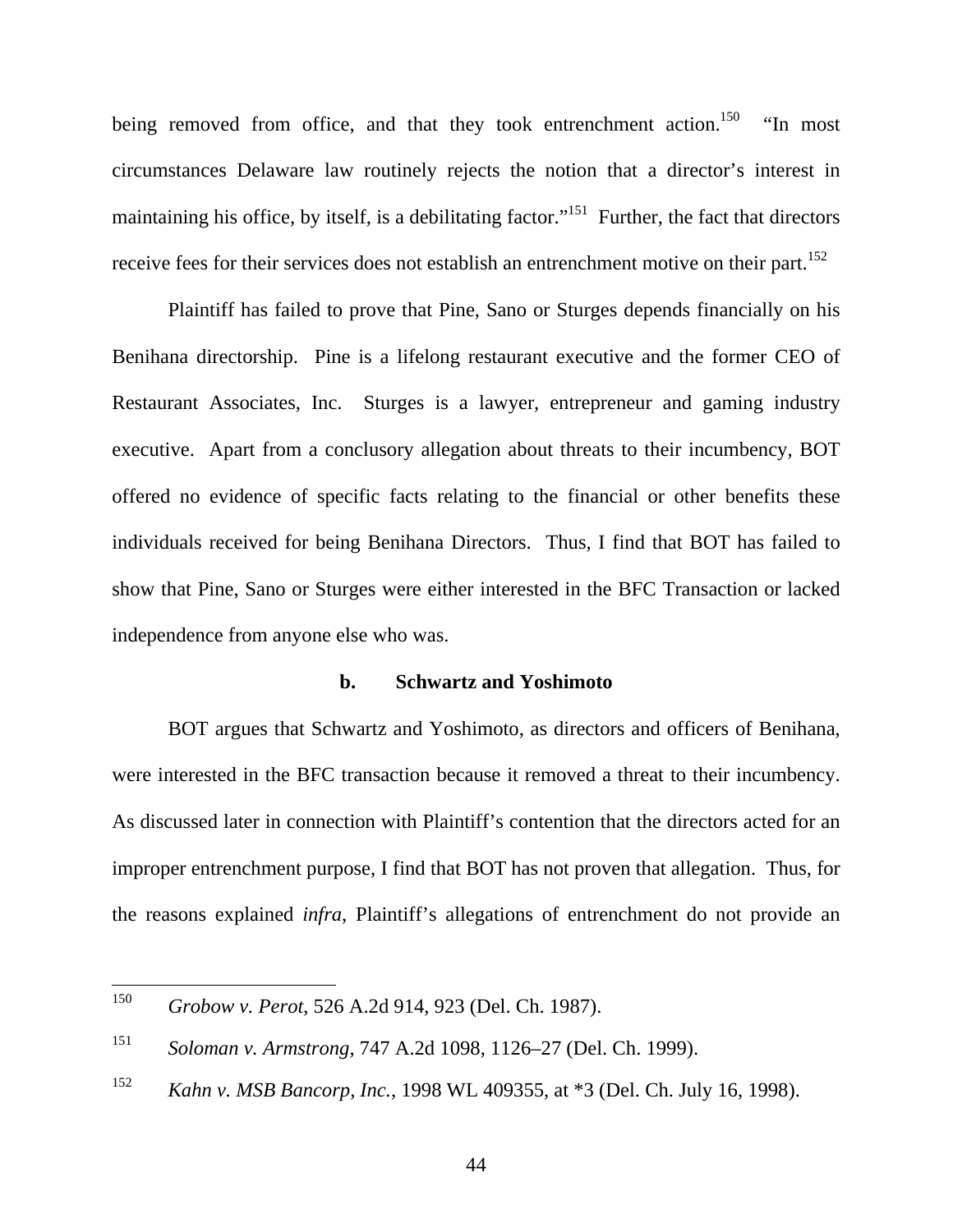adequate basis for concluding that either Schwartz or Yoshimoto was interested in the BFC Transaction.

Plaintiff also contends that Schwartz and Yoshimoto lacked independence because they were dependent on Abdo for their compensation. Particularly, Abdo served as chairman of both Benihana's compensation committee and nominating committee and as a member of the executive committee.<sup>153</sup> Defendants deny that Schwartz and Yoshimoto were beholden to Abdo, contending that Abdo lacked unilateral power to affect their positions. Defendants also argue that the cases cited by BOT do not apply because they relate to Rule 23.1 and not 8 *Del C*. §  $144(a)(1)$ .<sup>154</sup>

In *Rales*, the court analyzed the independence issue on a motion to dismiss.<sup>155</sup> In that case the interested directors were brothers who held a 44% controlling interest in the company.156 One employee director received approximately \$1 million per year from the company and the other received \$300,000 per year from another company in which the brothers served as vice presidents and owned a majority of the stock.<sup>157</sup> The court found

<sup>153</sup> Schwartz Dep. at 89; Abdo Dep. at 14.

<sup>&</sup>lt;sup>154</sup> Defendants' attempt to distinguish the cases cited by BOT because they deal with independence in the context of demand excusal lacks merit. In *Aronson*, which defined the test for demand excusal under Chancery Court Rule 23.1, the court cited 8 *Del C.* § 144(a)(1) as the proper standard for determining director independence under Rule 23.1. 473 A.2d 805. Moreover, Defendants have not cited any case that supports their position that the test for independence under  $§ 144(a)(1)$  differs from that under Rule 23.1.

 $155$  634 A.2d 927.

<sup>156</sup> *Id.* at 930.

<sup>157</sup> *Id.* at 937.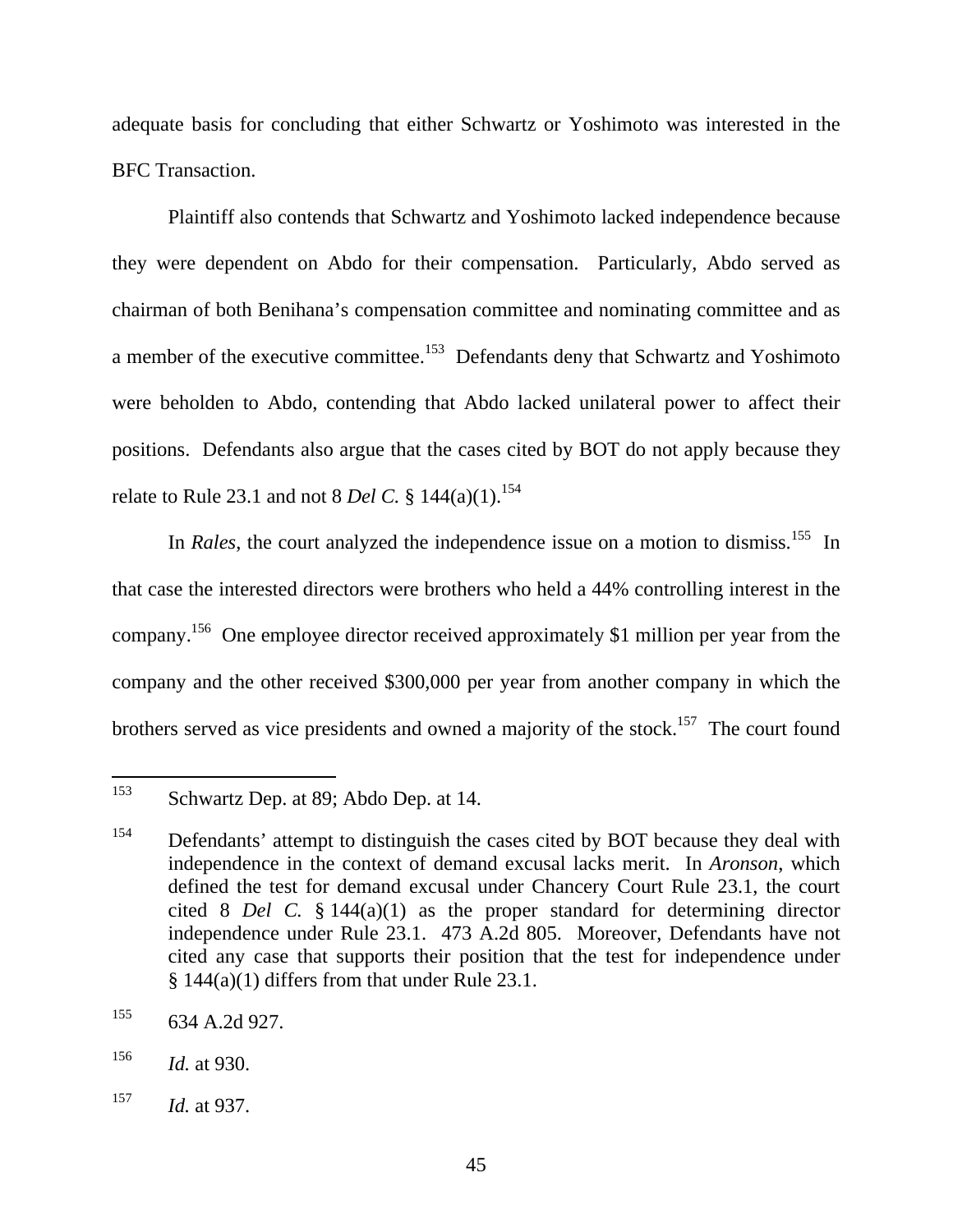that the interested directors' position as chairman of the company's executive committee placed them in a position to exert considerable influence over the other directors who were employees of the company. Therefore, the court concluded that reasonable doubt existed as to whether the employee directors could consider impartially an action that was contrary to the interest of the interested directors. The situation here is quite different.

Unlike *Rales*, this case involves a post-trial assessment of independence. The Court has the benefit of a full record, including the opportunity to consider Schwartz's trial testimony and review Yoshimoto's deposition. In addition, both Schwartz and Yoshimoto had multi-year employment contracts that established their base salaries and prohibited their termination except for cause.<sup>158</sup> Furthermore, Abdo did not have unilateral power to determine the employee directors' bonuses and other compensation. Instead, he chaired a three member committee charged with that responsibility.

This Court will not find a director beholden unless the purported controlling person has "unilateral" power to substantially affect the director.<sup>159</sup> Plaintiffs concede that there is no evidence that Abdo ever threatened to use his power as chairman of the

 $\overline{a}$ 

<sup>158</sup> *See* Benihana, Inc. Form 10-K/A, filed Sept. 4, 2001 for fiscal year ending Apr. 1, 2001, at Ex. 10.07, § 8 (Schwartz) and Ex. 10.12, § 8 (Yoshimoto), http://www.sec.gov/Archives/edgar/data/935226/000093522601500010/form10 k2001.txt. According to Benihana's 10K for the fiscal year ended March 28, 2004, Schwartz's salary ranged from \$317,308 to \$339,195 and his bonuses from \$57,334 to \$114,000 between 2002 and 2004. During the same period, Yoshimoto's salary increased from \$174,519 to \$186,135 and his bonuses ranged from \$61,000 to \$39,334. JX 97 at BNH000561.

<sup>159</sup> *Texlon Corp. v. Meyerson*, 802 A.2d 257, 264 (Del. 2002).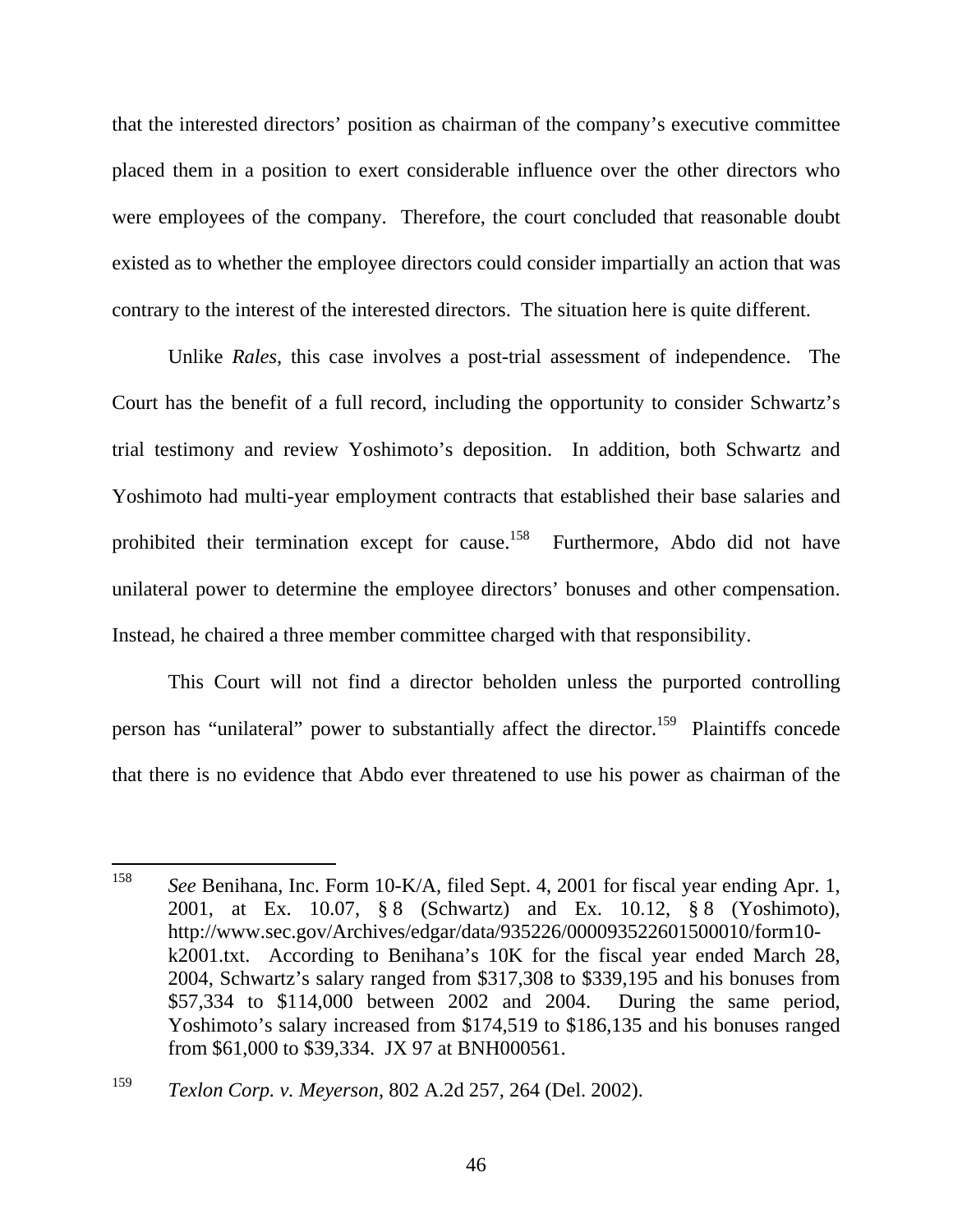committee to affect the officers' compensation adversely.<sup>160</sup> Thus, based on the evidence presented at trial I find that Schwartz and Yoshimoto were independent.

Even if I concluded that Schwartz and Yoshimoto were "interested" based on concerns about incumbency (which I have not) or lacked independence, their conflicts would not vitiate the approval of the BFC Transaction by the disinterested and independent majority.<sup>161</sup> Because a majority of the disinterested and independent directors approved the BFC Transaction, the interested nature of that transaction does not render it either void or voidable solely for that reason, provided the material facts as to Abdo's and any other director's or officer's interest were disclosed or known to the Benihana Board.162

## **c. Becker**

BOT contends that Becker was not independent because he and Abdo serve as outside directors of Bluegreen Corporation, a subsidiary of BFC.<sup>163</sup> BOT further

<sup>163</sup> Pl.'s Opening Post-trial Br. at 33.

<sup>160</sup> 160 Pl.'s Post-trial Reply Br. at 13 n.16; *see In re Delta & Pine Land Co. S'holders Litig.*, 2000 WL 875421, at \*8 (Del. Ch. June 21, 2000) (dismissing claim because complaint lacked allegations that chairman of compensation committee exercised financial influence or control over employee directors).

<sup>161</sup> *Cinerama, Inc. v. Technicolor, Inc.*, 663 A.2d 1156, 1168 (Del. 1995).

 $162$  8 *Del. C.* § 144(a)(1).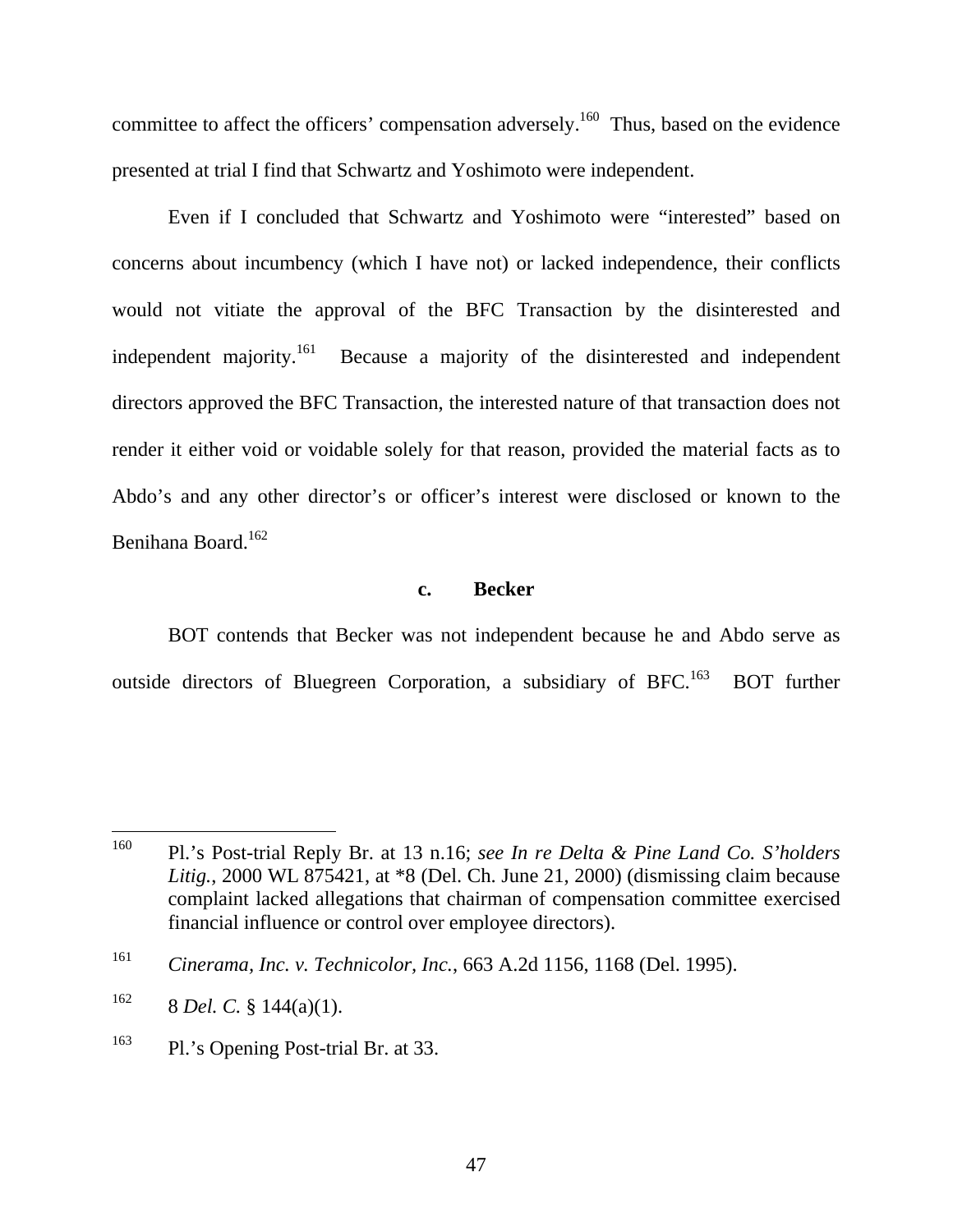emphasizes that Abdo invited Becker to join the Bluegreen board,  $164$  for which Becker receives \$44,000 per year as compensation.<sup>165</sup>

Defendants argue that none of these facts is out of the ordinary or demonstrates that Becker's directorship at Bluegreen was of such importance to him, financially or otherwise, that it clouded his judgment with respect to the BFC Transaction.<sup>166</sup> Defendants further contend that the cases cited by BOT are not apposite, because they are pretrial decisions, and therefore do not support a conclusion that BOT met its burden at trial in challenging Becker's independence from Abdo.<sup>167</sup>

I agree. Becker's appointment to the Bluegreen board did not involve extraordinary circumstances; people normally get appointed to boards through personal contacts. Further, BOT has not proven that Becker's Bluegreen appointment combined with his modest compensation clouded his judgment with respect to the BFC Transaction.

This Court has held that a finding for purposes of a motion to dismiss that reasonable doubt exists as to a director's independence or disinterest has "very limited significance."<sup>168</sup> Such a determination only enables a plaintiff to proceed to discovery and potentially to trial, where the plaintiff must prove by a preponderance of the evidence

<sup>164</sup> Becker Dep. at 11.

<sup>165</sup> *Id*. at 9, 11–14.

<sup>166</sup> Defs.' Post-trial Ans. Br. at 15.

<sup>167</sup> *Id*. at 14–15.

<sup>168</sup> *Siegman v. Tri-Star Pictures, Inc.*, 1989 WL 48746, at \*12 (Del. Ch. May 5, 1989).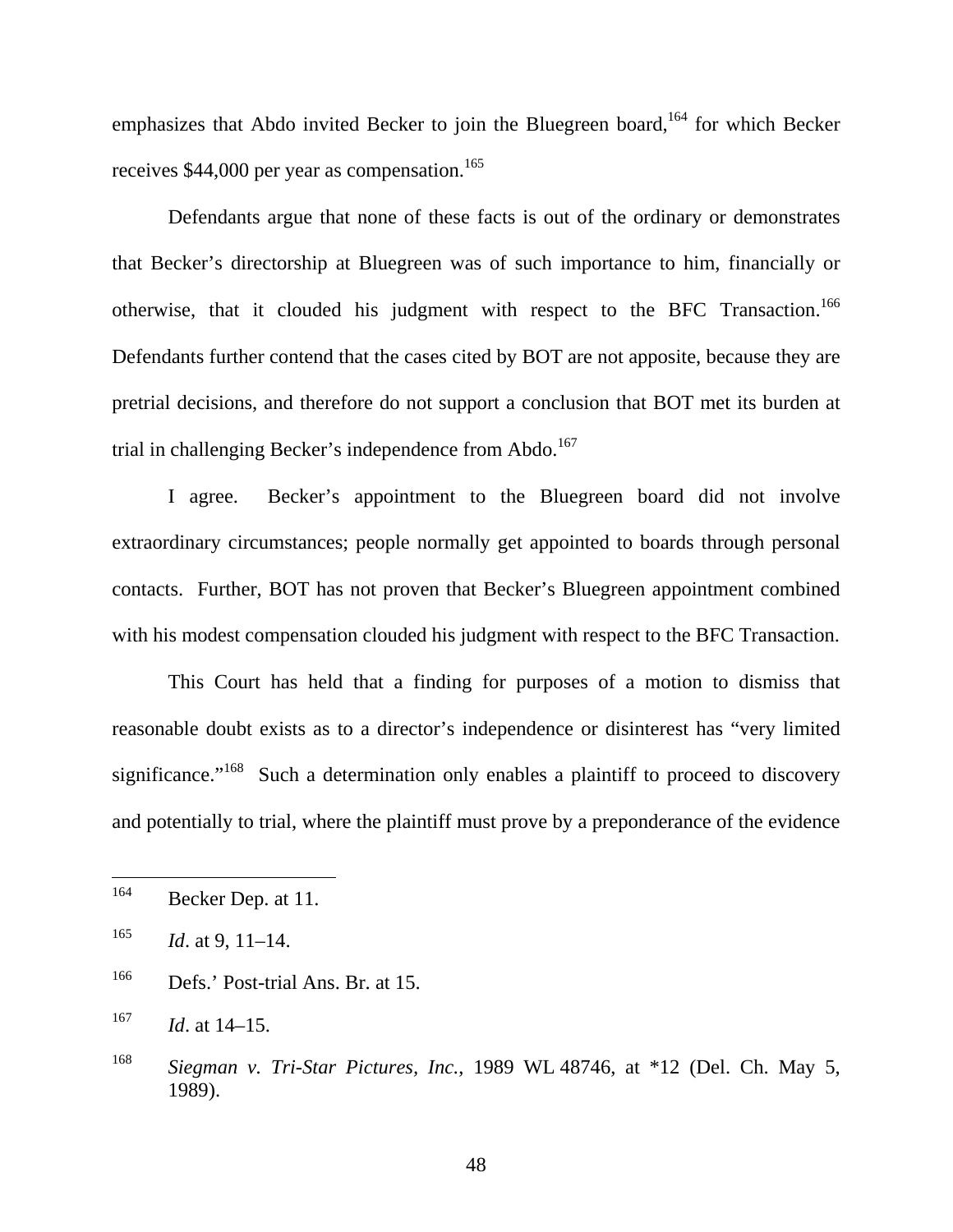that the director in fact lacked independence or was interested.<sup>169</sup> Thus, I do not find persuasive the pre-trial decisions cited by BOT.

Turning to the post-trial decisions cited, BOT asserts that the reasoning in *Kahn v. Tremont Corp.* controls this decision.<sup>170</sup> According to BOT, Becker, like the directors in *Kahn*, lacks independence because he "had previous affiliations with [Abdo, the interested party] or companies that he controlled and, as a result received significant financial compensation or influential positions on the boards" of companies Abdo controlled.171

Plaintiff's reliance on *Kahn* is misplaced. First, the board member in *Kahn* received more than ten times the compensation Becker receives for his position on the Bluegreen board.172 Second, unlike this case, three of the directors in *Kahn* failed to attend the informational meetings concerning the transaction; yet, they promptly ratified suggestions of the director to whom the court held they were beholden.<sup>173</sup> Consequently, the factual showing in *Kahn* was much stronger than the evidence BOT presented here.

<sup>169</sup> <sup>169</sup> *Aronson*, 473 A.2d at 812.

<sup>170</sup> Pl.'s Post-trial Reply Br. at 13 (citing *Kahn v. Tremont Corp.*, 694 A.2d 422 (Del. 1997)).

<sup>171</sup> *Id.* (citing *Kahn,* 694 A.2d at 429–30).

<sup>&</sup>lt;sup>172</sup> Becker received \$44,000 per year for serving on the Bluegreen board whereas the director in *Kahn* received \$10,000 a month as a consultant to the company and over \$325,000 in bonuses. *Kahn*, 694 A.2d at 429–30.

 $173$  *Id.*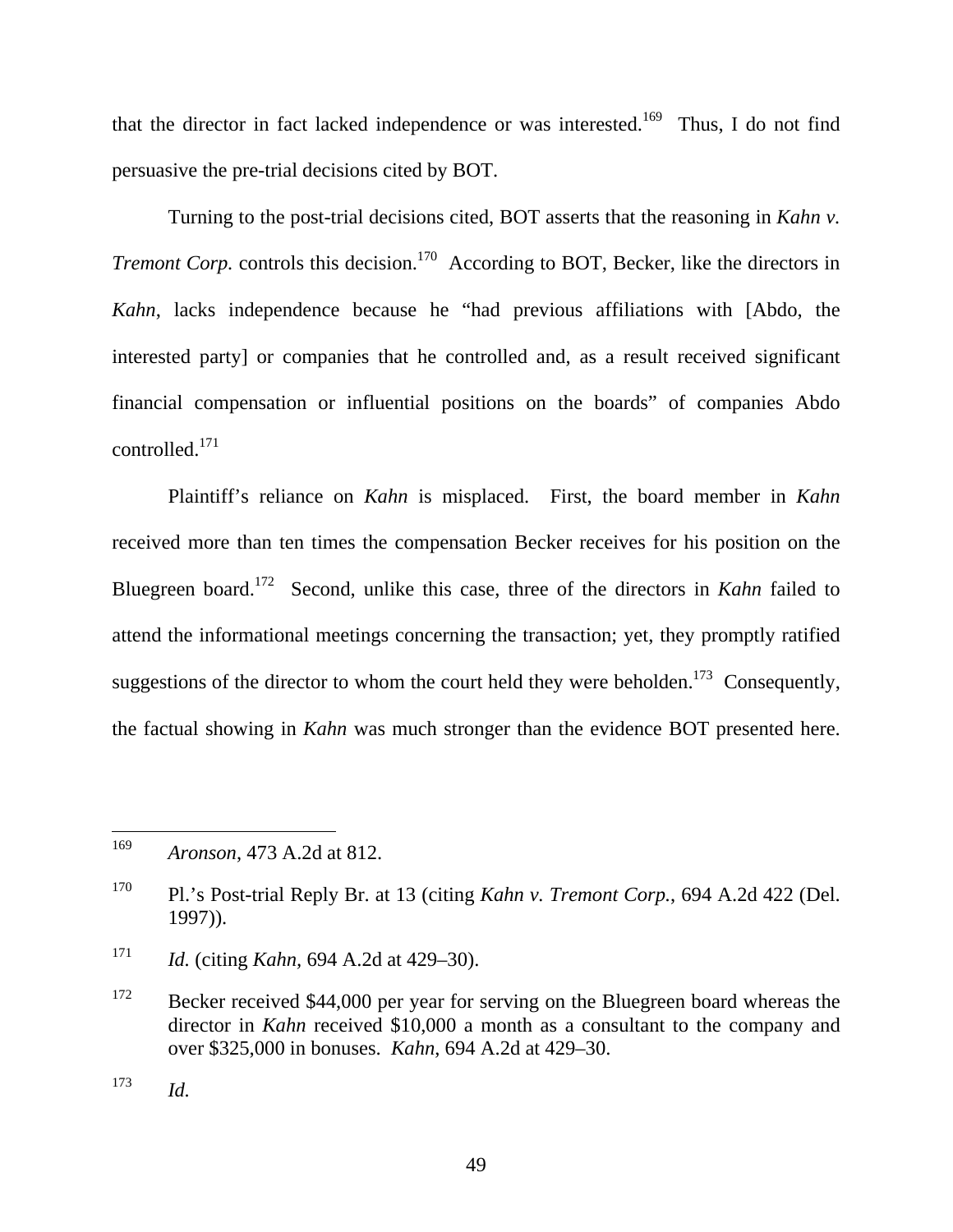Thus, the holding in *Kahn* does not support a post-trial finding that Becker was not independent or that he was interested in the BFC Transaction.

The facts in *In re Maxxam, Inc*., another post-trial decision cited by Plaintiff, also are far more egregious than this case.<sup>174</sup> In *In re Maxxam*, the court identified three board members who lacked independence. The financial compensation those directors received greatly exceeded Becker's compensation as a Bluegreen director.<sup>175</sup> Becker's relatively small compensation of \$44,000 did not make him beholden to Abdo. Thus, Plaintiff failed to meet their burden at trial in demonstrating that Becker's position on the Bluegreen board made him beholden to Abdo.

Next BOT asserts that Becker lacked independence from Schwartz because he had been Schwartz's close friend for 40-45 years and the two met every ten to fourteen days.176 This relationship does not destroy Becker's independence, however.

<sup>174</sup> 174 659 A.2d at 774.

<sup>&</sup>lt;sup>175</sup> *Id.* The court discussed the three board members' financial dependence as follows: "(1) In 1988 a MAXXAM subsidiary retained former Governor John Connally (who had recently emerged from personal bankruptcy and was not financially independent) as a consultant. Under the terms of his consulting contract, Governor Connally was paid \$250,000 per year, and the contract was renewed annually until Governor Connally's death in 1993. … (2) John Seidl had been Chairman and CEO of … another … controlled entity, since 1989. In that capacity, Mr. Seidl received an annual salary of \$450,000, and in the year of the Mirada transaction, he received additional compensation of over \$4.8 million through a Kaiser incentive plan. … (3) William Leone was President of MAXXAM from 1980 to 1990. In his last year as MAXXAM's President, Leone received over \$900,000 in compensation from that company. After the end of his term he entered into a one year \$250,000 consulting contract with a MAXXAM subsidiary. That contract was operative at the time of the … transaction." *Id.*

<sup>&</sup>lt;sup>176</sup> Pl.'s Opening Post-trial Br. at 33.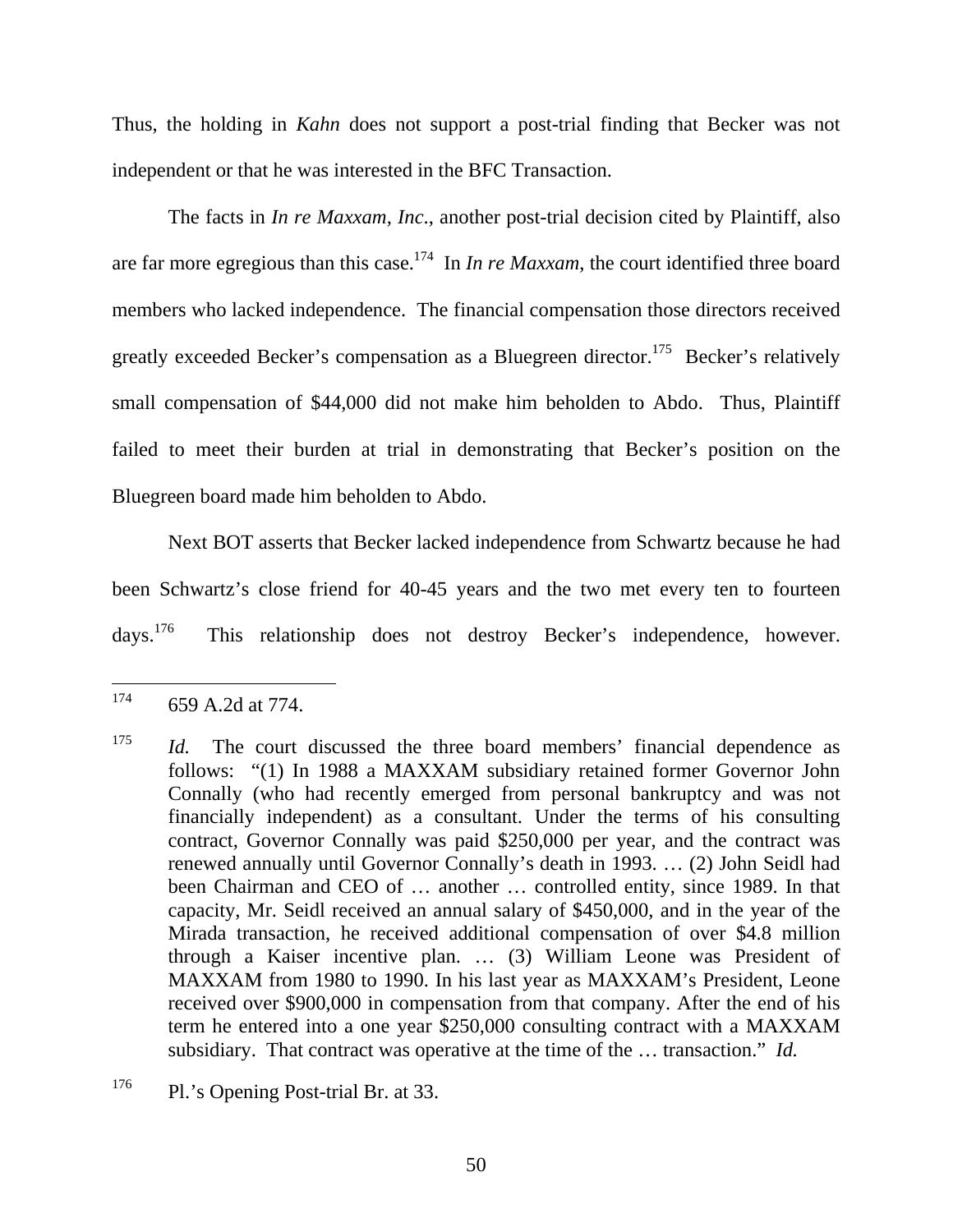"[A]llegations of mere personal friendship or a mere outside business relationship, standing alone, are insufficient to raise a reasonable doubt about a director's independence."<sup>177</sup> In this case, the evidence only shows that Becker had a longstanding friendship with Schwartz. This alone does not render Becker interested in the BFC Transaction or prove he lacked independence, especially where, as discussed elsewhere in this opinion, Schwartz was not interested in the Transaction and did not lack independence.

Plaintiff further contends that Becker's hostility toward BOT precluded him from acting independently. Specifically, BOT relies on Becker's deposition testimony that he wasn't comfortable with BOT running a major part of the Company. Defendants accuse Plaintiff of mischaracterizing Becker's deposition. They contend that the deposition refers to concerns about Rocky Aoki's influence over the Company, not BOT's.

Specifically, Becker had indicated that he didn't know if he would have been in favor of an alternative that involved selling \$10,000,000 of the preferred stock to each of BFC and BOT. When asked why at his deposition, Becker explained:

> Well, because of all the things that have happened with the trust, Benihana and Rocky being a convicted felon, I am not sure I would feel comfortable for the other shareholders of the company if we had a felon – not controlling but having severe influence over such a significant part of the company.<sup>178</sup>

<sup>177</sup> <sup>177</sup> *Beam v. Stewart*, 845 A.2d 1040, 1051–52 (Del. 2004); *In re Western Nat'l Corp. S'holders Litig.*, 2000 WL 710192, at \*12 (Del. Ch. May 22, 2000) (rejecting inference that longtime friendships prevented the director from being independent).

 $178$  Becker Dep. at 127–28.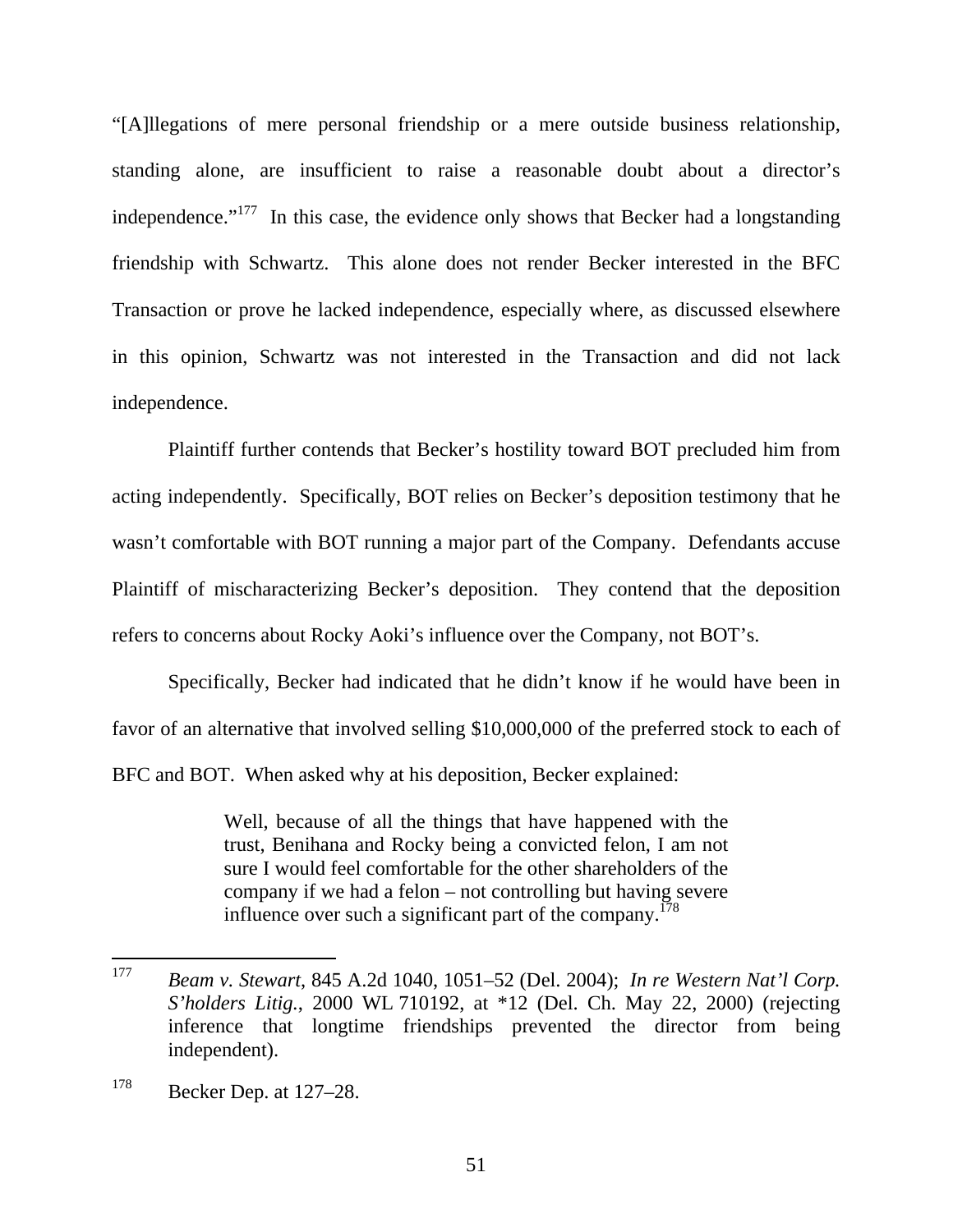Rather than demonstrating that Becker was "hostile to BOT," as Plaintiff claims, this testimony suggests that he simply was wary of Rocky Aoki's involvement in Benihana. Moreover, even if Becker were hostile to BOT, that fact alone would not be sufficient, in my opinion, to demonstrate that Becker either was an interested director or lacked independence from Schwartz and Abdo for purposes of the BFC Transaction.

## **3. Material facts disclosed or known**

BOT argues that the Voting Directors were uninformed because they were not aware: (a) that Abdo himself negotiated on behalf of BFC, (b) that significant changes to the term sheet were made as a consequence of the negotiations with BFC, or (c) of the correct net debt figures. According to BOT, the actions of Schwartz, Dornbush and Abdo constitute undisclosed self-dealing, deception and manipulation of the Board which require application of the entire fairness standard.

To be informed a board does not need to know every fact. Rather, the board is responsible for considering material facts that are reasonably available, not those that are immaterial or out of the board's reasonable reach.<sup>179</sup> The term "material" in this context means "relevant and of a magnitude to be important to directors in carrying out their fiduciary duty of care in decision making."<sup>180</sup>

<sup>179</sup> <sup>179</sup> *Brehm v. Eisner*, 746 A.2d 244, 259 (Del. 2000).

<sup>180</sup> *Id.* at 260 n.49 (internal quotations omitted). In the different context of a disclosure to stockholders, "[a]n omitted fact is material if there is a substantial likelihood that a reasonable shareholder would consider it important in deciding how to vote." *Id.* (internal quotations omitted).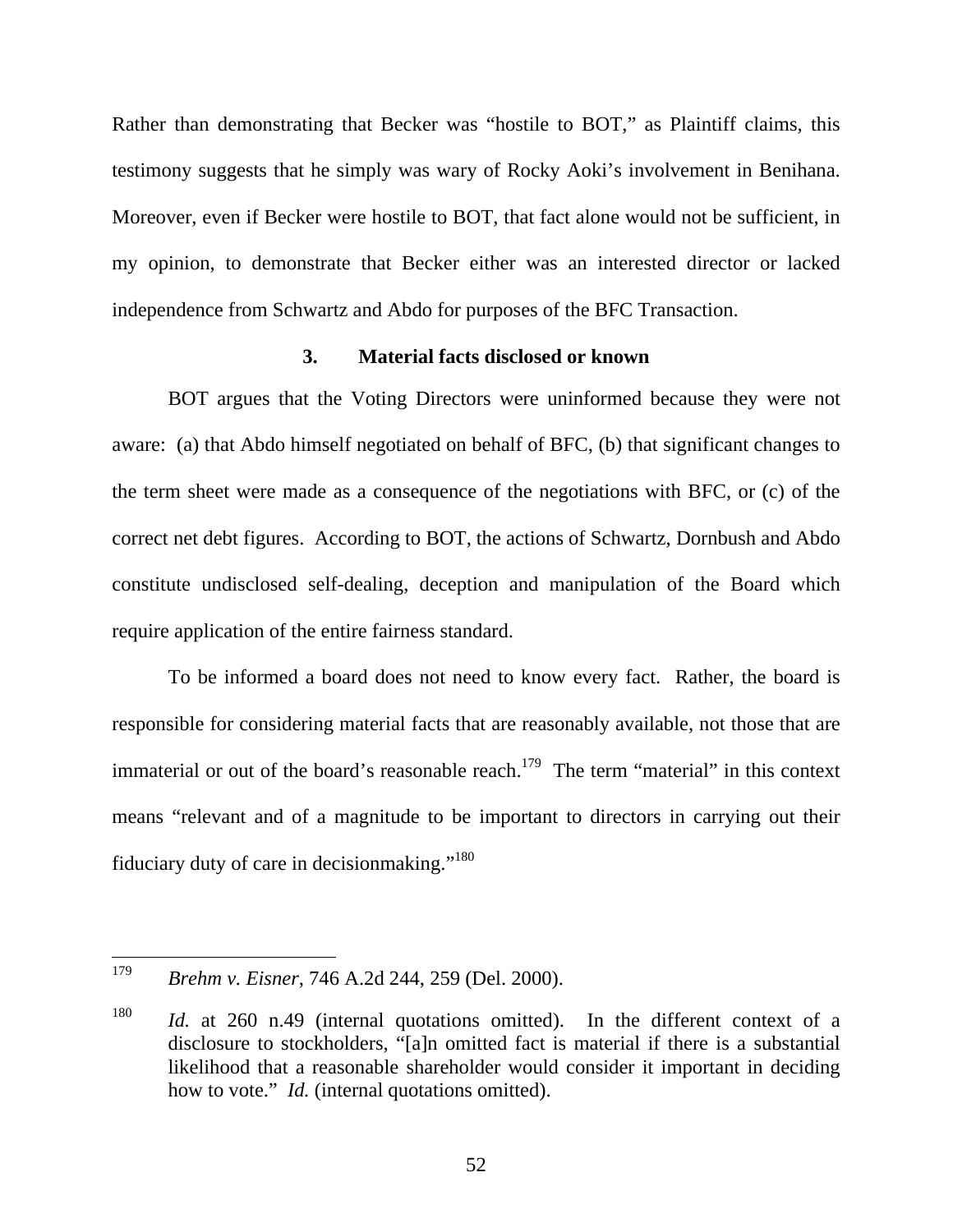#### **a. Abdo's negotiation of the Transaction on behalf of BFC**

BOT argues that Abdo concealed his interest in the BFC Transaction too long.<sup>181</sup> Specifically, they assert that Schwartz, Dornbush and Abdo were required to disclose Abdo's interests in the BFC Transaction before the January 29 and February 17 Board meetings.182 Plaintiff contends that Abdo had two different interests in the BFC Transaction that he failed to timely disclose to the Board: (1) that he previously discussed purchasing Benihana stock from the Aoki children; and (2) that he represented BFC in the negotiations. Defendants contend that Abdo fully and timely informed the Board about his interests in the BFC Transaction at the May 6 meeting.<sup>183</sup> They dismiss Abdo's discussions with the Aoki children as immaterial to the BFC Transaction and contend that the Board members knew that Abdo acted on behalf of BFC.

There are several problems with Plaintiff's argument that Abdo had a duty to disclose prior discussions with the Aoki children to the Benihana Board in connection with the January 29 and February 17 Board meetings. First, after hearing the testimony and considering the available evidence, I have found that Abdo did not approach Kevin Aoki at their September 2003 dinner meeting about the possibility of Abdo purchasing BOT's stock in Benihana.<sup>184</sup> Further, that allegation related only to Abdo's interest in the stock; there is no mention of a purchase on behalf of BFC. Second, there is no evidence

 $182$  *Id.* at 5.

<sup>181</sup> Pl.'s Post-trial Rely Br. at 4.

<sup>183</sup> Defs.' Post-trial Ans. Br. at 20.

<sup>184</sup> *See supra*, B.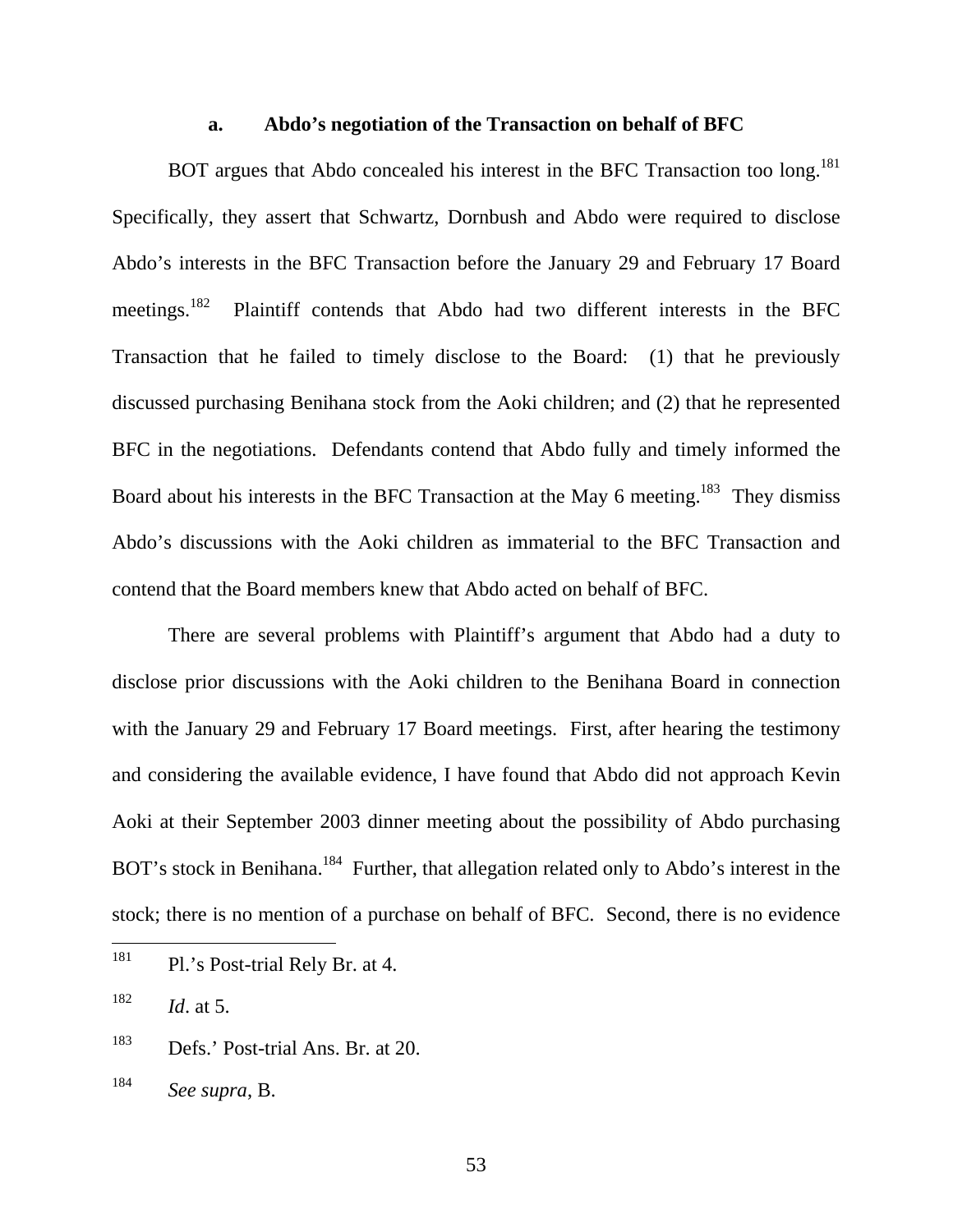of any other communication between Abdo and any of the Aoki children regarding a possible purchase of BOT shares until the March 2004 lunch meeting he had with Kevin. In addition, the evidence indicates that Abdo did not approach his partner at BFC, Levan, about having BFC purchase \$20 million worth of Benihana convertible preferred stock until immediately after the February 17 Board meeting. Thus, I find that neither Abdo nor BFC had made a decision to attempt to purchase the convertible preferred shares at the time of the February 17 meeting. Therefore, Abdo did not breach any disclosure obligation to Benihana or his fellow directors in failing to disclose his or BFC's interest at the February 17 and earlier meetings.

The facts relating to Abdo's participation in the negotiations with Morgan Joseph are as follows. Two or three days after the February 17 meeting, and with Levan's approval, Abdo advised Joseph that BFC had an interest in purchasing the Benihana convertible preferred stock being offered to finance the Construction and Renovation Plan. Benihana welcomed Abdo's involvement. In early April 2004, Morgan Joseph sent its private placement memorandum to BFC and negotiations began between Joseph and Abdo. The negotiations continued through the end of April. By agreement, Benihana did not shop the issuance to anyone else during that period. Schwartz sent the negotiated term sheet to the Board on April 30, 2004, but did not indicate BFC was the purchaser. Schwartz informally identified BFC's role to Becker, Sturges, Sano and possibly Pine before the Board meeting on May 6, at which the directors reviewed the proposed transaction.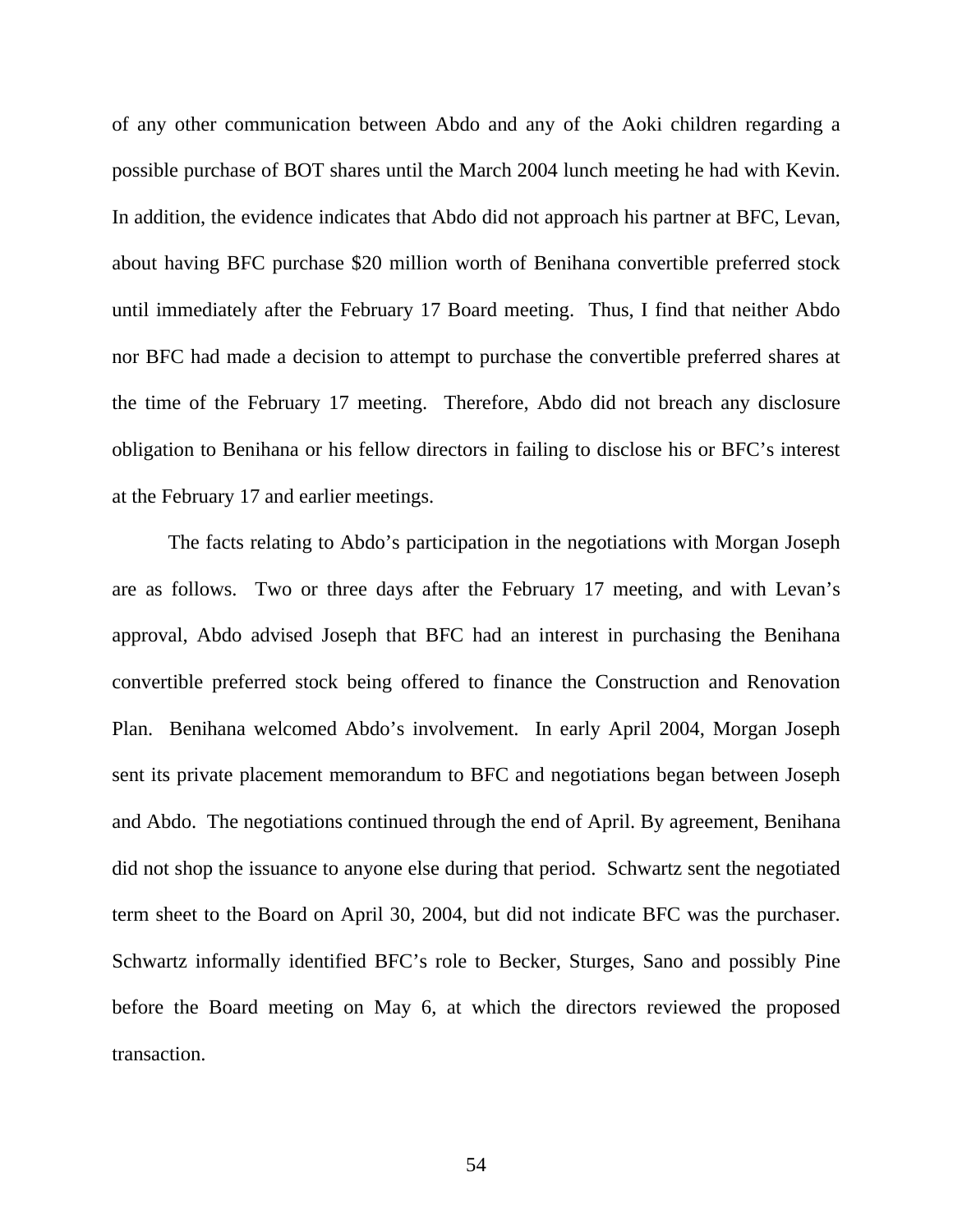As a member of the Benihana Board Abdo had an "unremitting obligation" to deal candidly with his fellow directors.<sup>185</sup> This obligation requires directors to take affirmative steps to disclose any interest they may have in a transaction.<sup>186</sup> Absent special circumstances in which the board would have reason to expect earlier disclosure, however, a director has no duty to disclose his interest in a transaction until he seeks board approval of the transaction.<sup>187</sup>

Here, the disinterested directors, at least, knew that Abdo acted on behalf of BFC before the May 6 meeting. Schwartz recalled having conversations with Becker, Sturges, Sano, and possibly Pine, before the May 6 meeting, informing them of Abdo's involvement.<sup>188</sup> Further, Abdo made a presentation to the Board on behalf of BFC at the May 6 meeting. Thus, the directors knew that Abdo represented BFC. Also, Morgan Joseph, not Abdo, negotiated the terms on behalf of Benihana.

BOT suggests that Abdo's participation in the negotiations was unfair, because he attended the meetings at which Benihana's Board determined the parameters of their

<sup>185</sup> <sup>185</sup> *HMG/Courtland Props.,* 749 A.2d at 119.

<sup>186</sup> *Id.* 

<sup>187</sup> *Cf., e.g., Metro Commc'n Corp. BVI v. Advanced Mobilecomm Tech., Inc.*, 854 A.2d 121, 153 (Del. Ch. 2004) (no fiduciary duty to make disclosures to stockholders except when requesting stockholder action); *Raskin v. Birmingham Steel Corp.*, 1990 WL 193326, at \*5 (Del. Ch. Dec. 4, 1990) ("The state law duty of candor arises when the board elects to or has a duty to seek shareholder action. If the board does not seek shareholder action…it has, in my opinion, no distinctive state law duty to disclose material developments with respect to the company's business.").

<sup>&</sup>lt;sup>188</sup> Schwartz Dep. at 89–90, 92, 93.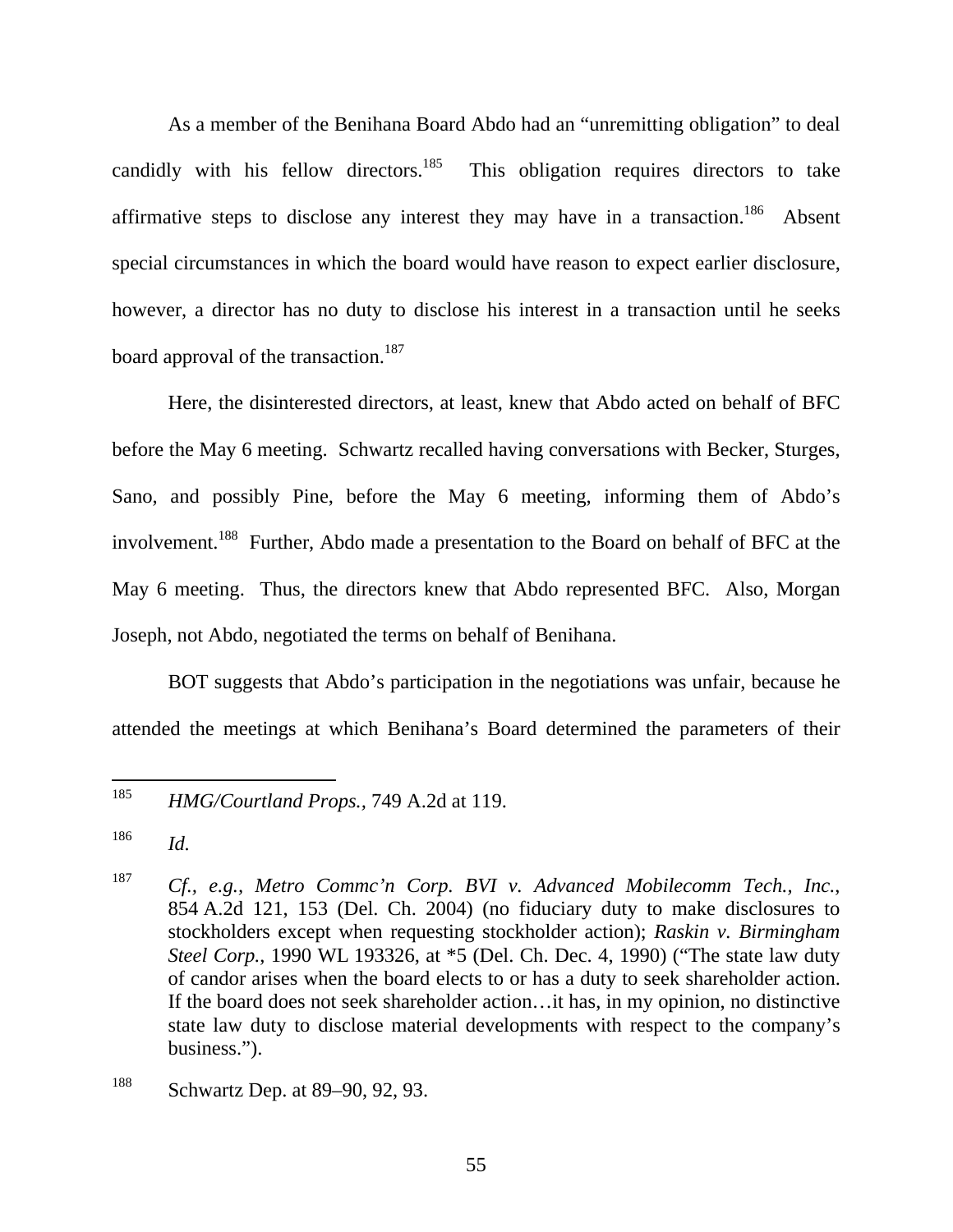proposed stock offering. Plaintiff also argues that by failing to disclose Abdo's involvement in the negotiations, Schwartz and others tainted the process. The Board, however, did not vote for the final terms of the transaction at the February 17 meeting; instead, they approved a course of action and considered the terms for the Preferred Stock offering discussed at that meeting more akin to a "wish list."189 Nor did BOT prove at trial that Abdo knew at the February 17 meeting that BFC would offer to purchase the Preferred Stock. Further, the Board had adequate time to consider the transaction after they knew that Abdo acted on behalf of BFC. For example, after the May 6 meeting and before the BFC Transaction was consummated, the Board met on May 20 and again on June 11, and voted to proceed with the transaction after considering BOT's objections and the purported alternatives suggested by BOT's counsel.<sup>190</sup> Benihana also obtained a fairness opinion from Morgan Joseph before they consummated the BFC Transaction.

BOT also insinuates that BFC obtained better terms in the Transaction than it would have otherwise, because Abdo negotiated the deal after having attended the January and February Board meetings. The evidence does not support that conclusion. As Joseph explained at trial, the negotiations involved give and take on a number of points, but Benihana "ended up where we wanted to be" in what Joseph "considered

<sup>189</sup> Schwartz Dep. at 274.

<sup>&</sup>lt;sup>190</sup> These ratifications, as well as the October 27, 2004 ratification after consideration of the allegations in BOT's Amended Complaint, provide additional, independent grounds to conclude that the informational component of 8 *Del. C.* § 144(a)(1) was satisfied.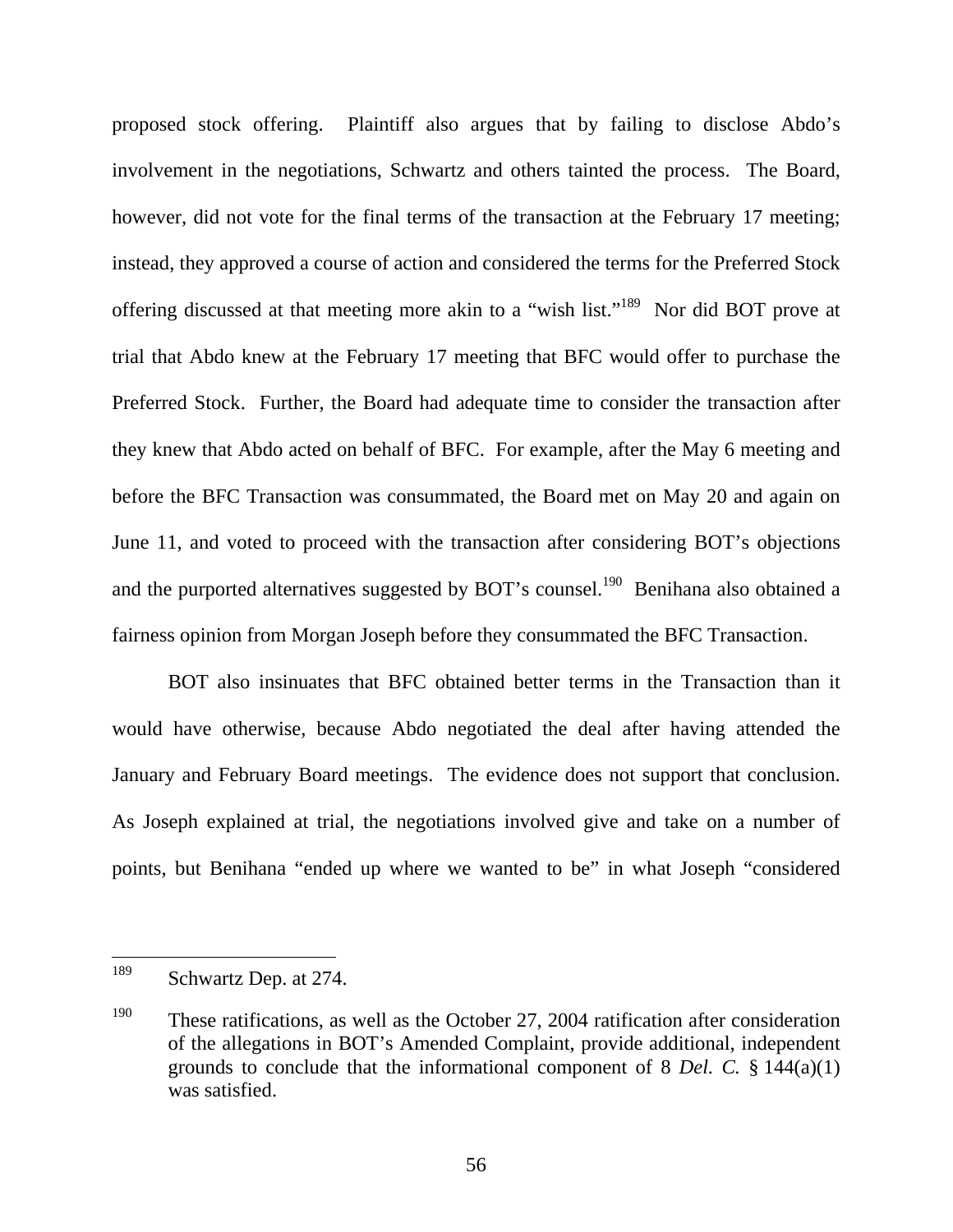material aspects, the amount, the two takedowns, the dividend and conversion premium."<sup>191</sup>

In addition, Abdo's interest in acquiring Benihana stock was not material to the BFC Transaction. None of the directors testified that they might have voted differently on the BFC Transaction had they known of Abdo's earlier indications of interest in buying Benihana stock. Abdo's potential purchase for a million dollars of an option to acquire Benihana stock from the Aoki children is not analogous to a significant investment of over \$20 million by BFC. I therefore find unpersuasive BOT's argument that Abdo should have told the Board about his discussions with the Aoki children in September 2003. First, as previously found, the Aoki children initiated that contact with Abdo. Hence, Abdo was not actively seeking to purchase Benihana stock. Second, the Aoki children did not communicate with Abdo again until March 2004. Consequently, BOT failed to prove that Abdo's discussions with the Aoki children ever reached a point at which he would have been required to inform the Board about them.

### **b. "no significant changes to the term sheet"**

Plaintiff asserts that Joseph deceived the Board as to the nature and extent of the negotiated changes Morgan Joseph and BFC made to the term sheet.<sup>192</sup> They contend that Joseph misled the Board at the May 6 meeting when he told them that there had been

<sup>191</sup> Tr. at 655.

<sup>&</sup>lt;sup>192</sup> Pl's Opening Post-trial Br. at 5.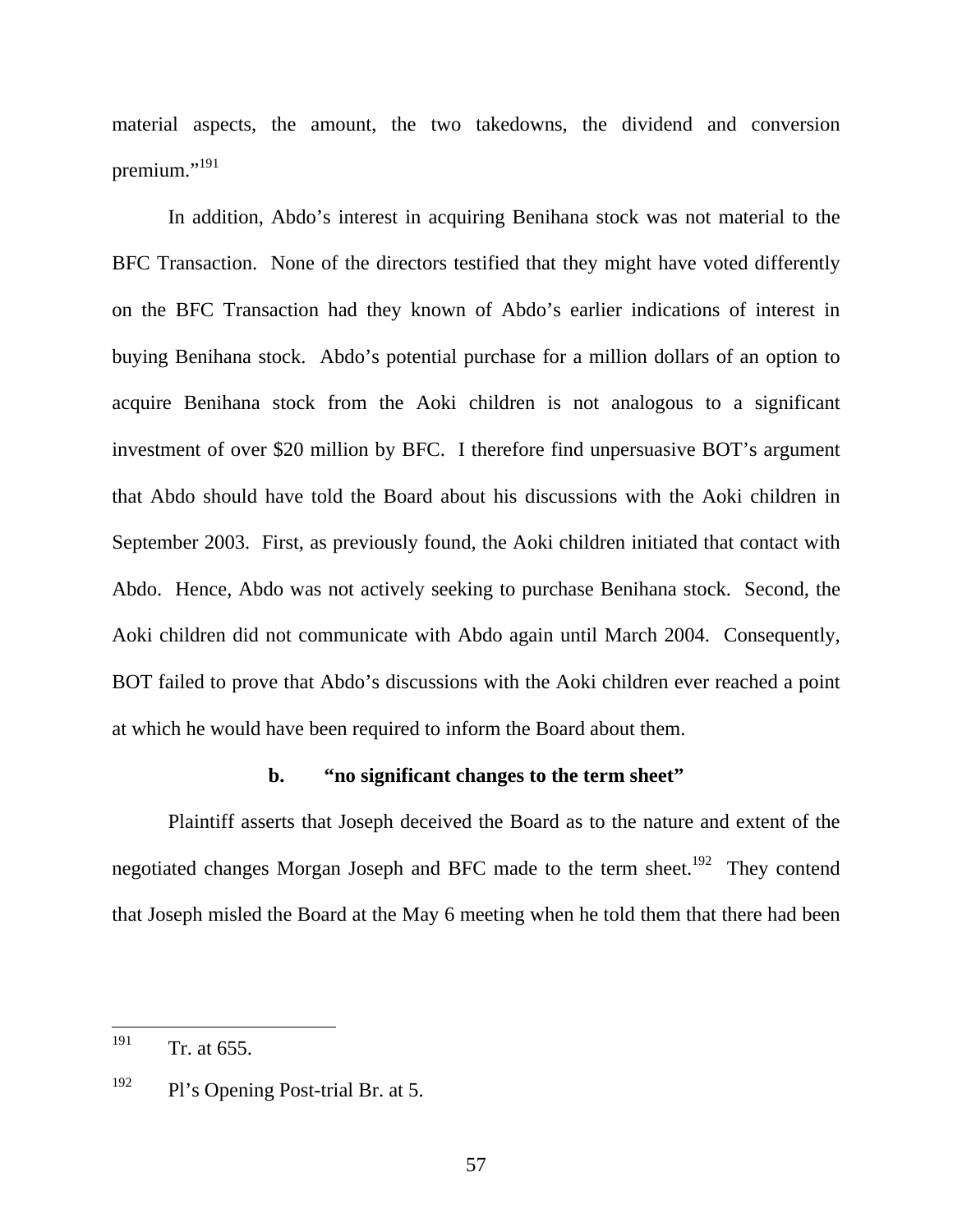"no significant changes in the term sheet."<sup>193</sup> Characterizing this statement as "an obvious deception," BOT contends the following material changes were made to the term sheet:

> (1) While the term sheet proposed by Morgan Joseph provided for perpetual preferred stock and gave BFC no right to force a redemption, Abdo requested and Joseph agreed to give BFC the right to force Benihana to redeem the full \$20 million at any time after ten years at BFC's option; (2) While the term sheet proposed by Morgan Joseph had given Benihana the option of not issuing the second \$10 million tranche, Abdo requested and Joseph agreed to make that issuance mandatory; (3) While the term sheet proposed by Morgan Joseph did not provide the purchaser with preemptive rights to purchase a proportional amount of any new voting securities issued by Benihana, Abdo requested and Joseph agreed to give such rights to BFC; and (4) While the term sheet proposed by Morgan Joseph provided that the purchaser would have the right to appoint an additional director to the Benihana Board if Benihana missed 4 consecutive dividend payments, Abdo requested and Joseph agreed to give BFC the right to appoint the additional director if Benihana missed just 2 consecutive dividend payments.<sup>194</sup>

Defendants deny that Joseph's statement that there were "no significant changes" deceived the Board. They argue that Plaintiff has not produced any evidence that Joseph intended to deceive the Board or that the Board culpably ignored any material fact contained in the term sheet.<sup>195</sup>

<sup>193</sup> *Id.* at 5 (citing Tr. at 95–96 (Schwartz), 996–97 (Pine)).

<sup>&</sup>lt;sup>194</sup> *Id.* at 5–6 (internal record citations omitted).

<sup>&</sup>lt;sup>195</sup> Defs.' Post-trial Ans. Br. at  $21-22$ .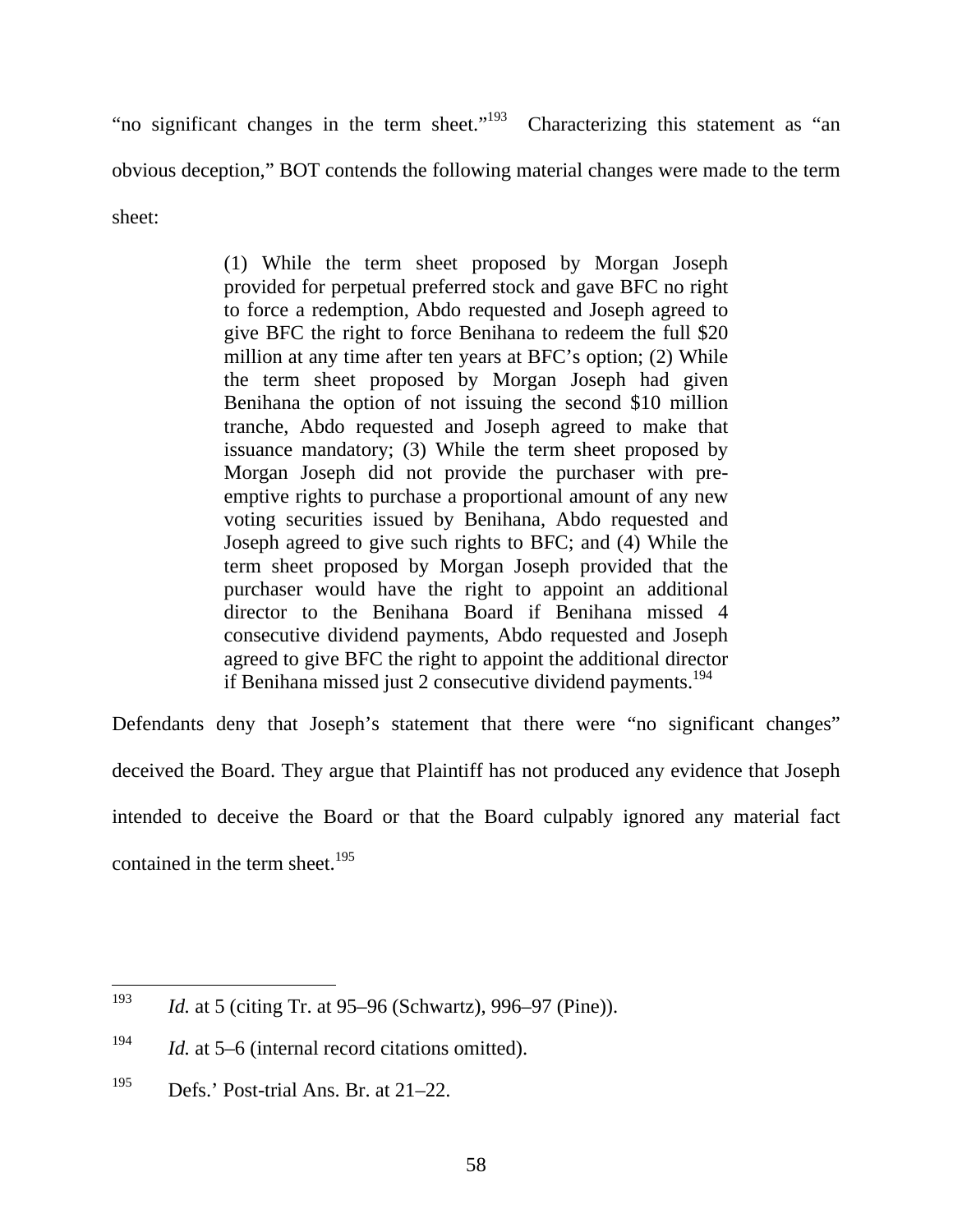The parties do not dispute that changes were made to the term sheet. In fact the Board expected that changes would be made to the January 29 term sheet.<sup>196</sup> Thus, my analysis centers on whether the Board did not know about any significant changes.

The Board knew of several changes in the term sheet. For example, the January 29 term sheet called for an interest rate of 6% plus or minus 0.5%, but the May 6 term sheet provided for a rate outside that range, 5%. The Board discussed this change at the May meeting.<sup>197</sup> Moreover, the directors took home the May board book that contained the May 6 term sheet, and therefore had an opportunity to review the term sheet.

Benihana's negotiator, Joseph, believed that although changes had been made to the term sheet, Benihana ended up where it wanted to be. Joseph described the changes that evolved through negotiation as follows:

> We negotiated the approvals required for material corporate actions. I thought BFC was reasonable in their request. Those negotiations were not terribly intense. They made some suggestions. We asked to move a few of them around, and that was okay. On the board seats, we had some

<sup>196</sup> 196 Tr. at 918–19 (Sturges) ("Q. By the way, the sheet that was in the January 29 book, did you consider that to be a developed term sheet, or what was your view of that document? A. There was, as I recall, a one–page outline in the January 29 book, which I considered to be a wish list, a financing that Morgan Joseph thought could be achieved. But I certainly expected, as had been my experience with investment bankers saying what the financing is going to look like, you know, and then the ultimate end product, there is very often, as a result of give and take and a negotiation, some changes. And Morgan Joseph went through kind of the evolution of the term sheet and where it now stood as a result of discussions with BFC.").

<sup>&</sup>lt;sup>197</sup> Tr. at 919–20 (Sturges).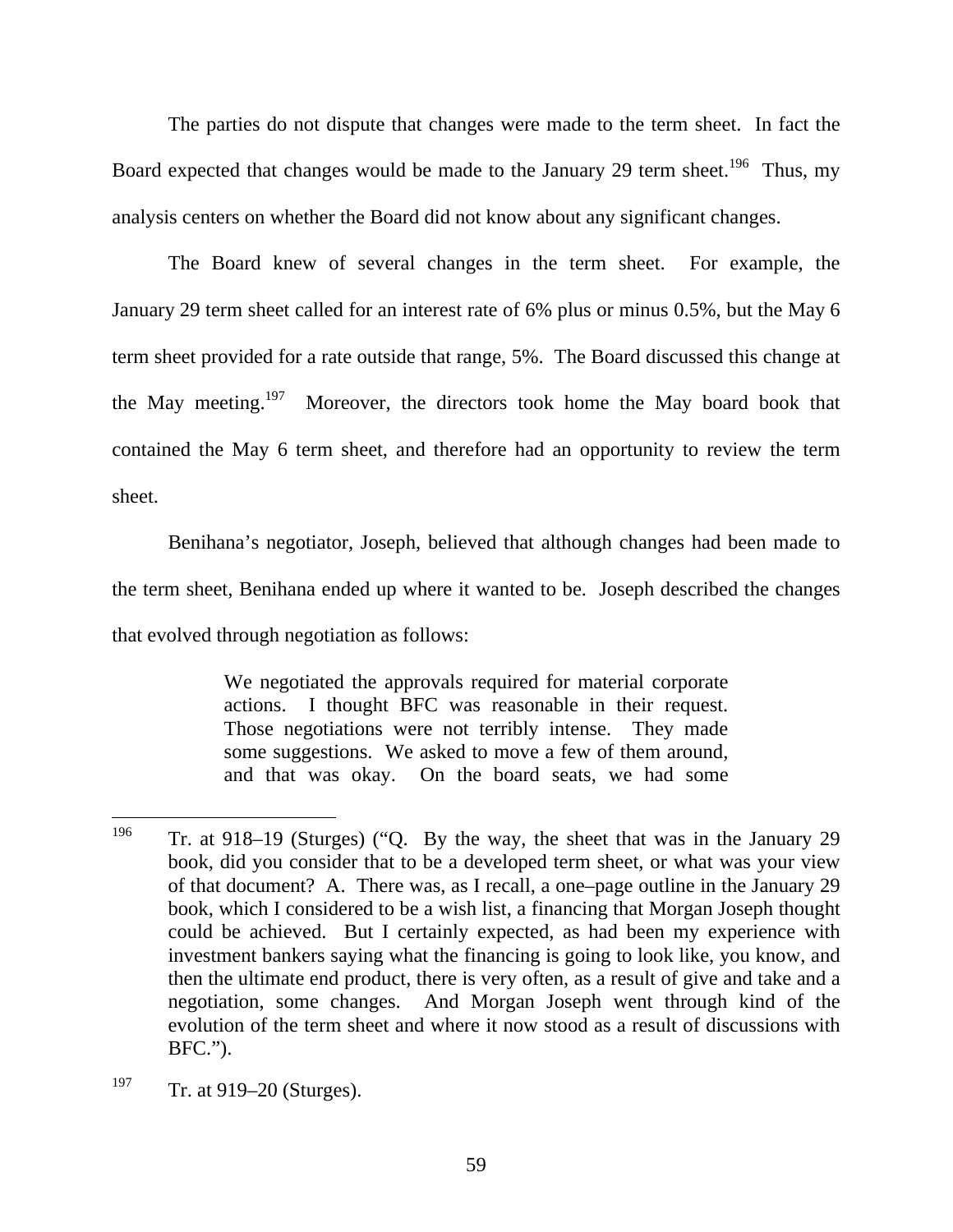discussions and got it down to one. So I ended up quite satisfied that we had a transaction that, in what I considered material aspects, the amount, the two takedowns, the dividend and conversion premium. This sort of hierarchy of importance and you can get hung up on all these points, but you got to remember what's most important. On the important points we ended up where we wanted to be.<sup>198</sup>

I find this testimony credible and that Joseph honestly believed that the changes to the term sheet were not significant. Hence, I find that Joseph did not mislead the Board.

# **c. Correct net debt figures**

Plaintiff contends that Joseph and Schwartz misled the Board at the February 17 Board meeting when they told them that Benihana expected to have \$37.3 million of net debt at the close of their fiscal year, on March 30, 2004.<sup>199</sup> In particular, Plaintiff asserts that Schwartz and Joseph knew they had presented incorrect net debt figures to the Board.<sup>200</sup> According to Plaintiff, this deception caused the Board to decide not to rely solely upon the Wachovia Proposal to finance the renovation.<sup>201</sup> Defendants deny that Joseph and Schwartz intentionally deceived the Board at the February 17 meeting.<sup>202</sup>

<sup>198</sup> 198 Tr. at 655; *see also* Tr. at 648–55.

<sup>199</sup> Pl.'s Opening Post-trial Br. at 7 (citing Tr. at 731 (Joseph), 67 (Schwartz)). At the close of the fiscal year Benihana actually reported net debt of \$19.3 million. Joseph Dep. at 21.

<sup>&</sup>lt;sup>200</sup> Pl.'s Opening Post-trial Br. at 7 (relying on Schwartz's testimony that "there was not much likelihood that Benihana's net debt would go above \$20 million by the end of the fiscal year" and that the board of directors "certainly knew that Benihana's net debt was not going to go above . . . \$28 million.")

 $^{201}$  *Id.* 

 $202$  Defs.' Post-trial Ans. Br. at 23.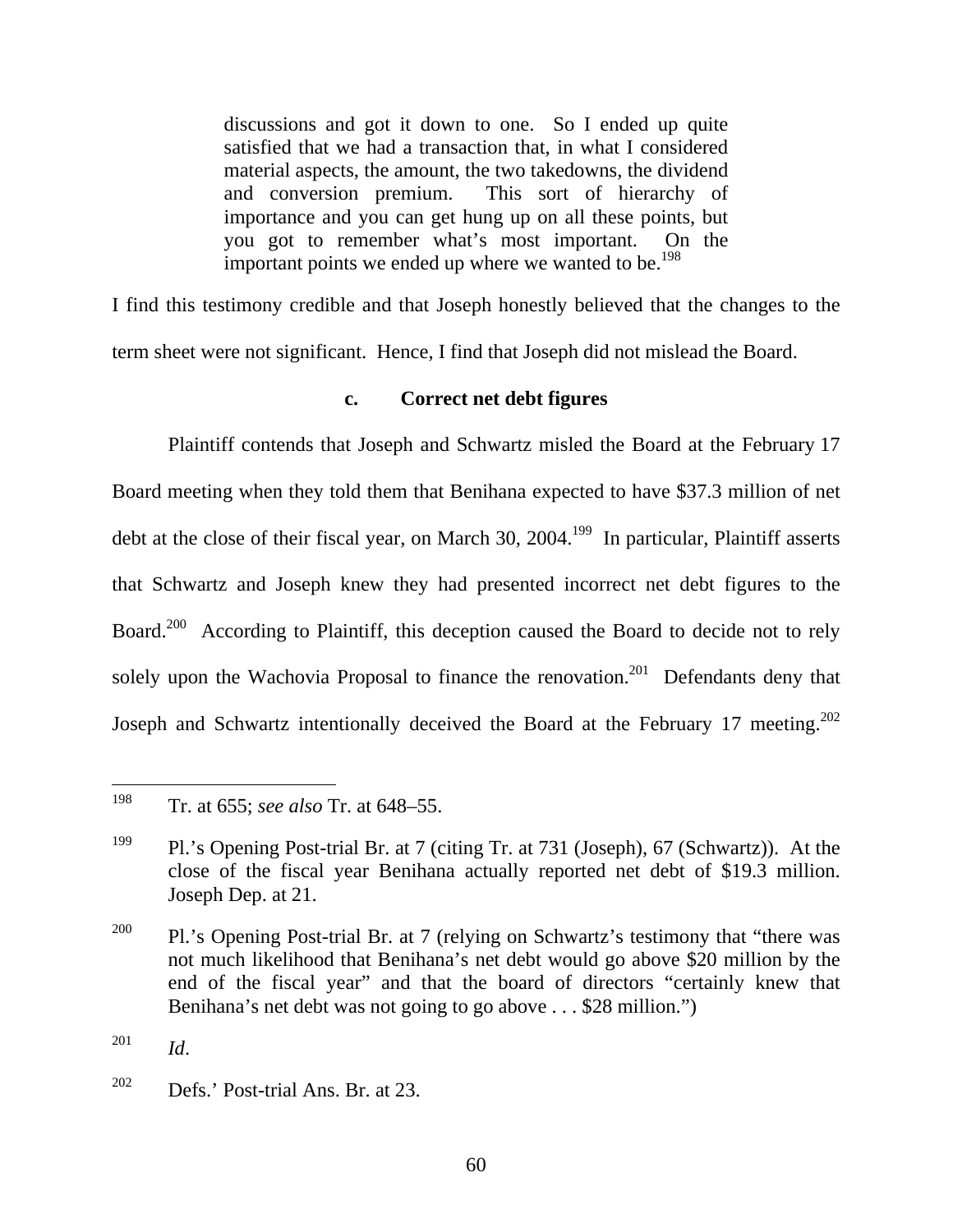Further they contend that even though the projections ultimately proved to be incorrect, this misstatement was immaterial because the Board received correct and accurate information at the May 6, 2004 Board meeting. $203$ 

At trial Joseph and Schwartz explained why the actual net debt figures differed from the projections. The disparity resulted in part from unforeseen delays in certain projects, caused by issues related to zoning, building inspections, and review by architectural boards.<sup>204</sup> For example, the Philadelphia location was delayed due to problems complying with zoning ordinances.<sup>205</sup> I find that Joseph and Schwartz did not intentionally misstate the net debt figures.<sup>206</sup>

Additionally, although the Board had the wrong net debt figures at the February 17 meeting, they did not make any irreversible decision based on that information. In fact, the Board met again on May 6 to consider debt financing. At the meeting, Joseph, acting on behalf of Morgan Joseph,

> made the point, wanted to make the point that -- some capital expenditures had been delayed so that the debt balance end of '04 was less than we projected earlier. And there was some discussion about this page [which reflects the updated cash flow projections based on the base case] at the -- at the board meeting. And we pointed out that based on our conversation

- $205$  Tr. at 588 (Burris).
- <sup>206</sup> *See, e.g.*, Tr. at 588 (Burris) ("[T]hose kind of things you can't predict with any degree of certainty whether the project is going to be completed or not. It's certainly prudent that it –– to complete these projects, to estimate these projects to be completed for the purpose of maintaining our financial security.")

<sup>203</sup>  $Id.$ 

<sup>&</sup>lt;sup>204</sup> Tr. at 754 (Joseph), 588 (Burris).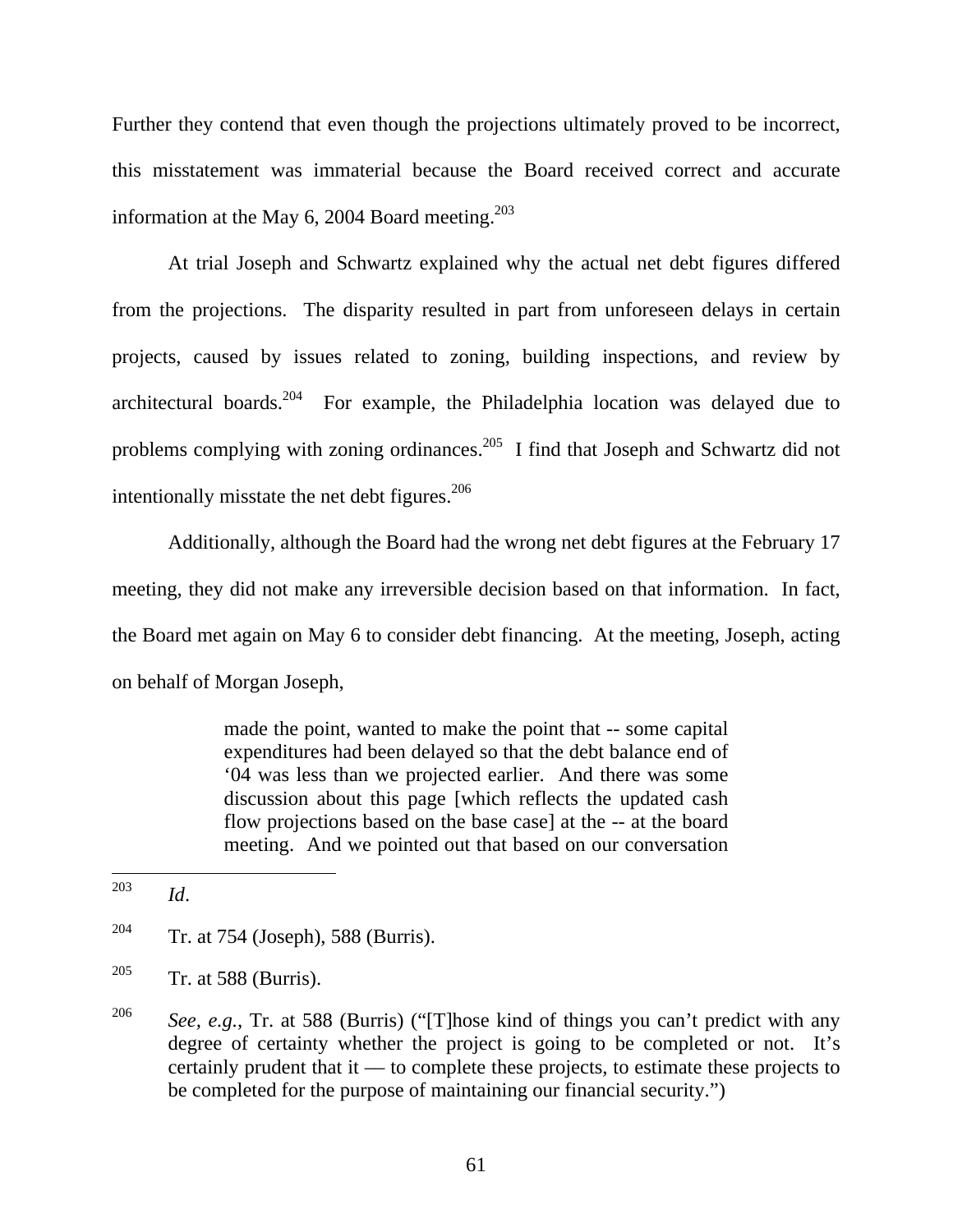with management, we believed that these were temporary deferrals as opposed to fundamental long-term changes in capital needs.

- Q. And did those changes result in any changes in your conclusions?
- A. No, they did not.  $207$

Finally, the alleged misstatement in net debt figures was immaterial to the decision to use equity financing. The Defendant Directors testified that the decision to finance the renovations of the majority of the Benihana restaurants with equity rather than debt resulted from a desire to avoid the debt to EBITDA covenant that Wachovia required.<sup>208</sup> Benihana expected these renovation efforts to last at least five years.<sup>209</sup> Some Directors feared that this covenant might restrict Benihana's access to necessary funds, thereby hindering the renovation plan if Benihana had a bad year.<sup>210</sup> Moreover, while the Board may have considered the net debt figures important in determining what kind of financing alternatives to pursue, those figures comprised only a small part of the overall package of information presented to the directors. Based on all the evidence, I find that the alleged misstatement in the net debt figures was unintentional and immaterial in view of the later correction.

<sup>207</sup> 207 Tr. at 657; *see also* Tr. at 754 (Morgan Joseph learned about the change in net debt figures "during our due diligence in preparing the private placement memorandum and then pointed it out quite extensively at the May 6th board meeting.").

<sup>208</sup> *See, e.g.*, Tr. at 910–12 (Sturges), 967–68 (Pine).

 $209$  Tr. at 658 (Joseph).

<sup>&</sup>lt;sup>210</sup> Tr. at 910–12 (Sturges), 968–71 (Pine).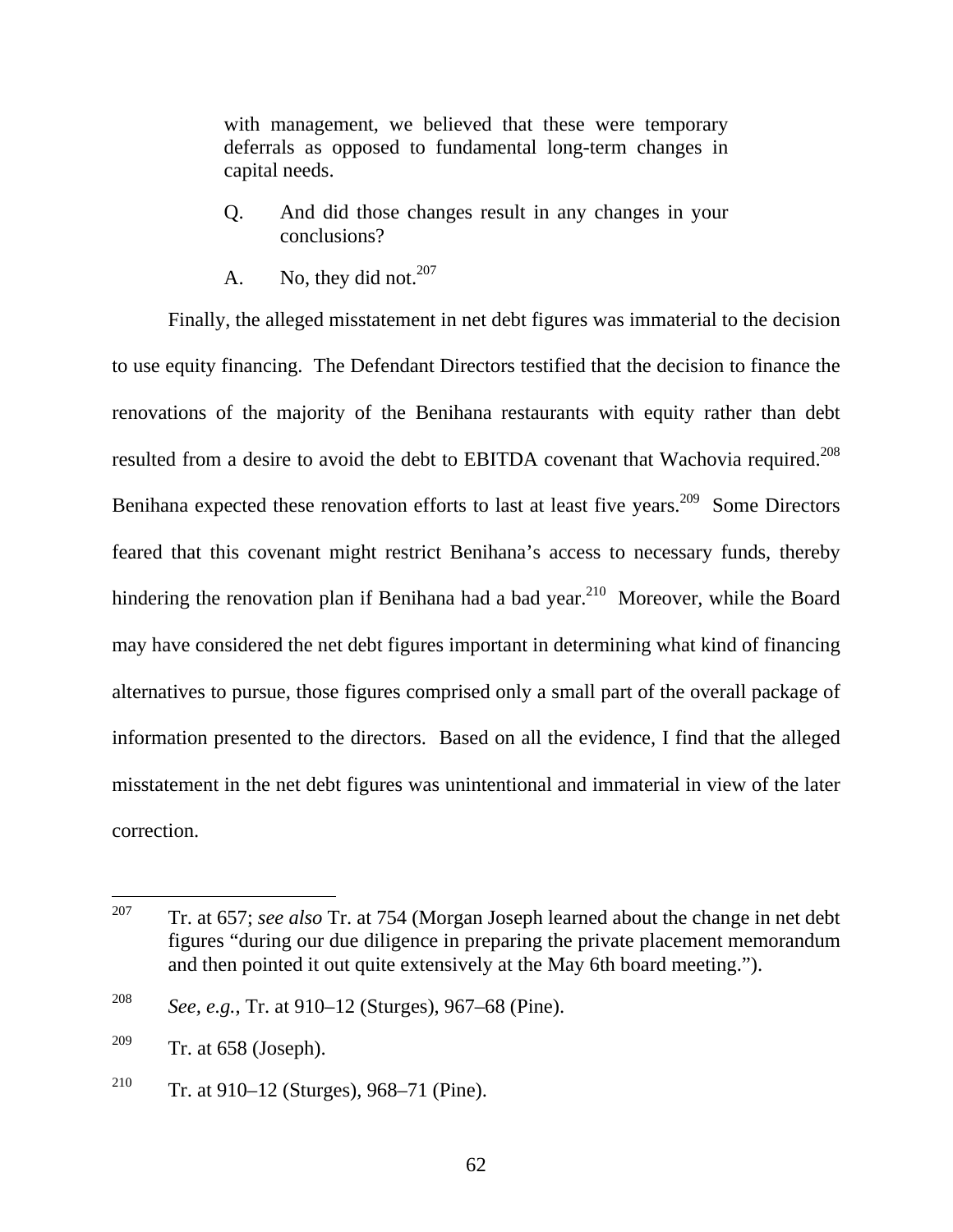## **4. Conclusion (applicability of § 144)**

While I find that the Benihana Board's approval of the BFC Transaction meets the requirements of 8 *Del. C.* § 144(a)(1), that section merely protects against invalidation of a transaction "solely" because it is an interested one.<sup>211</sup> "Nothing in the statute sanctions" unfairness to [the Company] or removes the transaction from judicial scrutiny."<sup>212</sup> Defendants assert that if they meet the requirements of  $\S 144(a)(1)$ , the transaction is beyond the reach of entire fairness. That is not necessarily correct.

Satisfying the requirements of § 144 only means that the BFC Transaction is not void or voidable *solely* because of the conflict of interest.

> While non-compliance with  $\S$ § 144(a)(1), (2)'s disclosure requirement by definition triggers fairness review rather than business judgment rule review, the satisfaction of  $\S$ § 144(a)(1) or (a)(2) alone does not always have the opposite effect of invoking business judgment rule review…. Rather, satisfaction of §§ 144(a)(1) or (a)(2) simply protects against invalidation of the transaction 'solely' because it is an interested one. As such, § 144 is best seen as establishing a floor for board conduct but not a ceiling.<sup>213</sup>

Thus, equitable common law rules requiring the application of the entire fairness standard

on grounds other than a director's interest still apply.<sup>214</sup>

<sup>211</sup> <sup>211</sup> *HMG/Courtland Props.,* 749 A.2d at 114 n.24.

<sup>212</sup> *Fliegler v. Lawrence*, 361 A.2d 218, 222 (Del. 1976).

<sup>213</sup> *HMG/Courtland Props.,* 749 A.2d at 114 n.24 (internal citations omitted).

 $214$  "[Section] 144 has been interpreted as dealing solely with the problem of per se invalidity . . . . The somewhat different question of when an interested transaction might give rise to a claim for breach of fiduciary duty  $-$  i.e., to a claim in equity – – as left to the common law of corporations to answer. Mere compliance with § 144 did not necessarily suffice." *In re Cox Commc'ns*, 879 A.2d at 614–15.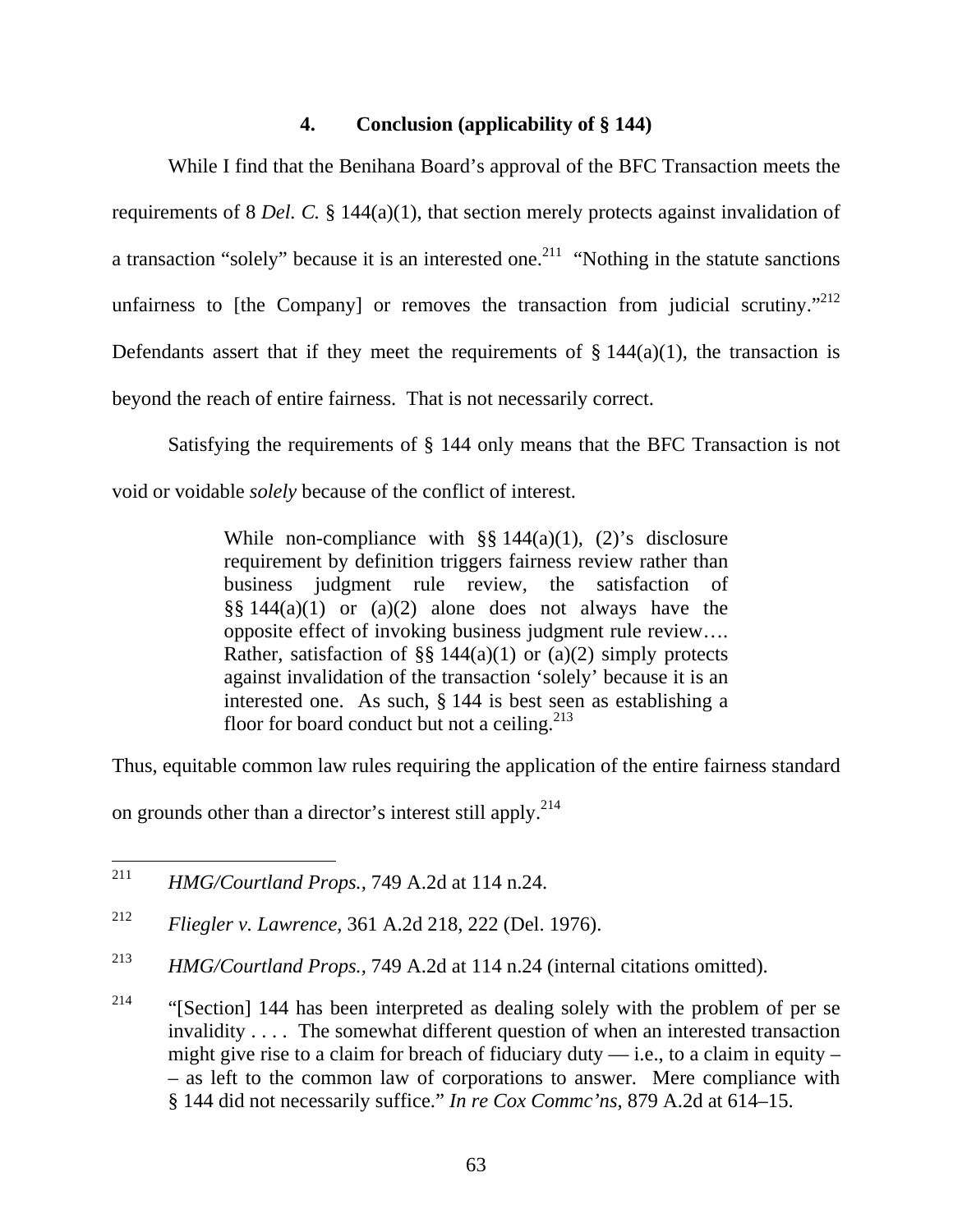Because BOT also contends that the Director Defendants breached their fiduciary duties of loyalty and care, my analysis does not end with the "safe harbor" provisions of  $§ 144(a).$ 

## **C. Improper Primary Purpose**

Plaintiff contends that the Board approved the BFC Transaction for the improper purpose of entrenching the Board members in office.<sup>215</sup> Defendants argue that BOT has not met their burden on this issue because: (1) BOT has not shown that any of the directors subjectively had entrenchment as the sole or primary purpose of their actions; (2) the BFC Transaction had a *de minimis* entrenchment effect, if any, given Benihana's preexisting corporate governance structure; and (3) a majority of the directors voting on the BFC Transaction did not have an entrenchment purpose and their assent to the transaction was not the result of fraud or manipulation by their fellow-directors.<sup>216</sup>

Corporate fiduciaries may not utilize corporate machinery for the purpose of perpetuating themselves in office.<sup>217</sup> A plaintiff charging a primary purpose of entrenchment bears a heavy burden of proof at trial.<sup>218</sup>

<sup>215</sup> 215 Pl.'s Opening Post-trial Br. at 26. Plaintiff further contends that a by–product of the BFC Transaction is the dilution of BOT's controlling interest from just over 50 percent to approximately 36 percent. *Id.* at 1. To the extent that some or all of the Defendant Directors had a primary purpose to dilute BOT's stock ownership, that also could constitute an improper purpose. *Flight Options Int'l, Inc. v. Flight Options, LLC*, 2005 WL 2335353 (Del. Ch. July 11, 2005).

<sup>216</sup> Defs.' Post-trial Ans. Br. at 27.

<sup>217</sup> *Schnell v. Chris–Craft Indus., Inc.*, 285 A.2d 437, 439–40 (Del. 1971).

<sup>218</sup> *Nomad Acquisition Corp. v. Damon Corp.*, 1988 WL 383667, at \*1 (Del. Ch. Sept. 20, 1988).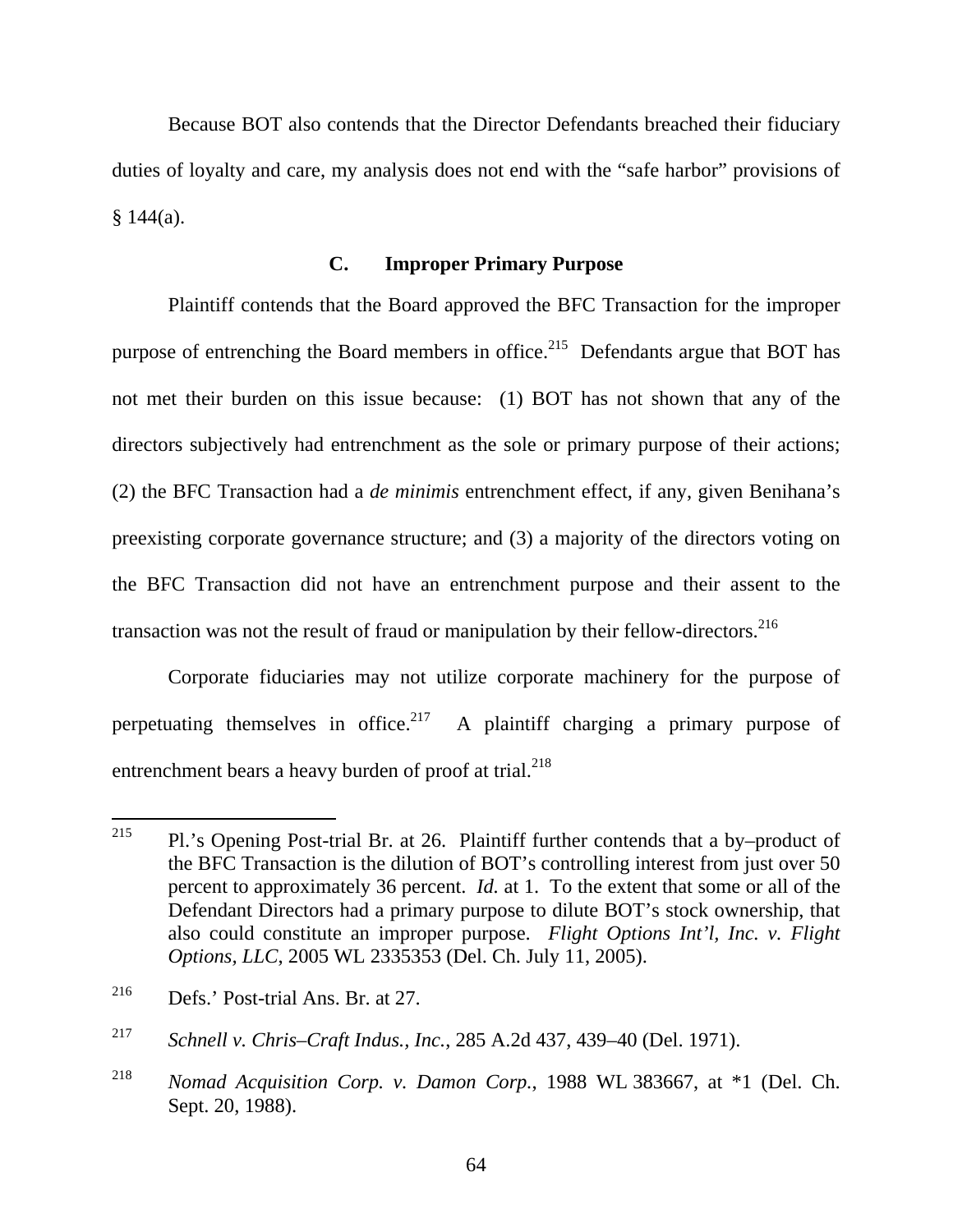A successful claim of entrenchment requires plaintiffs to prove that the defendant directors engaged in action which had the effect of protecting their tenure and that the action was motivated *primarily or solely* for the purpose of achieving that effect. $^{219}$ 

Where a board's actions are shown to have been taken for the purpose of entrenchment, they may not be permitted to stand. $220$ 

The fact that a plan has an entrenchment effect, however, does not mean that the board's primary or sole purpose was entrenchment.<sup>221</sup> Conversely, where the objective sought in the issuance of stock is not merely the pursuit of a business purpose but also to retain control, a court will not accept the argument that the control effect of an agreement is merely incidental to its primary business objective.<sup>222</sup>

Plaintiff asserts that Dornbush and Schwartz pursued the BFC Transaction in order to entrench themselves in office. BOT further asserts that Dornbush and Schwartz subsequently misled the Board when they convinced them that debt financing did not represent the best mechanism to fund the renovation project. Additionally, Plaintiff contends that Dornbush and Schwartz felt threatened by Keiko Aoki because Dornbush testified that "if Keiko gained control," Schwartz would have to "weather the storm"

<sup>219</sup> <sup>219</sup> *In re Fuqua Indus., Inc. S'holders Litig.*, 1997 WL 257460, at \*10 (Del. Ch. May 13, 1997) (emphasis added).

<sup>220</sup> *Schnell*, 285 A.2d at 439.

<sup>221</sup> *Williams*, 1994 WL 514871, at \*3.

<sup>222</sup> *Condec Corp. v. Lunkenheimer Co.*, 230 A.2d 769, 776 (Del. Ch. 1967).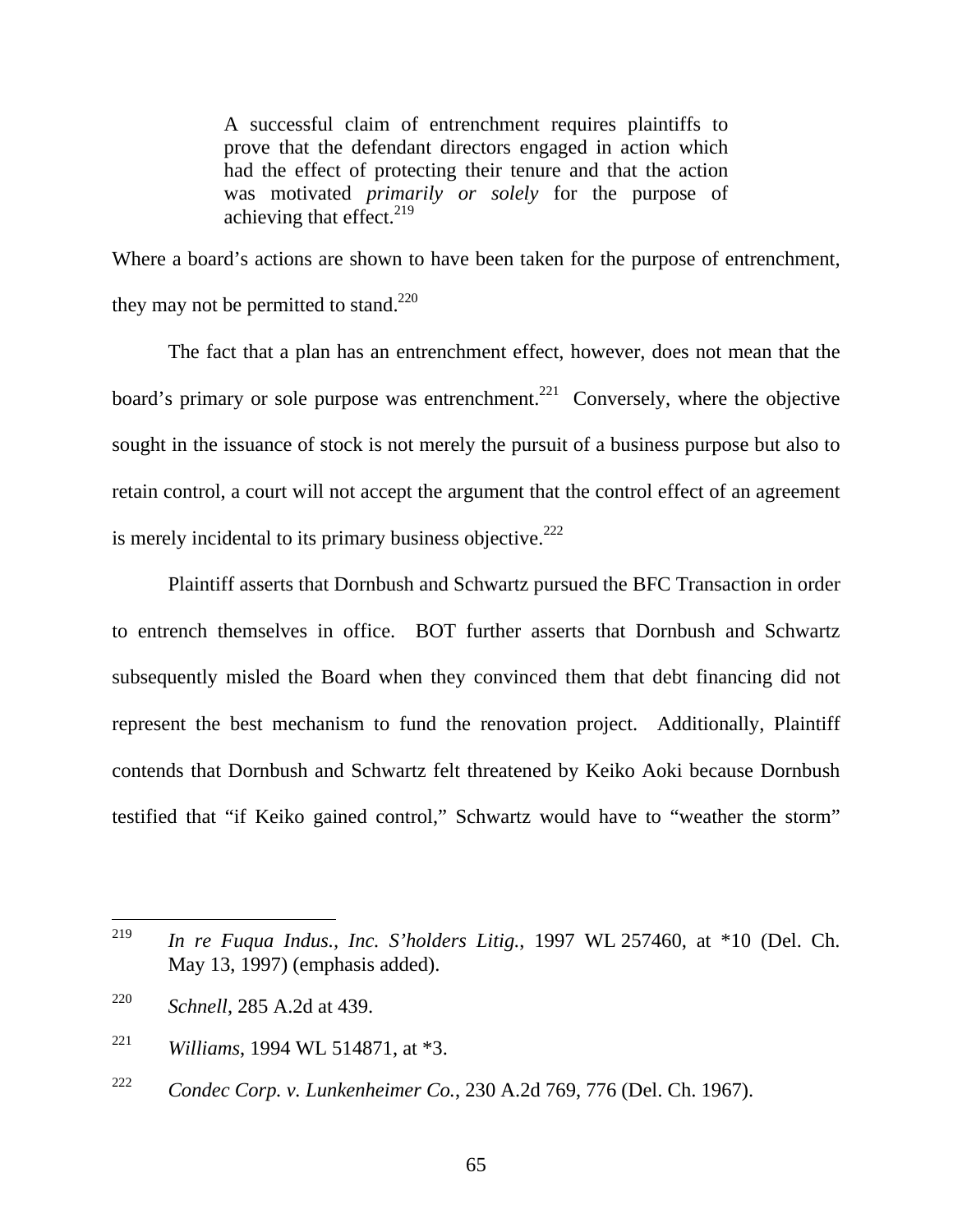because she "presumably would be hostile to management."<sup>223</sup> Dornbush further testified that he "shared" a "concern" that, upon obtaining control of Benihana, Keiko Aoki, would "remove all of the people who were there for 20 years of service."<sup>224</sup> BOT also contends that, after the BFC Transaction, Schwartz persuaded Sano to switch directorships with him precisely "so that [he] [was]n't at risk of being removed from the board of directors of Benihana if BOT could, together with other stockholders, win the election" at the 2004 annual meeting.<sup>225</sup>

Although, as Plaintiff points out, Keiko may be "hostile to management," it still would take her several years to exert meaningful control over Benihana. Further, although Keiko's potential hostility may have given the directors a reason to entrench themselves that does not mean *ipso facto* that the directors approved the BFC transaction primarily or solely for that purpose. The law requires more than just a motivation to entrench.<sup>226</sup>

Dornbush was a named partner of a law firm that is "general counsel to Benihana."<sup>227</sup> For fiscal year 2003, the law firm, where Dornbush's son also was a partner, received fees from Benihana of more than  $$1,000,000.<sup>228</sup>$  Dornbush is 75,

 $227$  Tr. at 1041 (Dornbush).

<sup>228</sup> Dornbush Dep. at  $15-16$ ; Tr. at  $1042$  (Dornbush).

<sup>223</sup> 223 Pl.'s Post-trial Reply Br. at 15 (citing Tr. at 1038 (Dornbush)).

 $224$  Tr. at 1039.

<sup>&</sup>lt;sup>225</sup> Schwartz Dep. at 391.

<sup>226</sup> *See In re Fuqua Indus., Inc.,* 1997 WL 257460, at \*10.

<sup>66</sup>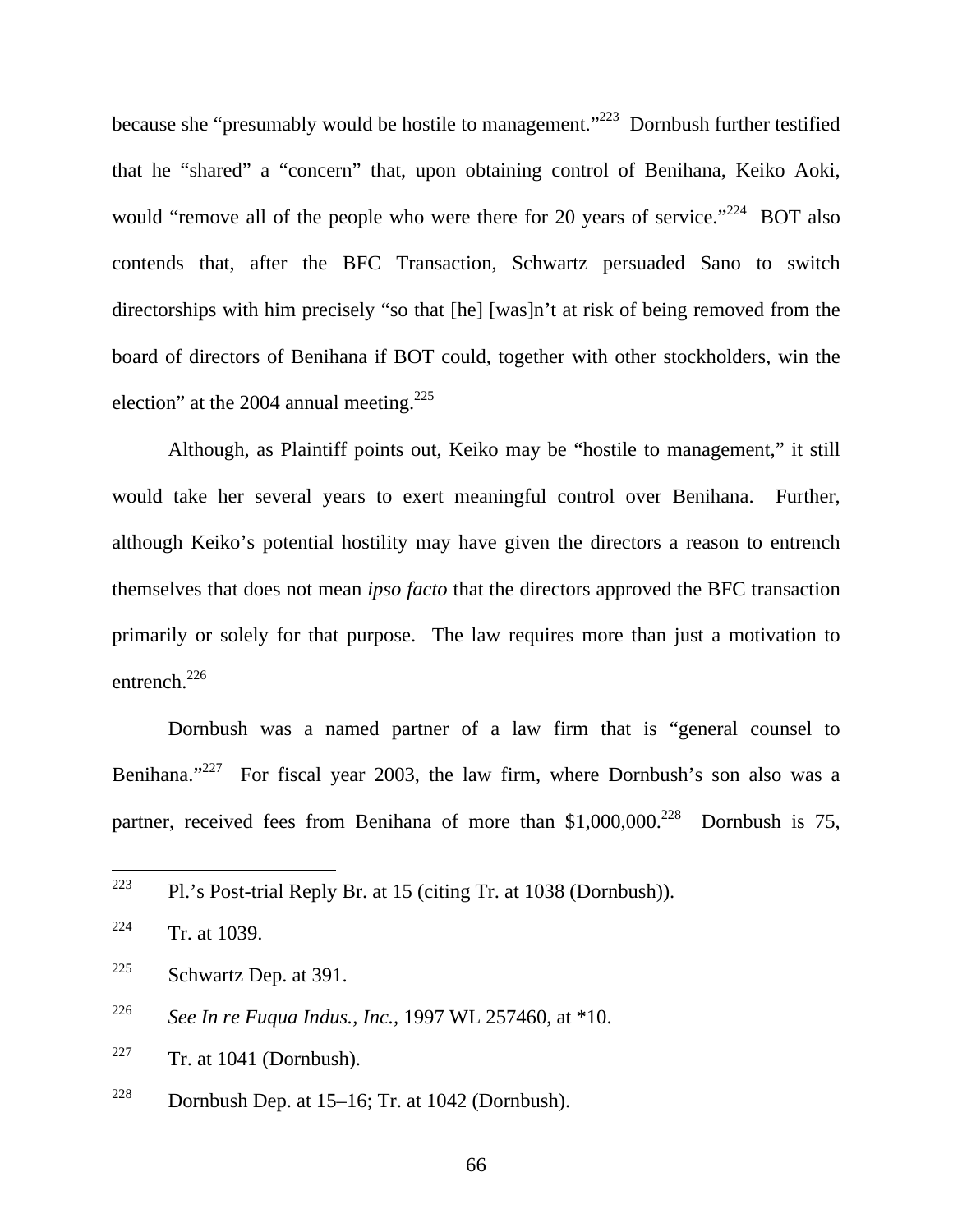however, and no longer a profit sharing partner in his law firm. Dornbush separately received \$5,000 a month from Benihana for consulting services.<sup>229</sup> Dornbush testified at trial and I found him to be a credible witness. Having considered Dornbush's testimony and that of several other witnesses and having reviewed the relevant documentary evidence, I find that Dornbush did not facilitate the BFC Transaction primarily or solely for the purpose of protecting his tenure or that of any other director.

Although Schwartz had no significant source of income other than the compensation he received from Benihana,<sup>230</sup> he has an employment agreement with Benihana that prevents his termination as CEO, without cause, until 2009. Even after completion of the BFC Transaction, BOT is still the largest stockholder of Benihana. Moreover, although BFC generally invests for the long term and does not frequently change management, there is no evidence of any special relationship between BFC or Abdo on the one hand and Schwartz and Dornbush on the other. BFC presumably will expect good performance from Benihana and its managers. Hence, it is reasonable to infer that BFC would not hesitate to remove Schwartz from his positions if grounds for a termination for cause existed.

BOT also cites various actions Schwartz took in 2003 and 2004 that it contends support a finding that Schwartz acted for an improper entrenchment purpose. For example, Plaintiff suggests that Schwartz acted improperly when he switched

<sup>229</sup> Tr. at 1042 (Dornbush).

 $230$  Tr. at 6 (Schwartz).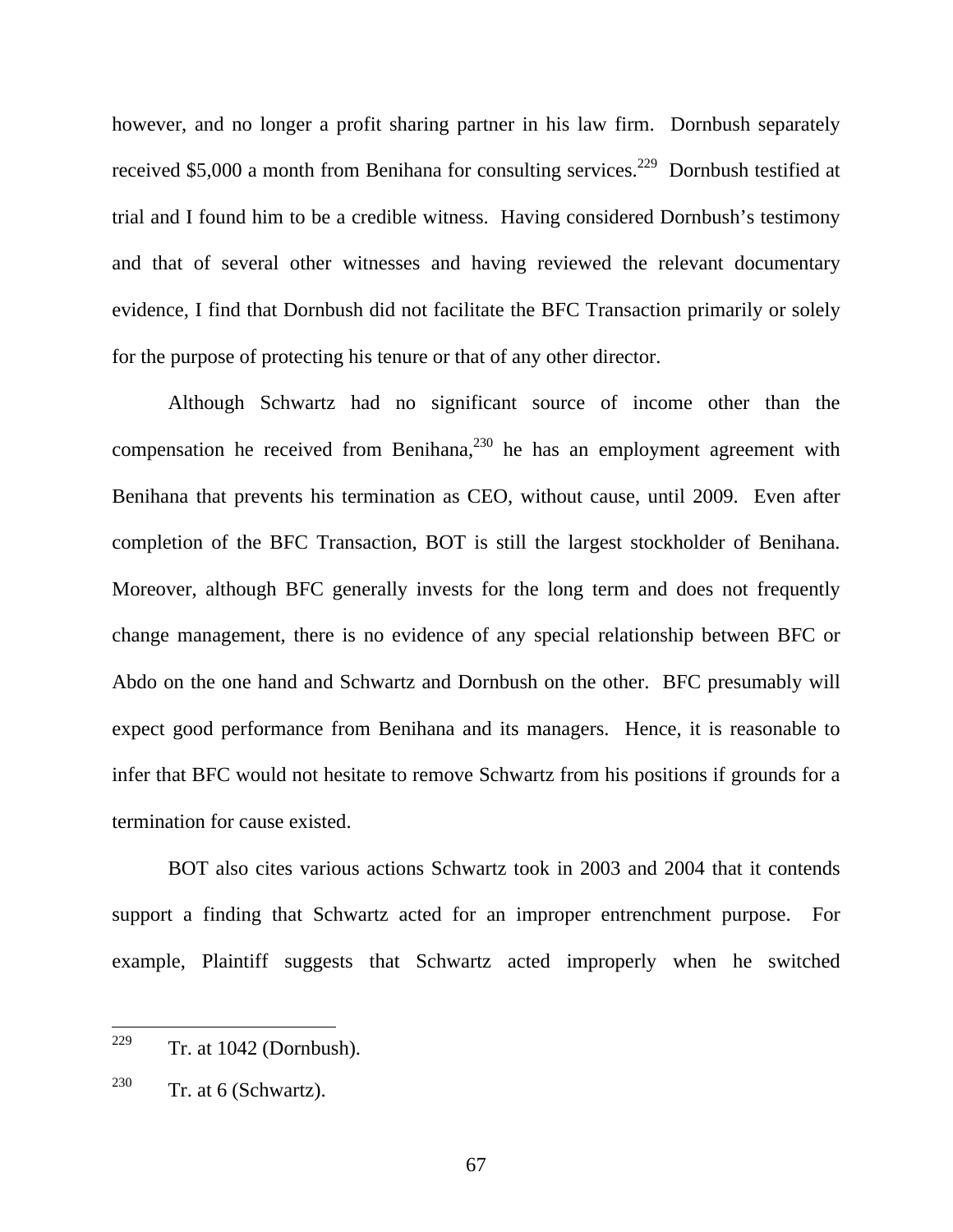directorships with Sano. By making that change, Schwartz had the Class A, instead of the Common, stockholders vote for his election.<sup>231</sup> This action shows that Schwartz recognized the threat BOT potentially posed to his directorship. The switch, however, effectively reduced BOT's ability to remove Schwartz from office, thus reducing his motivation to approve the BFC Transaction solely or primarily for entrenchment purposes.

Plaintiff also asserts that Dornbush's law firm and Schwartz looked into the possibility of issuing a large number of Class A shares, just to dilute the BOT shares.<sup>232</sup> They further assert that Dornbush even admitted that had the shares been issued for that reason, it would have been for a non-legitimate purpose.<sup>233</sup>

In my opinion, Plaintiff exaggerates the importance of this incident. Schwartz explained that Benihana constantly considered the effect of a stock issuance that would combine the Common and Class A shares.<sup>234</sup> Before the BFC Transaction, the Common and Class A shares had unequal voting rights.<sup>235</sup> The Class A shareholders exclusively elect 25% of the directors and have 1/10 vote per share; the Common Stock vote on the

<sup>231</sup> See Schwartz Dep. at 391.

<sup>&</sup>lt;sup>232</sup> Pl.'s Post-trial Reply Br. at  $16-17$ .

<sup>233</sup> *Id*. at 16 (citing Tr. at 1054–55 (Dornbush)).

<sup>&</sup>lt;sup>234</sup> Tr. at 28 (Schwartz). He testified that "[w]e constantly asked that question, was there any way that the company considering, is the company discussing the common –– the combination of the two shares, collapsing the [common and class A] shares so that it would become one vote, one share, and there would be more liquidity." *Id.* 

 $235$  Tr. at 24.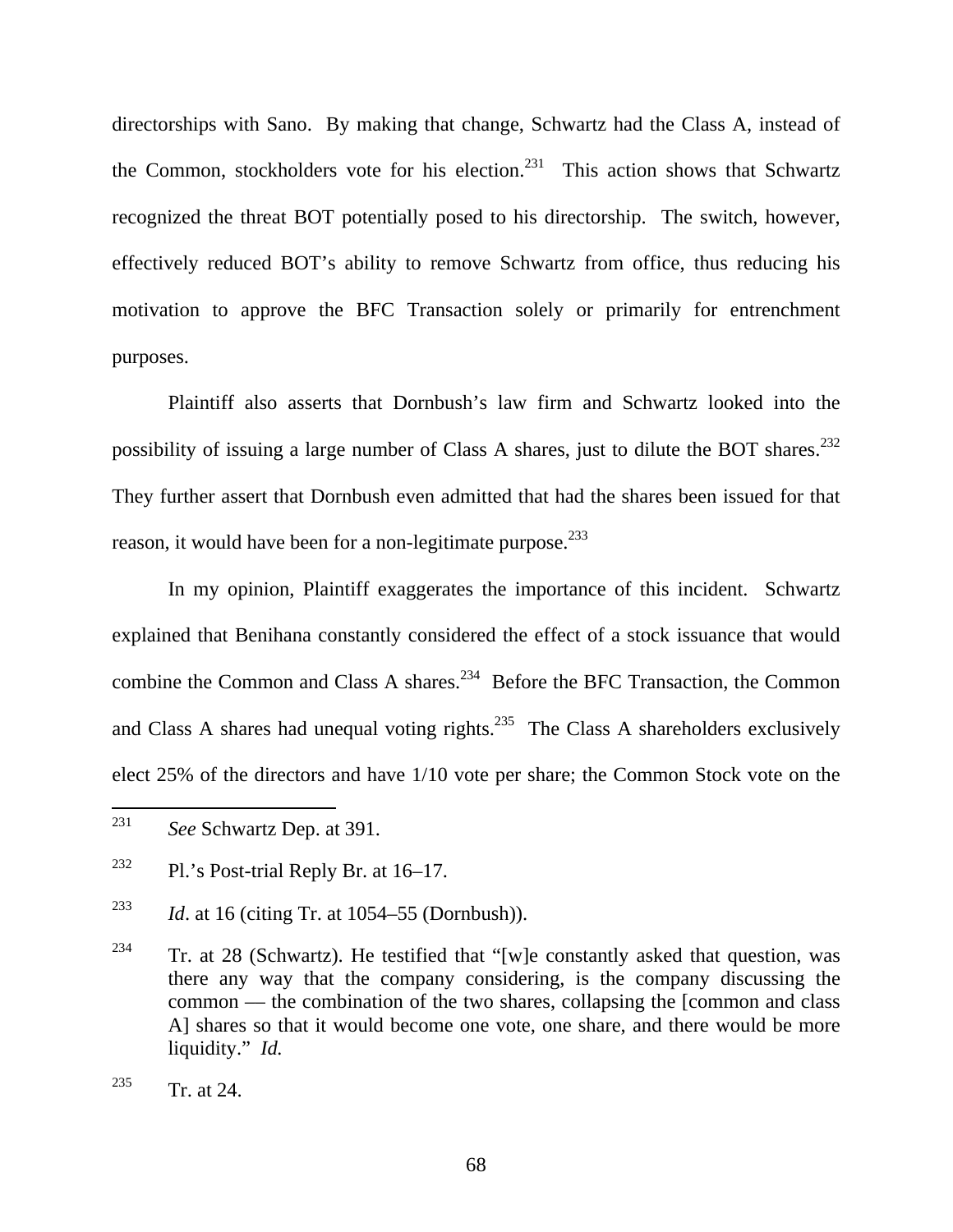remaining 75% of directors.<sup>236</sup> Schwartz testified that the Common shareholders and the Class A shareholders constantly encouraged Benihana to consider combining the two share classes because it would increase the Company's liquidity.<sup>237</sup> This was particularly important to Benihana because the constant complaint from Wall Street was that "there's no liquidity because of this situation."<sup>238</sup> Therefore, Benihana had legitimate reasons for considering a stock issuance that might have the effect of diluting the BOT shares.

On August 28, 2003, Schwartz sent a fax to Dornbush discussing the effect on voting rights if Benihana continued to issue a dividend of 10 or 15% per year.<sup>239</sup> Schwartz calculated that if Benihana issued a 10% dividend every year then by 2016 the amount of Common Stock outstanding would fall below the 12.5% threshold for triggering the Class A shares ability to participate with the Common Stock in the election of their 75% of the directors.<sup>240</sup>

Another hypothetical scenario Schwartz discussed with Dornbush around September 2003 was the feasibility of issuing over 16 million Class A shares and thereby causing the percentage of Common Stock to fall below 12.5% of the total.<sup>241</sup> Such a

<sup>238</sup> *Id*.

<sup>236</sup> *Id.* 

<sup>&</sup>lt;sup>237</sup> Tr. at 29 (Schwartz).

 $239$  JX 21.

<sup>&</sup>lt;sup>240</sup> *Id.* He also calculated that if Benihana issued a 15% dividend of Class A shares every year then by 2011 the outstanding Common stock would fall below the threshold. *Id.* 

<sup>241</sup> *See supra*, at 7–8.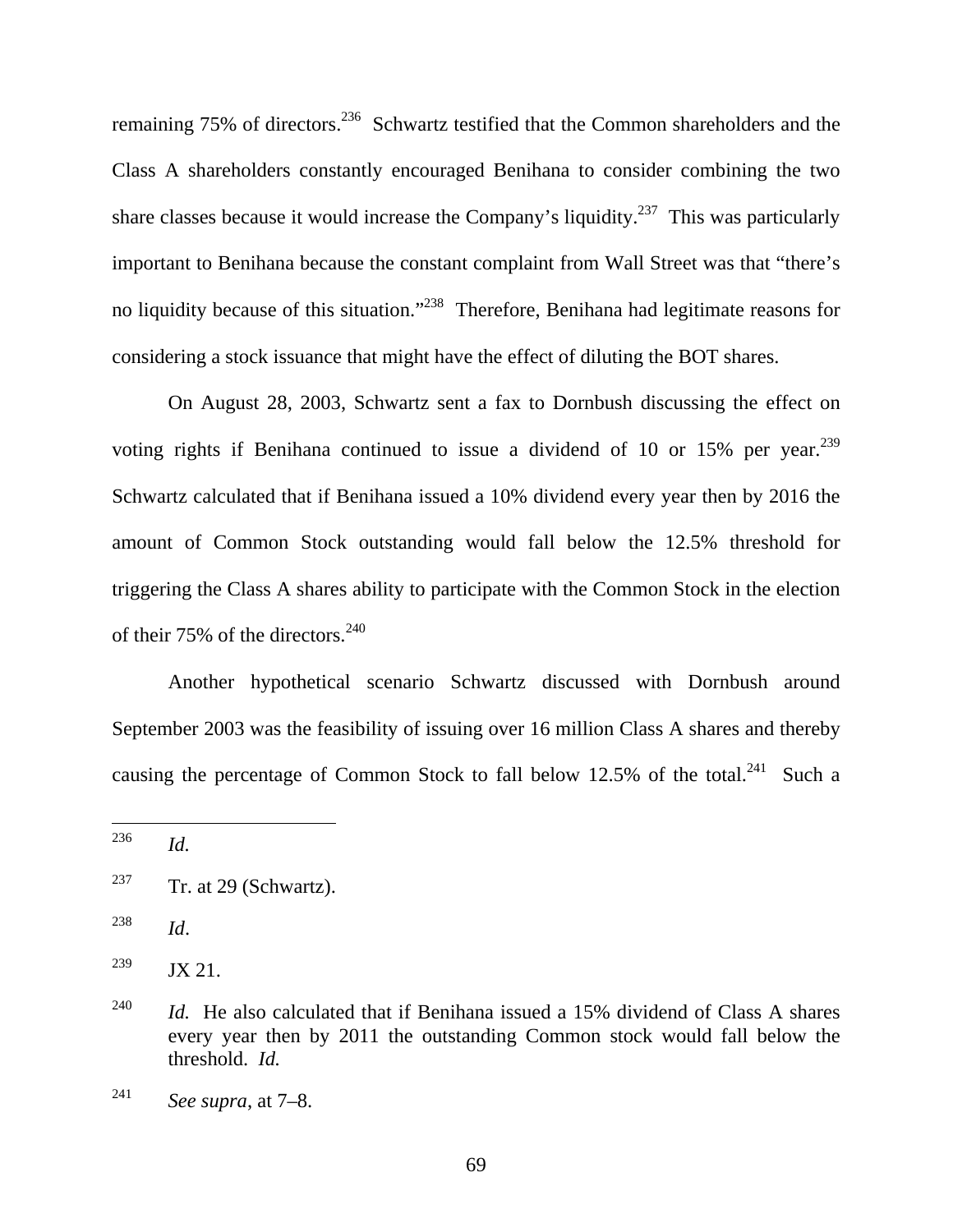transaction would have diluted BOT's voting power to less than 30%. As previously mentioned, Dornbush indicated that such a transaction would not be feasible and would be for a nonlegitimate corporate business purpose.

I find that Schwartz's consideration of the latter scenario, even if only in passing, shows that he was concerned about BOT's control of Benihana in late 2003. Considering all the evidence, including the testimony of Schwartz and Dornbush, however, I find that Schwartz's concern did not infect his own or the Board's decisionmaking process in connection with the BFC Transaction. I likewise conclude that neither Dornbush nor a majority of the members of the Benihana Board had entrenchment or dilution of BOT as their sole or primary purpose in approving the BFC Transaction. Instead, I find that the directors who approved the BFC transaction did so on an informed basis, acting in good faith, and believing they were acting in the best interests of Benihana.

Plaintiff cites three cases in which the court found a motive to entrench because the Board could have addressed the asserted need by alternative nondilutive means and failed to give an adequate explanation as to why the directors chose a dilutive financing scheme. Defendants assert that each of these cases is distinguishable. I will address each in turn.

In *Canada Southern Oils v. Manabi Exploration Co.*, the board approved a dilutive issuance which caused the majority shareholder to lose control of the company.<sup>242</sup> The board claimed it needed to issue the shares to raise funds to solve their

<sup>242</sup> 96 A.2d 810 (Del. Ch. 1953).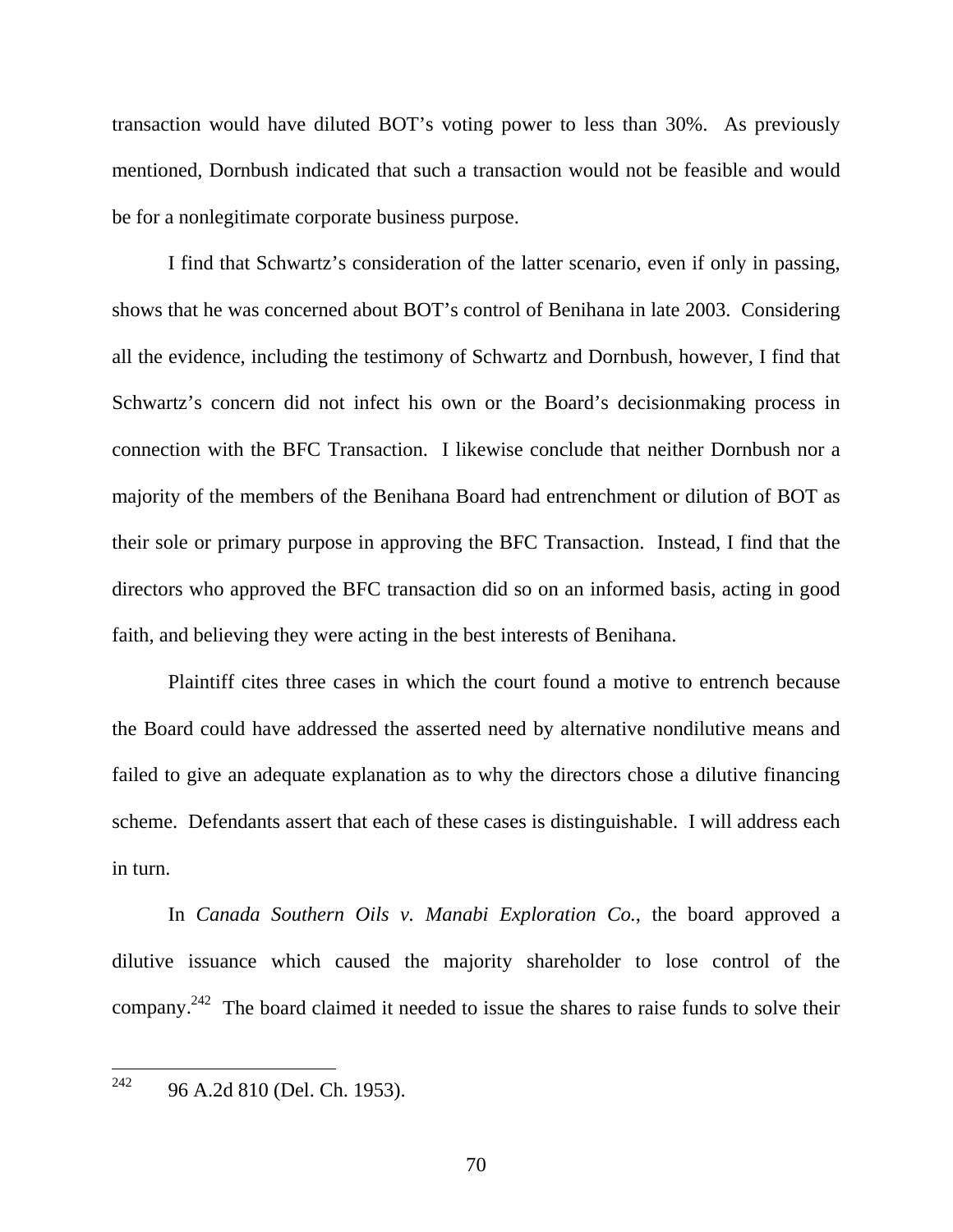financial crisis. The court, however, did not believe the company had a major financial crisis and had doubts as to whether the directors could justify the dilutive issuance without giving plaintiff the opportunity to purchase the shares.  $243$ 

Further, the court found persuasive several facts not present in this case. First, the directors never offered the controlling shareholder the option to purchase the shares, choosing instead to blindly assume they would not help.<sup>244</sup> In this case BOT had the opportunity to help fund the construction and Renovation Plan, but failed to make any proposal demonstrating that they had the necessary funds. Second, the notice for the directors' meeting made no reference to the possibility of selling shares of the company.245 In contrast, the Benihana directors met several times to discuss their funding options and knew each time they would discuss the funding issue. The court in *Canada Southern Oils* held that:

> When the undisputed facts are viewed cumulatively I find it reasonabl[e] to infer that the primary purpose behind the sale of these shares was to deprive plaintiff of the majority voting control. Hagan and his associates did too much too soon with too little disclosure to justify a contrary conclusion.<sup>246</sup>

<sup>245</sup> *Id.* 

<sup>246</sup> *Id.*

<sup>243</sup> *Id.* at 813–14.

<sup>244</sup> *Id.* at 813.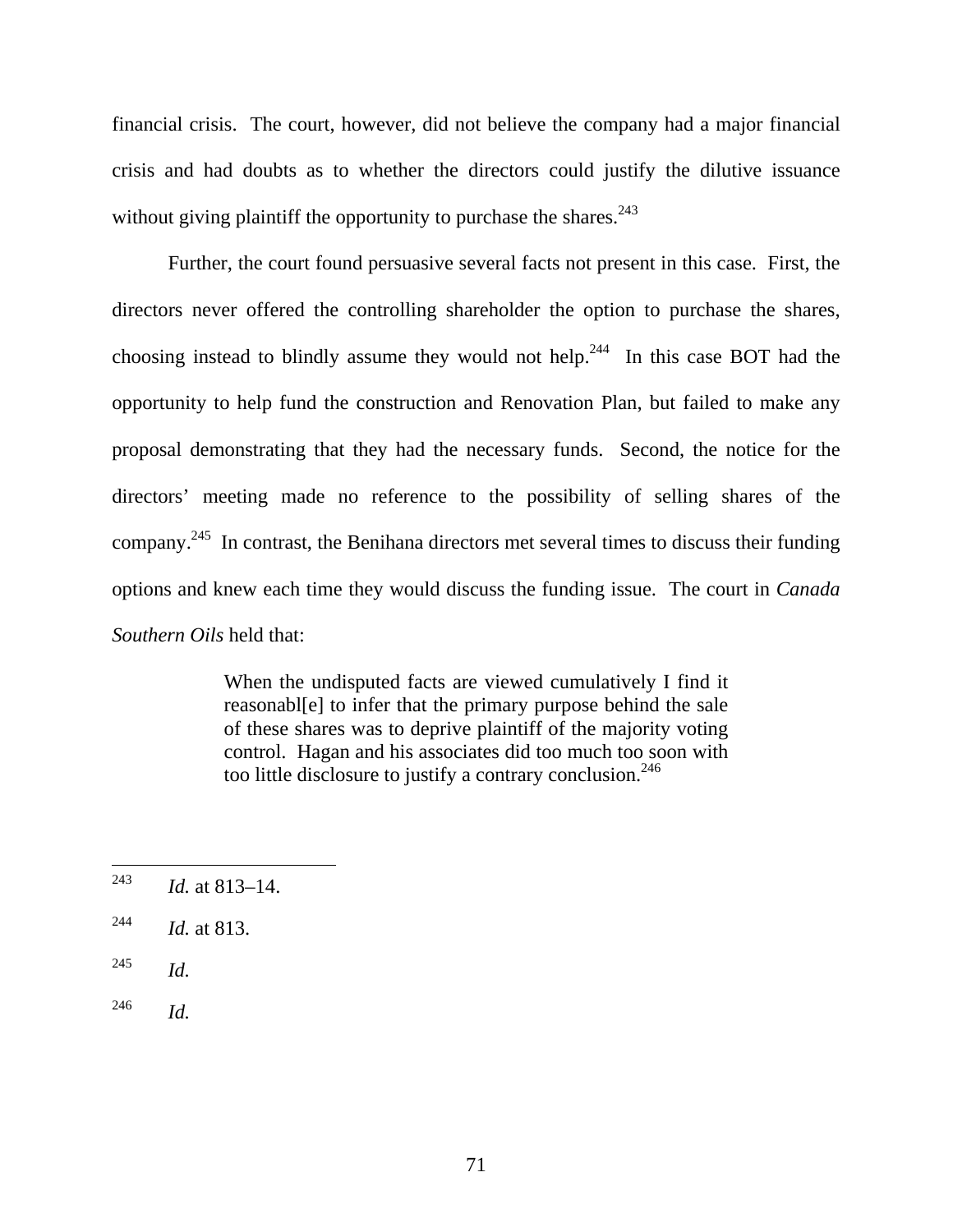That is not the case here.<sup>247</sup> The Benihana Board had valid reasons to use equity as opposed to debt financing. Everyone, including Kevin Aoki, agreed that the Company needed to proceed with its Construction and Renovation Plan. Benihana carefully considered the BFC Transaction and had Morgan Joseph explore the option of debt financing. Morgan Joseph concluded that debt financing was not the best option because they feared it might reduce the flexibility Benihana needed to take advantage of attractive acquisition opportunities that might present themselves.<sup>248</sup> For example, the Wachovia financing offer contained a provision limiting the amount Benihana could borrow to 1.5 times EBITDA. This restriction, which spanned five years, could have substantially limited Benihana's ability to borrow funds.

Morgan Joseph also recommended that Benihana obtain equity financing first so that it could gain flexibility, and then use that financing as leverage to negotiate better terms on their existing line of credit with Wachovia.<sup>249</sup> In Joseph's words, "[T]he oldest rule in our business is you raise equity when you can, not when you need it."<sup>250</sup> Thus, unlike the situation in *Canada Southern Oils*, I find the Benihana Board had legitimate and substantial reasons for favoring the BFC Transaction over relying exclusively on debt financing.

<sup>247</sup> 247 Among other differences, *Canada Southern Oils* dealt with a preliminary injunction, which involves a different standard than a post-trial situation like this case.

<sup>&</sup>lt;sup>248</sup> Tr. at  $631-32$  (Joseph).

<sup>&</sup>lt;sup>249</sup> Tr. at  $630-31$ .

<sup>&</sup>lt;sup>250</sup> Tr. at 631.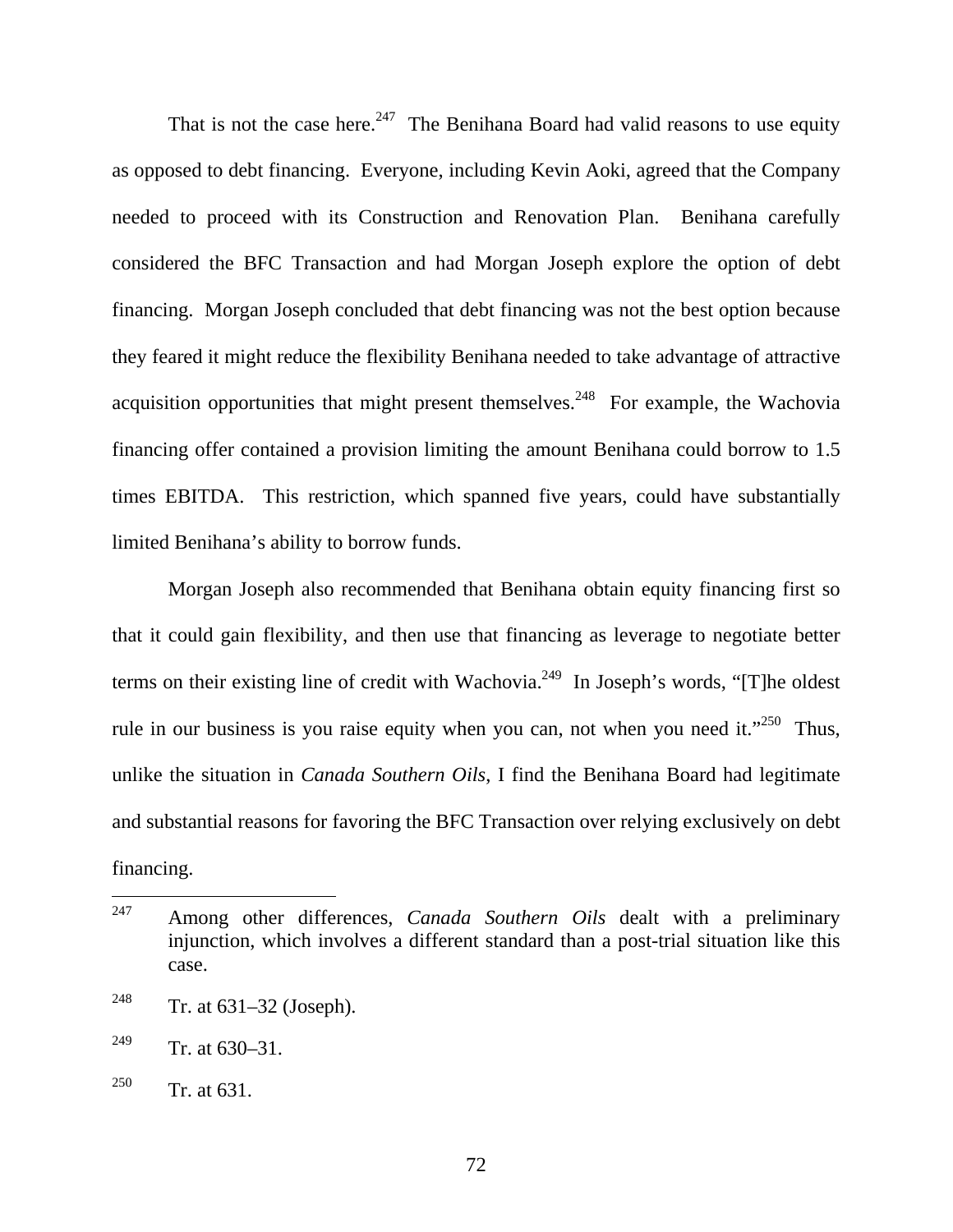Plaintiff relies on *Packer v. Yampol* for the proposition that "[a]n inequitable purpose can be inferred where the directors' conduct has the effect of being unnecessary under the circumstances, of thwarting shareholder opposition, and of perpetuating management in office."<sup>251</sup> The situation in *Packer v. Yampol*, however, was far more egregious than here. In *Packer* the board approved the issuance of stock in the midst of a proxy fight. The issuance included "supervoting" features, conferring upon the holders 44% of the corporation's total voting power. This allowed defendants to "virtually assur[e] the outcome of the election of directors."<sup>252</sup>

As previously stated, Benihana had a legitimate need for financing that reasonably could be satisfied through equity financing. Secondly, Benihana did not issue the stock in the midst of a proxy contest; rather the stock issuance was conceived, presented and negotiated months before any contest, or even the threat of a contest. Finally, unlike *Packer*, the stock issuance did not "virtually assur[e] the outcome of the election of directors." In fact, after the BFC Transaction, BOT won a proxy contest to remove one of the incumbent directors from his seat.<sup>253</sup>

<sup>251</sup> 1986 WL 4748, at \*16 (Del. Ch. Apr. 18, 1986).

<sup>252</sup> *Id.* at \*9.

<sup>253</sup> The proxy contest occurred after BFC purchased the first tranche of Preferred Stock. In its brief, BOT argues that the margin by which it won was so small that it would have lost had the second tranche already occurred. Pl.'s Post-trial Reply Br. at 17 (citing JX 103; Atkins Dep. at 218–19). That argument relies on speculation, and BOT presented no other evidence that suggests that the BFC Transaction virtually assured the election of any directors. To the extent BOT's complaint is that it might no longer control the election of certain directors, there is no evidence that anything in the Certificate of Incorporation, the bylaws, or a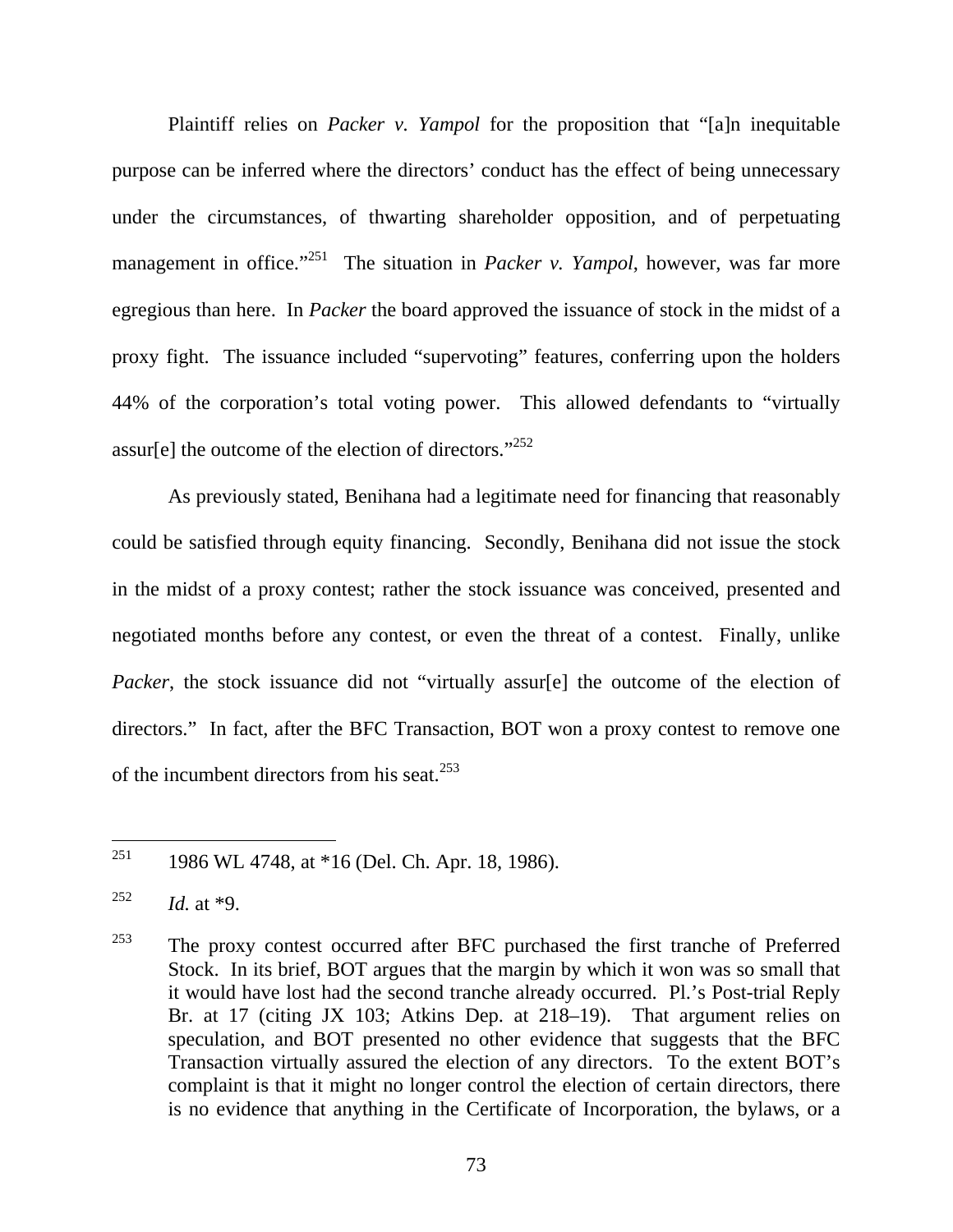*Condec Corp. v. Lunkenheimer Co.*<sup>254</sup> is equally distinguishable. There the transaction at issue was a share exchange that brought in no new capital to the Company and had no corporate purpose other than to reduce plaintiff's stock holdings.<sup>255</sup> The court also noted the "haste with which the basic  $\dots$  transaction was hammered out."<sup>256</sup> Such extreme circumstances do not exist in this case.

Further, even if the Court were to have found, which I did not, that one or two of the Benihana directors acted for the sole or primary purpose of entrenchment, a majority comprised of other directors voted to approve the BFC Transaction and I have found that their assent to the transaction was not the result of fraud or manipulation by their fellow directors. An entrenchment effect alone, even assuming such an effect exists in this cause, is not enough to demonstrate a primary or sole purpose to entrench.

Therefore, Plaintiff has failed to meet their burden as to the claim of improper purpose. I find that the primary purpose of the BFC Transaction was to provide what the directors subjectively believed to be the best financing vehicle available for securing the necessary funds to pursue the agreed upon Construction and Renovation Plan for the Benihana restaurants.

- 254 230 A.2d 769 (Del. Ch. 1967).
- <sup>255</sup> *Id.*

 $\overline{a}$ 

<sup>256</sup> *Id*.

separate contract gave BOT the right to control the Company or to be protected from dilution. *See Harrah's Entm't, Inc. v. JCC Holding Co.*, 802 A.2d 294, 314 (Del. Ch. 2002) (customary for agreements concerning board control to be cemented by voting agreements).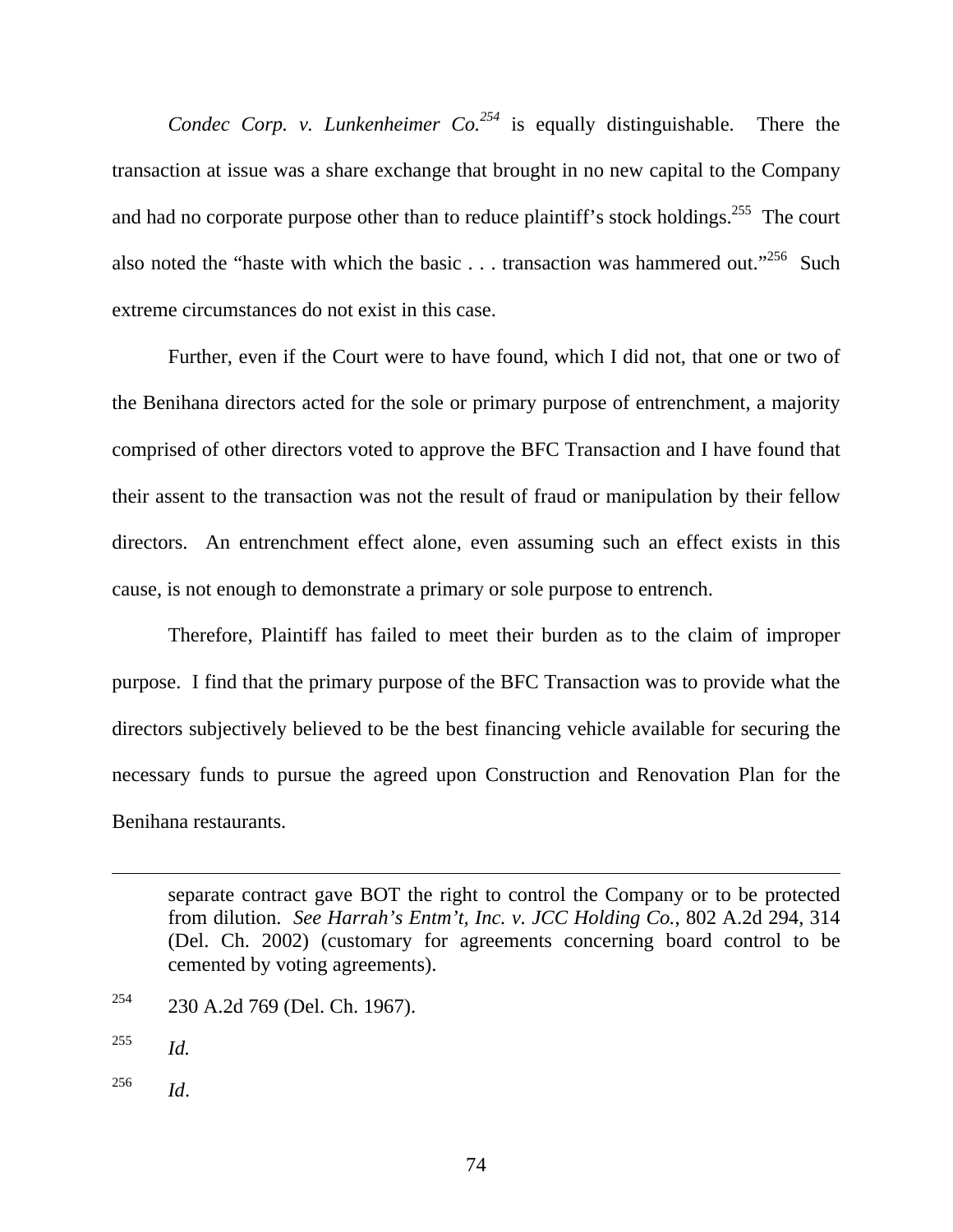## **D. Director Defendants' Alleged Breaches of the Duty of Loyalty**

BOT contends that Schwartz, Dornbush and Abdo, with the help of Morgan Joseph, manipulated the board process that led to the approval of the BFC Transaction, thereby breaching their fiduciary duties. Further, Plaintiff asserts that each of the directors breached their duty of loyalty by approving the BFC Transaction in order to protect their own incumbency.<sup>257</sup>

The Delaware Supreme Court has described the duty of loyalty as follows:

Corporate officers and directors are not permitted to use their position of trust and confidence to further their private interests. . . . A public policy, existing through the years, and derived from a profound knowledge of human characteristics and motives, has established a rule that demands of a corporate officer or director, peremptorily and inexorably, the most scrupulous observance of his duty, not only affirmatively to protect the interests of the corporation committed to his charge, but also to refrain from doing anything that would work injury to the corporation, or to deprive it of profit or advantage which his skill and ability might properly bring to it, or to enable it to make in the reasonable and lawful exercise of its powers. The rule that requires an undivided and unselfish loyalty to the corporation demands that there be no conflict between duty and selfinterest<sup>258</sup>

No safe-harbor exists for divided loyalties in Delaware.<sup>259</sup> The duty of loyalty, in

essence, "mandates that the best interest of the corporation and its shareholders take

precedence over any interest possessed by a director, officer or controlling shareholder

<sup>257</sup> Pl.'s Opening Post-trial Br. at 41.

<sup>258</sup> *Guth v. Loft, Inc.*, 5 A.2d 503, 510 (Del. 1939); *In re Walt Disney Co.,* 2005 WL 2056651, at \*33–34.

<sup>259</sup> *Weinberger v. UOP, Inc.*, 457 A.2d 701, 710 (Del. 1983).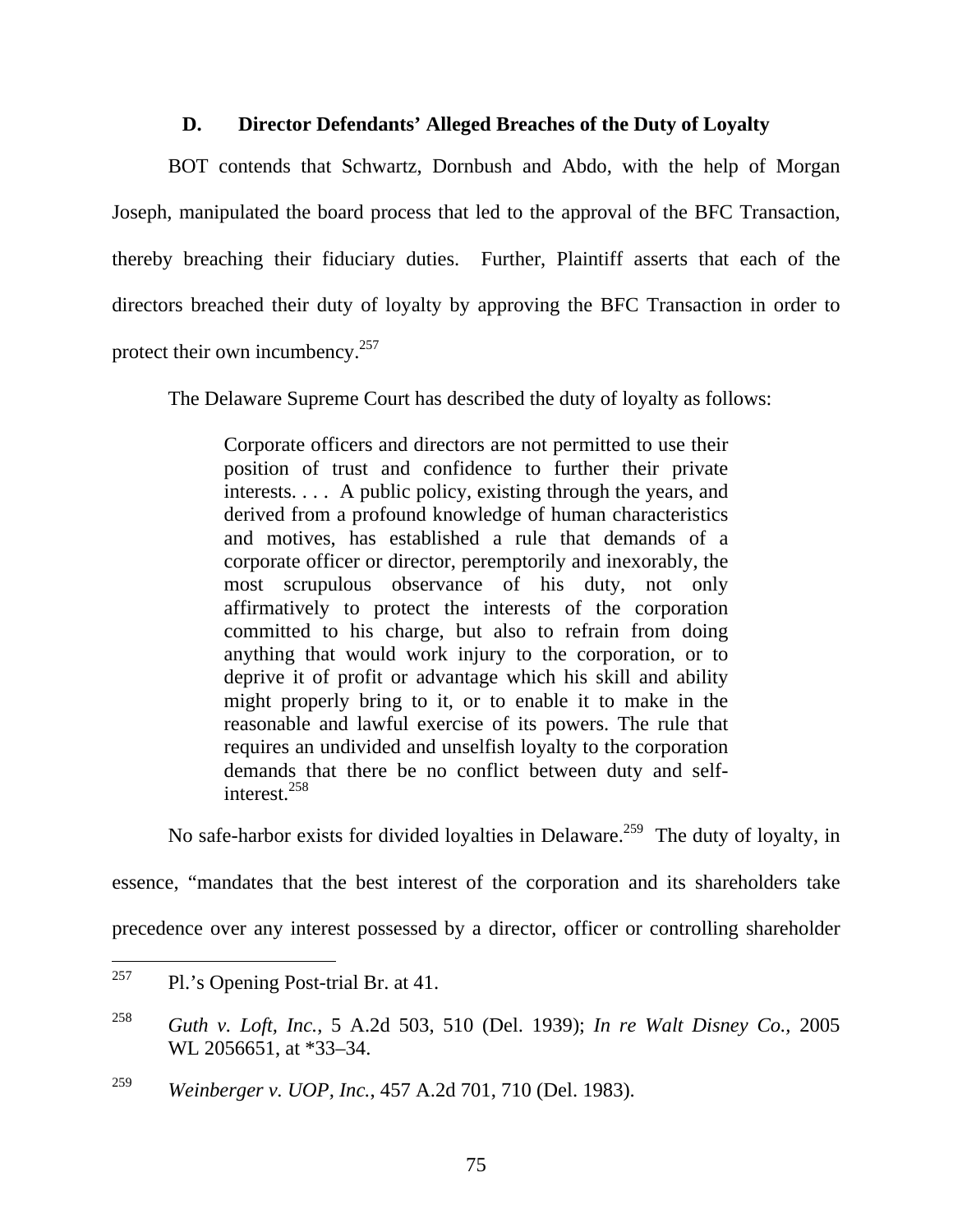and not shared by the stockholders generally."<sup>260</sup> "The classic example that implicates the duty of loyalty is when a fiduciary either appears on both sides of a transaction or receives a personal benefit not shared by all shareholders."<sup>261</sup>

In my opinion, Schwartz, Dornbush and Abdo, did not manipulate the Board to approve the BFC Transaction, either individually or in concert with one another or Morgan Joseph. As discussed above, the directors did not act out of a motivation to entrench themselves or any other self-interest or as a result of domination or control by an interested director. In addition, because the Board is staggered, it would have taken Keiko Aoki two or three years after Rocky Aoki's death to remove the directors from their positions, even if the BFC Transaction had not occurred.

Having already found that a majority of disinterested and independent directors approved the BFC Transaction and that the Transaction was not entered into for an improper purpose, I find no grounds to believe that the directors breached their fiduciary duty of loyalty. BOT has the burden of proving their contrary allegation by a preponderance of the evidence. They have not met their burden. Therefore, I conclude that none of the Director Defendants breached their fiduciary duty of loyalty.

### **E. Director Defendants' alleged breaches of the duty of care**

Plaintiff contends that the directors violated their fiduciary duty of care by failing to inform themselves of basic information about the BFC Transaction.<sup>262</sup> Defendants

<sup>260</sup> <sup>260</sup> *Cede & Co. v. Technicolor, Inc.*, 634 A.2d 345, 361 (Del. 1993).

<sup>&</sup>lt;sup>261</sup> *In re Walt Disney Co.,* 2005 WL 2056651, at \*33–34 (internal quotations omitted).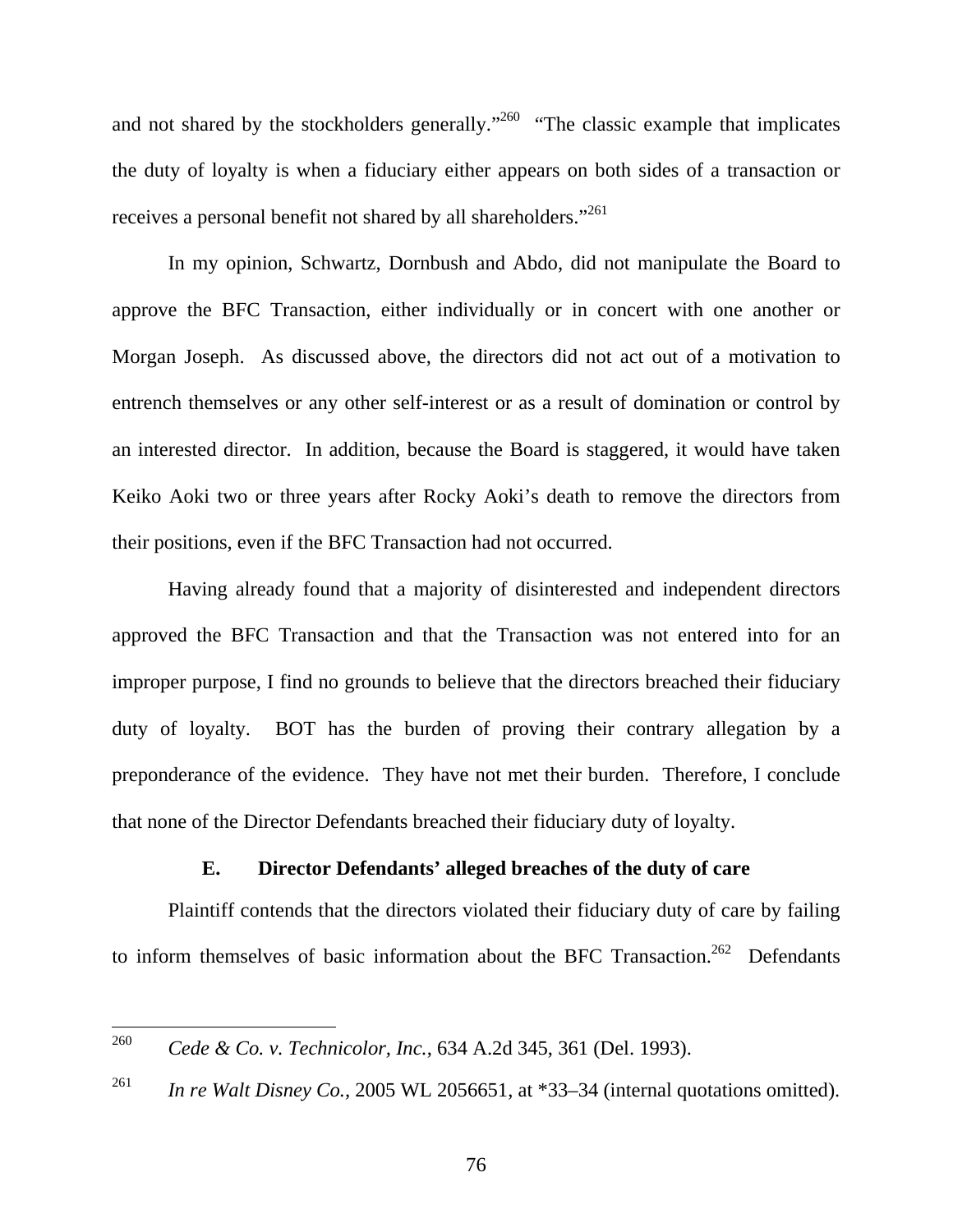argue that even if the directors failed properly to inform themselves, their conduct in this case does not rise to the level of gross negligence, and therefore cannot constitute a violation of the duty of care.  $263$ 

The duty of care includes a duty that directors inform themselves, before making a business decision, of all material information reasonably available to them.<sup>264</sup> The duty also includes a requirement that directors reasonably inform themselves of alternatives.<sup>265</sup>

Director liability for breaching the duty of care "is predicated upon concepts of gross negligence."<sup>266</sup> In the duty of care context gross negligence has been defined as "reckless indifference to or a deliberate disregard of the whole body of stockholders or actions which are without the bounds of reason."267 Because duty of care violations are actionable only if the directors acted with gross negligence, and because in most instances money damages are unavailable to a plaintiff who theoretically could prove a duty of care violation, such violations are rarely found.<sup>268</sup>

- <sup>262</sup> Pl.'s Opening Post-trial Br. at 41.
- $^{263}$  Defs.' Post-trial Ans. Br. at 34–35.
- 264 *Aronson*, 473 A.2d at 812.

265 *UIS, Inc. v. Walbro Corp.*, 1987 WL 18108, at \*2 (Del. Ch. Oct. 6, 1987).

- 266 *Aronson*, 473 A.2d at 812.
- 267 *Tomczak v. Morton Thiokol, Inc.,* 1990 WL 42607, at \*12 (Del. Ch. Apr. 5, 1990) (internal quotations omitted).
- <sup>268</sup> *In re Walt Disney*, 2005 WL 2056651, at \*33.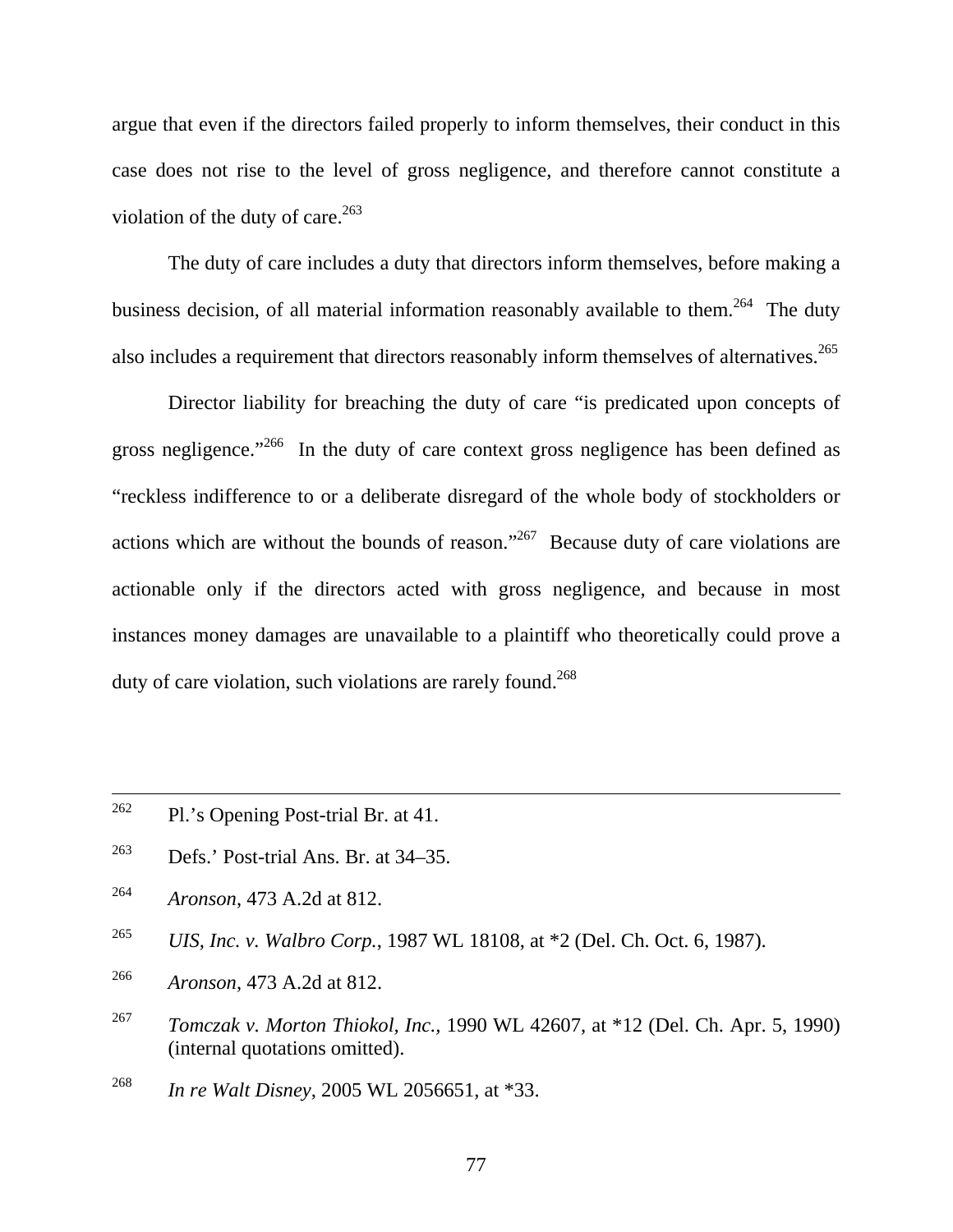The challenged directors' conduct in this case does not rise to the level of gross negligence. First, the directors were encouraged to take the February board books home and study them. These books outlined alternative methods of financing the BFC Transaction.<sup>269</sup> Second, Morgan Joseph specifically discussed the change in net debt figures at the May 6 meeting and distributed the final term sheet with BFC to the directors.<sup>270</sup> The Board also obtained a fairness opinion from Morgan Joseph.

Further, the Board met several times after the May 6 meeting to discuss the BFC Transaction. The Board met on May 20 and June 11, and voted to proceed with the transaction after considering BOT's objections and the purported alternatives suggested by BOT's counsel. Additionally, the disinterested and independent directors who voted in favor of the transaction constituted a majority of the Board. These facts demonstrate that the Board took adequate steps to review the BFC Transaction. Therefore, the directors did not breach their fiduciary duty of care.

#### **F. Summary of the Court's Application of the Business Judgment Rule**

In *In re RJR Nabisco, Inc. Shareholders Litigation*, the Court stated:

The business judgment form of review encompasses three elements: [1] a threshold review of the objective financial interests of the board whose decision is under attack (i.e., independence), [2] a review of the board's subjective motivation (i.e., good faith), and [3] an objective review of

<sup>&</sup>lt;sup>269</sup> Tr. at  $633-40$  (Joseph).

<sup>&</sup>lt;sup>270</sup> Tr. at 657.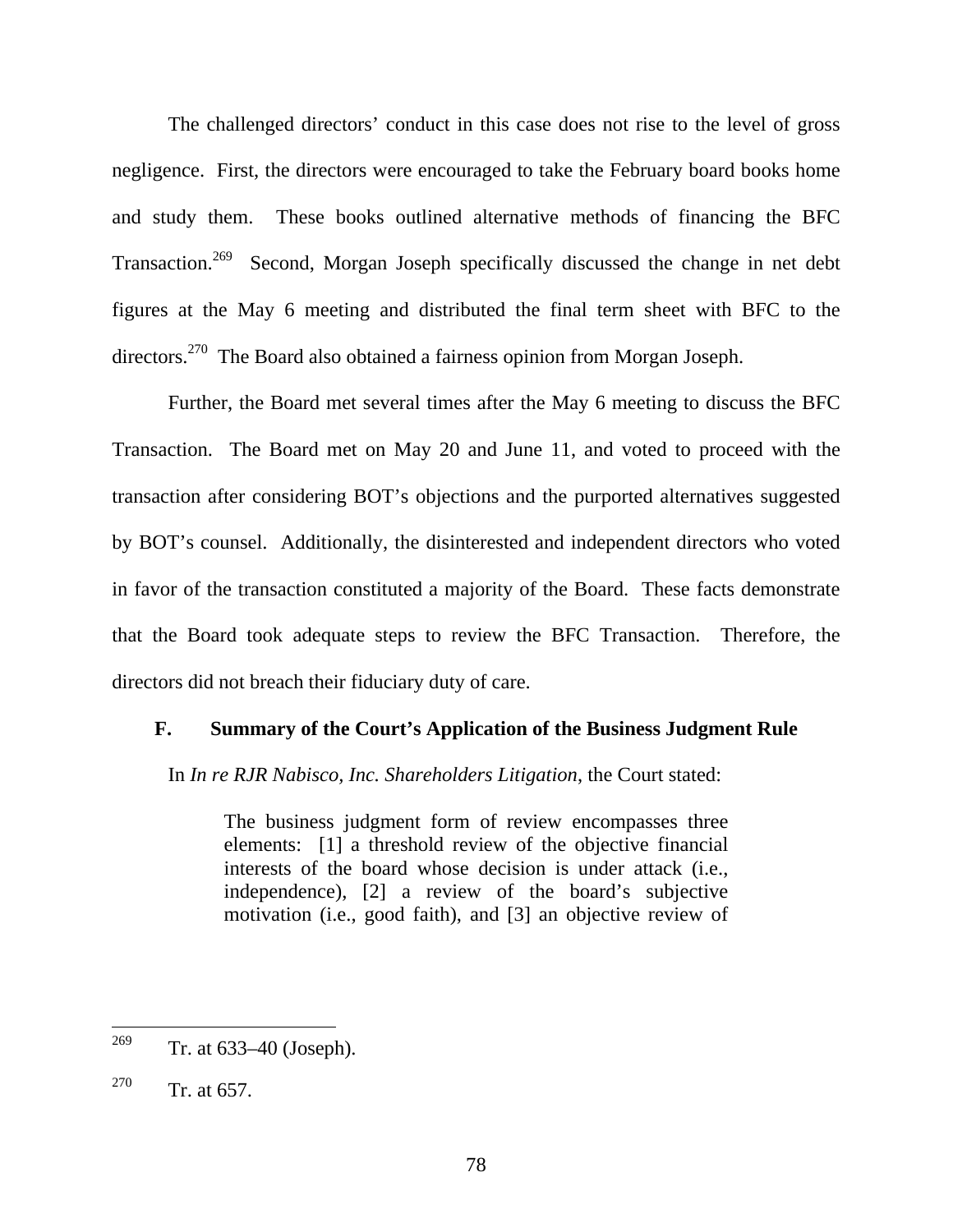the process by which it reached the decision under review  $(i.e., due care)<sup>271</sup>$ 

In this case, I have followed those steps and I have first concluded that a majority of the disinterested and independent directors approved the BFC Transaction. Then, I found that the directors acted with a good faith belief that equity financing represented the best method to finance Benihana's Construction and Renovation Plan and that the directors believed equity financing best served the interests of the Company. Finally, after reviewing the process through which the directors approved the Transaction I have found that the directors reached their decision with due care. Consequently, the Board validly exercised their business judgment in approving the BFC Transaction. This Court will not disturb that decision.

## **III. CONCLUSION**

For the reasons stated in this Opinion, the Court concludes that the Benihana Board validly approved the BFC Transaction and denies all BOT's claims for relief, whether asserted individually or derivatively. In particular, the Court holds that the BFC Transaction was not void *ab initio* as *ultra vires* and that the Director Defendants did not breach any fiduciary duty to Benihana or its stockholders in connection with the BFC Transaction. Because Plaintiff has failed to establish liability on the part of any of the Director Defendants, I also dismiss Plaintiff's claims against BFC for aiding and abetting those Defendants.

271 1989 WL 7036, at \*13 (Del. Ch. Jan. 31, 1989).